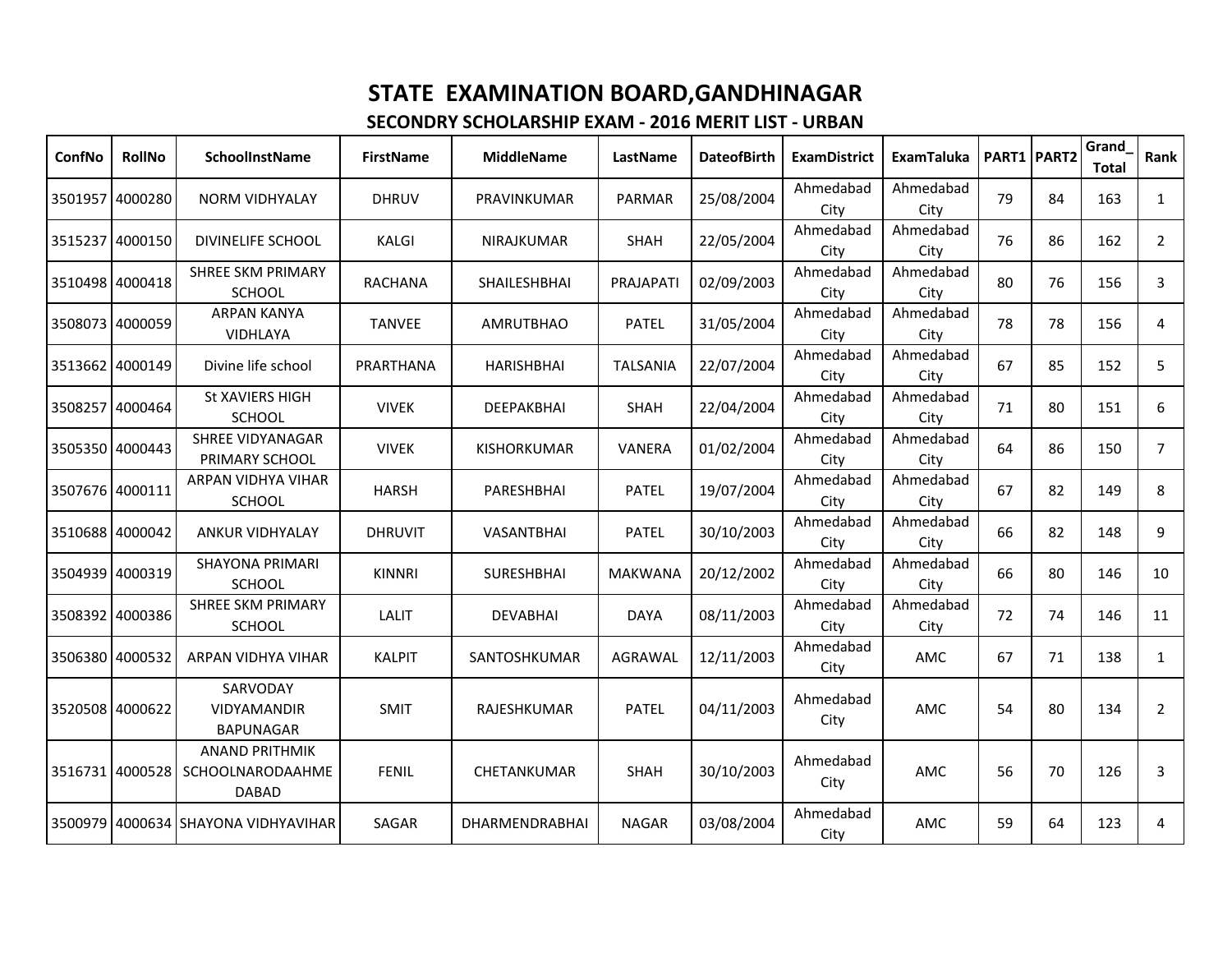| ConfNo          | <b>RollNo</b>   | <b>SchoolInstName</b>                                            | <b>FirstName</b>   | <b>MiddleName</b>  | LastName         | <b>DateofBirth</b> | <b>ExamDistrict</b> | ExamTaluka |    | <b>PART1 PART2</b> | <b>Grand</b><br><b>Total</b> | Rank           |
|-----------------|-----------------|------------------------------------------------------------------|--------------------|--------------------|------------------|--------------------|---------------------|------------|----|--------------------|------------------------------|----------------|
| 3512933         | 4000533         | ARPAN VIDHYA VIHAR                                               | <b>NEERKUMAR</b>   | <b>JAYANTIBHAI</b> | <b>PATEL</b>     | 27/07/2004         | Ahmedabad<br>City   | AMC        | 55 | 67                 | 122                          | 5              |
|                 |                 | 3507281 4000531 ARPAN VIDHYA SANKUL                              | <b>JANVI</b>       | PARESHKUMAR        | <b>RAJPUT</b>    | 31/10/2003         | Ahmedabad<br>City   | AMC        | 53 | 64                 | 117                          | 6              |
| 3516737         | 4000527         | <b>ANAND PRITHMIK</b><br><b>SCHOOLNARODAAHME</b><br><b>DABAD</b> | <b>VIVEK</b>       | PRAVINBHAI         | PRAJAPATI        | 10/11/2003         | Ahmedabad<br>City   | AMC        | 59 | 58                 | 117                          | $\overline{7}$ |
|                 | 3515863 4000524 | <b>ANAND PRITHMIK</b><br>SCHOOLNARODAAHME<br><b>DABAD</b>        | <b>BHAVESH</b>     | <b>RAJUBHAI</b>    | <b>CHAUDHARY</b> | 26/04/2004         | Ahmedabad<br>City   | AMC        | 45 | 68                 | 113                          | 8              |
| 3519506 4000602 |                 | SARASPUR GUJARATI<br>SCHOOL NO 9                                 | <b>CHIRAGKUMAR</b> | <b>JAGDISHBHAI</b> | <b>PATNI</b>     | 13/08/2003         | Ahmedabad<br>City   | AMC        | 59 | 53                 | 112                          | 9              |
|                 | 3522124 4000656 | THE R H KAPADIA NEW<br><b>HIGH SCHOOL</b>                        | PRACHI             | <b>NAIMESH</b>     | <b>DAVE</b>      | 16/04/2003         | Ahmedabad<br>City   | AMC        | 49 | 58                 | 107                          | 10             |
|                 | 3522432 4000536 | <b>ELLISBRIDGE SCHOOL</b><br><b>NO 28</b>                        | <b>MAYUR</b>       | SHANTILAL          | PARMAR           | 21/01/2004         | Ahmedabad<br>City   | AMC        | 46 | 60                 | 106                          | 11             |
| 3516744 4000529 |                 | <b>ANAND PRITHMIK</b><br>SCHOOLNARODAAHME<br><b>DABAD</b>        | <b>MITALI</b>      | NILESHBHAI         | <b>VAGADIYA</b>  | 27/05/2004         | Ahmedabad<br>City   | AMC        | 48 | 58                 | 106                          | 12             |
|                 | 3515878 4000525 | <b>ANAND PRITHMIK</b><br>SCHOOLNARODAAHME<br><b>DABAD</b>        | <b>HARSHKUMAR</b>  | <b>HIRABHAI</b>    | <b>JORA</b>      | 12/09/2004         | Ahmedabad<br>City   | AMC        | 48 | 58                 | 106                          | 13             |
|                 | 3520744 4000605 | SARASPUR GUJARATI<br><b>SHALA NO3</b>                            | <b>KAMALESH</b>    | RAVINDRABHAI       | PATANI           | 16/02/2004         | Ahmedabad<br>City   | AMC        | 52 | 51                 | 103                          | 14             |
|                 | 3520732 4000608 | <b>SARASPUR GUJARATI</b><br>SHALA NO3                            | SAHIL              | DASHARATHBHAI      | <b>PATANI</b>    | 16/03/2003         | Ahmedabad<br>City   | AMC        | 42 | 60                 | 102                          | 15             |
| 3507028 4000621 |                 | <b>SARDAR PATEL PRIMARY</b><br><b>SCHOOL</b>                     | JAY                | <b>VISHNUBHAI</b>  | PRAJAPATI        | 28/08/2004         | Ahmedabad<br>City   | AMC        | 47 | 53                 | 100                          | 16             |
|                 | 3519474 4000600 | <b>SARASPUR GUJARATI</b><br>SCHOOL NO 9                          | ANJALIBEN          | <b>BALDEVBHAI</b>  | PARMAR           | 25/02/2004         | Ahmedabad<br>City   | AMC        | 47 | 51                 | 98                           | 17             |
| 3520718 4000563 |                 | <b>ISANPUR GUJARATI</b><br>SCHOOL NO 1                           | <b>NIRALI</b>      | <b>RAKESHKUMAR</b> | <b>VAGHELA</b>   | 05/03/2002         | Ahmedabad<br>City   | AMC        | 48 | 48                 | 96                           | 18             |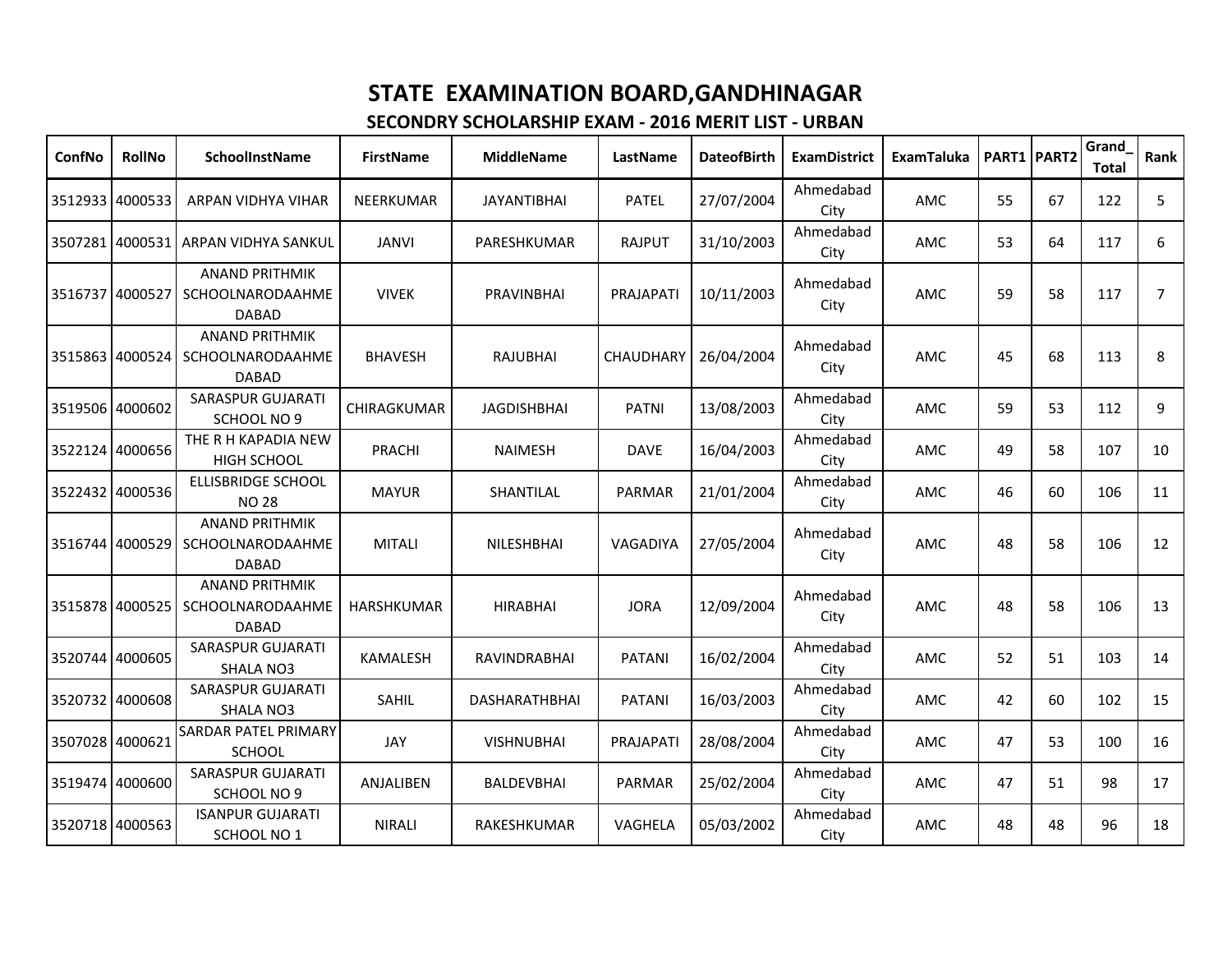| <b>ConfNo</b>   | <b>RollNo</b>   | <b>SchoolInstName</b>                                     | <b>FirstName</b>   | <b>MiddleName</b>   | LastName        | <b>DateofBirth</b> | <b>ExamDistrict</b> | <b>ExamTaluka</b> | PART1 PART2 |    | Grand<br><b>Total</b> | Rank |
|-----------------|-----------------|-----------------------------------------------------------|--------------------|---------------------|-----------------|--------------------|---------------------|-------------------|-------------|----|-----------------------|------|
| 3515869 4000522 |                 | <b>ANAND PRITHMIK</b><br>SCHOOLNARODAAHME<br><b>DABAD</b> | <b>MAHIMA</b>      | <b>RAJUBHAI</b>     | <b>BHARAVAD</b> | 24/09/2003         | Ahmedabad<br>City   | AMC               | 55          | 41 | 96                    | 19   |
| 3519490 4000598 |                 | SARASPUR GUJARATI<br>SCHOOL NO 9                          | ARCHANABAHE<br>N   | RANAJITBHAI         | <b>CHAUHAN</b>  | 07/11/2003         | Ahmedabad<br>City   | AMC               | 39          | 57 | 96                    | 20   |
|                 |                 | 3503323 4000636 SHIV SHAKTI VIDHYALAY                     | <b>MAULIK</b>      | CHANDRAKANT         | <b>VORA</b>     | 24/06/2004         | Ahmedabad<br>City   | <b>AMC</b>        | 38          | 58 | 96                    | 21   |
|                 |                 | 3515180 4000542 Ellishbridge school no 12                 | <b>KAJAL</b>       | DHANESHBHAI         | <b>MAHOR</b>    | 19/09/2003         | Ahmedabad<br>City   | AMC               | 49          | 46 | 95                    | 22   |
| 3521658 4000616 |                 | SARASPUR SCHOOL NO<br>19                                  | <b>GAYATRI</b>     | ANAJI               | <b>DABHI</b>    | 10/06/2003         | Ahmedabad<br>City   | AMC               | 52          | 42 | 94                    | 23   |
| 3504641 4000574 |                 | <b>LJ DAVE PRIMARY</b><br><b>SCHOOL</b>                   | SAHIL              | KAMLESHBHAI         | <b>RANA</b>     | 23/05/2003         | Ahmedabad<br>City   | AMC               | 47          | 46 | 93                    | 24   |
| 3505785 4000633 |                 | <b>SHALIN VIDHYALAY</b>                                   | VAISHNAVI          | <b>MAHENDRABHAI</b> | PARADIYA        | 03/05/2003         | Ahmedabad<br>City   | AMC               | 44          | 48 | 92                    | 25   |
| 3519501 4000603 |                 | <b>SARASPUR GUJARATI</b><br>SCHOOL NO 9                   | <b>UJMABANU</b>    | MUBARAKHUSAIN       | <b>SHEKH</b>    | 16/09/2003         | Ahmedabad<br>City   | AMC               | 41          | 50 | 91                    | 26   |
|                 | 3520708 4000610 | SARASPUR GUJARATI<br>SHALA NO3                            | LAYA               | <b>JAYANTIBHAI</b>  | <b>SOLANKI</b>  | 25/02/2004         | Ahmedabad<br>City   | AMC               | 45          | 46 | 91                    | 27   |
|                 | 3519236 4000588 | NAVAVADAJ SCHOOL<br>NO <sub>3</sub>                       | <b>DHARMESH</b>    | <b>CHANDUBHAI</b>   | <b>CHAUHAN</b>  | 03/06/2004         | Ahmedabad<br>City   | AMC               | 47          | 44 | 91                    | 28   |
| 3519514 4000601 |                 | SARASPUR GUJARATI<br>SCHOOL NO 9                          | <b>YASHMINBIBI</b> | <b>MOSHARIF</b>     | <b>PATHAN</b>   | 27/07/2003         | Ahmedabad<br>City   | AMC               | 38          | 52 | 90                    | 29   |
|                 |                 | 3515192 4000539 Ellishbridge school no 12                 | SANJANA            | <b>VINODBHAI</b>    | <b>CHUNARA</b>  | 02/11/2003         | Ahmedabad<br>City   | AMC               | 53          | 37 | 90                    | 30   |
| 3520676 4000558 |                 | <b>ISANPUR GUJARATI</b><br>SCHOOL NO 1                    | <b>ANKITA</b>      | RAMESHBHAI          | <b>MUGAL</b>    | 20/06/2001         | Ahmedabad<br>City   | AMC               | 41          | 48 | 89                    | 31   |
| 3502517 4000592 |                 | RAKHIYAL GUJARATI<br>SHALA NO <sub>1</sub>                | <b>UDAY</b>        | <b>HEMANGBHAI</b>   | <b>CHAVADA</b>  | 03/01/2004         | Ahmedabad<br>City   | AMC               | 50          | 38 | 88                    | 32   |
| 3523621 4000559 |                 | <b>ISANPUR GUJARATI</b><br>SCHOOL NO 1                    | <b>NISHA</b>       | <b>VISHNUBHAI</b>   | OD              | 08/09/2003         | Ahmedabad<br>City   | AMC               | 47          | 40 | 87                    | 33   |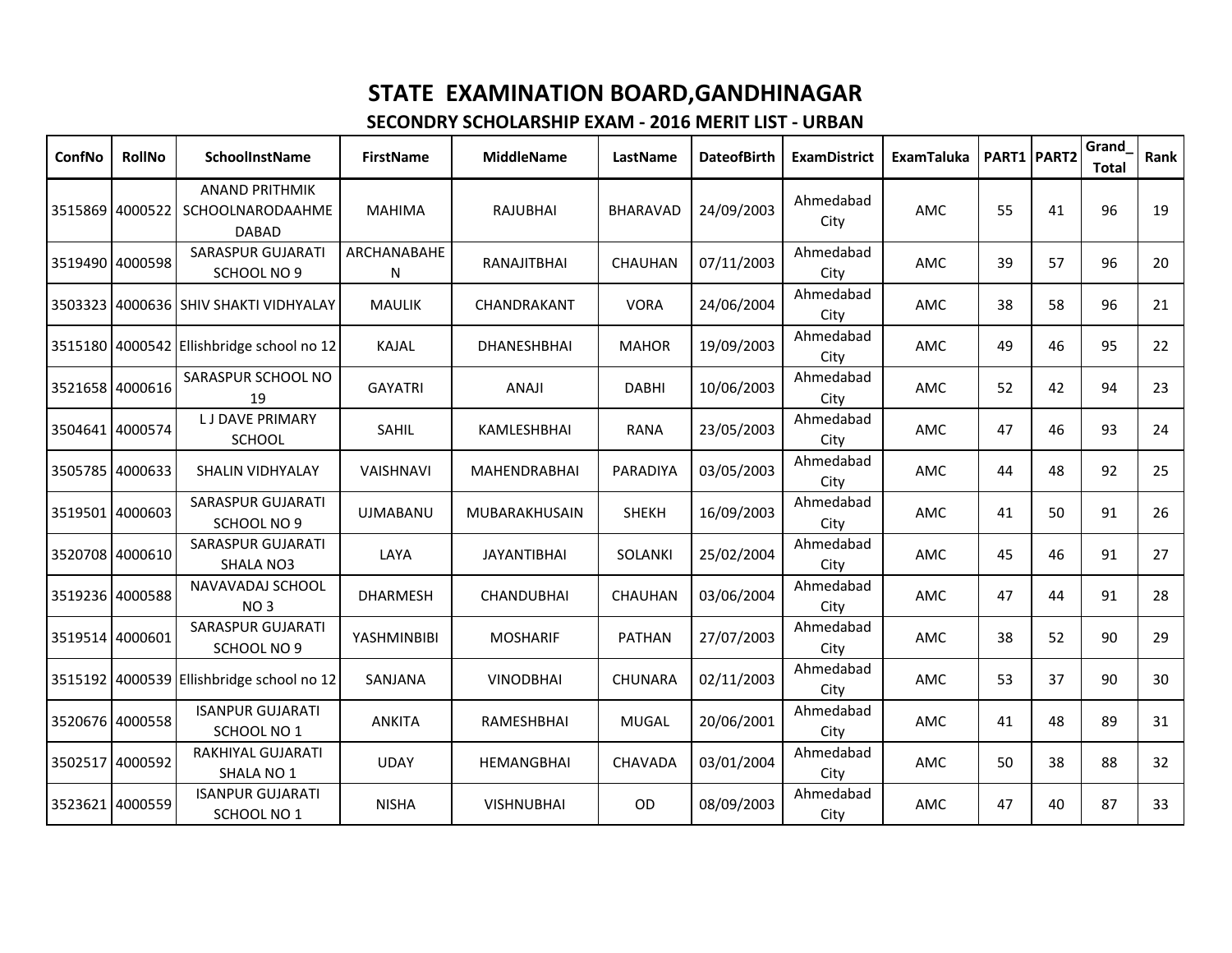| ConfNo          | <b>RollNo</b>   | <b>SchoolInstName</b>                     | <b>FirstName</b> | <b>MiddleName</b>   | LastName        | <b>DateofBirth</b> | <b>ExamDistrict</b> | <b>ExamTaluka</b> |    | PART1 PART2 | Grand<br><b>Total</b> | Rank |
|-----------------|-----------------|-------------------------------------------|------------------|---------------------|-----------------|--------------------|---------------------|-------------------|----|-------------|-----------------------|------|
| 3506122 4000653 |                 | SHRI SARSWATI MANDIR<br>PARIMARY SCHOOL   | <b>KRISHNA</b>   | RAJESHKUMAR         | <b>CHAUHAN</b>  | 13/03/2003         | Ahmedabad<br>City   | AMC               | 49 | 36          | 85                    | 34   |
| 3521647         | 4000619         | SARASPUR SCHOOL NO<br>19                  | SONIYA           | <b>MUKESHBHAI</b>   | <b>PATNI</b>    | 09/03/2004         | Ahmedabad<br>City   | AMC               | 45 | 40          | 85                    | 35   |
|                 | 3506077 4000575 | <b>LJ DAVE PRIMARY</b><br>SCHOOL          | SAGAR            | <b>RAJESHBHAI</b>   | <b>SOLANKI</b>  | 19/03/2004         | Ahmedabad<br>City   | AMC               | 40 | 45          | 85                    | 36   |
|                 |                 | 3515196 4000540 Ellishbridge school no 12 | <b>MANISHA</b>   | <b>SHIVNATH</b>     | <b>DODIYAR</b>  | 31/08/2003         | Ahmedabad<br>City   | AMC               | 44 | 40          | 84                    | 37   |
| 3519487         | 4000599         | <b>SARASPUR GUJARATI</b><br>SCHOOL NO 9   | <b>MANORAMA</b>  | <b>HIRALAL</b>      | <b>MAHAVAT</b>  | 08/02/2004         | Ahmedabad<br>City   | AMC               | 39 | 45          | 84                    | 38   |
|                 | 3511679 4000659 | vasna guj school no 7                     | <b>JAGDISH</b>   | PINTESHBHAI         | <b>DABHI</b>    | 11/11/2002         | Ahmedabad<br>City   | AMC               | 41 | 41          | 82                    | 39   |
|                 |                 | 3515186 4000544 Ellishbridge school no 12 | <b>ARTI</b>      | KALUJI              | RAVAL           | 23/08/2003         | Ahmedabad<br>City   | AMC               | 44 | 36          | 80                    | 40   |
| 3521661 4000620 |                 | SARASPUR SCHOOL NO<br>19                  | <b>MONIKA</b>    | <b>KANUBHAI</b>     | <b>THAKOR</b>   | 07/05/2004         | Ahmedabad<br>City   | AMC               | 41 | 39          | 80                    | 41   |
|                 | 3507700 4000535 | AXAR VIDHYAVIHAR<br><b>GIRLS SCHOOL</b>   | PRIYANSH         | <b>ASHOKBHAI</b>    | SHRAVAK         | 20/08/2004         | Ahmedabad<br>City   | AMC               | 38 | 42          | 80                    | 42   |
|                 |                 | 3515162 4000543 Ellishbridge school no 12 | <b>MALAV</b>     | <b>BHUPATBHAI</b>   | <b>ODICHA</b>   | 30/01/2000         | Ahmedabad<br>City   | AMC               | 42 | 37          | 79                    | 43   |
|                 | 3511695 4000662 | vasna guj school no 7                     | <b>DHARMESH</b>  | RAJESHBHAI          | <b>DATANIYA</b> | 23/07/2002         | Ahmedabad<br>City   | AMC               | 38 | 41          | 79                    | 44   |
| 3521631 4000618 |                 | SARASPUR SCHOOL NO<br>19                  | <b>ROSHANI</b>   | <b>POONAMBHAI</b>   | <b>PATNI</b>    | 11/08/2003         | Ahmedabad<br>City   | AMC               | 40 | 39          | 79                    | 45   |
|                 |                 | 3512658 4000569 KHOKHARA GUJARATI 2       | SAHILBHAI        | <b>BHALAJIBHAI</b>  | <b>SOLANKI</b>  | 30/08/2004         | Ahmedabad<br>City   | AMC               | 42 | 37          | 79                    | 46   |
| 3520460 4000519 |                 | AMRAIWADI GUJARATI<br>SCHOOL NO 9         | <b>MOHIT</b>     | OMPRAKASH           | VANZARA         | 11/11/2004         | Ahmedabad<br>City   | AMC               | 44 | 35          | 79                    | 47   |
| 3506092 4000668 |                 | VISHWA VIDHYALAY<br>PRIMARY SCHOOL        | <b>VIVEK</b>     | <b>JITENDRABHAI</b> | DALAVANIYA      | 01/02/2004         | Ahmedabad<br>City   | AMC               | 39 | 39          | 78                    | 48   |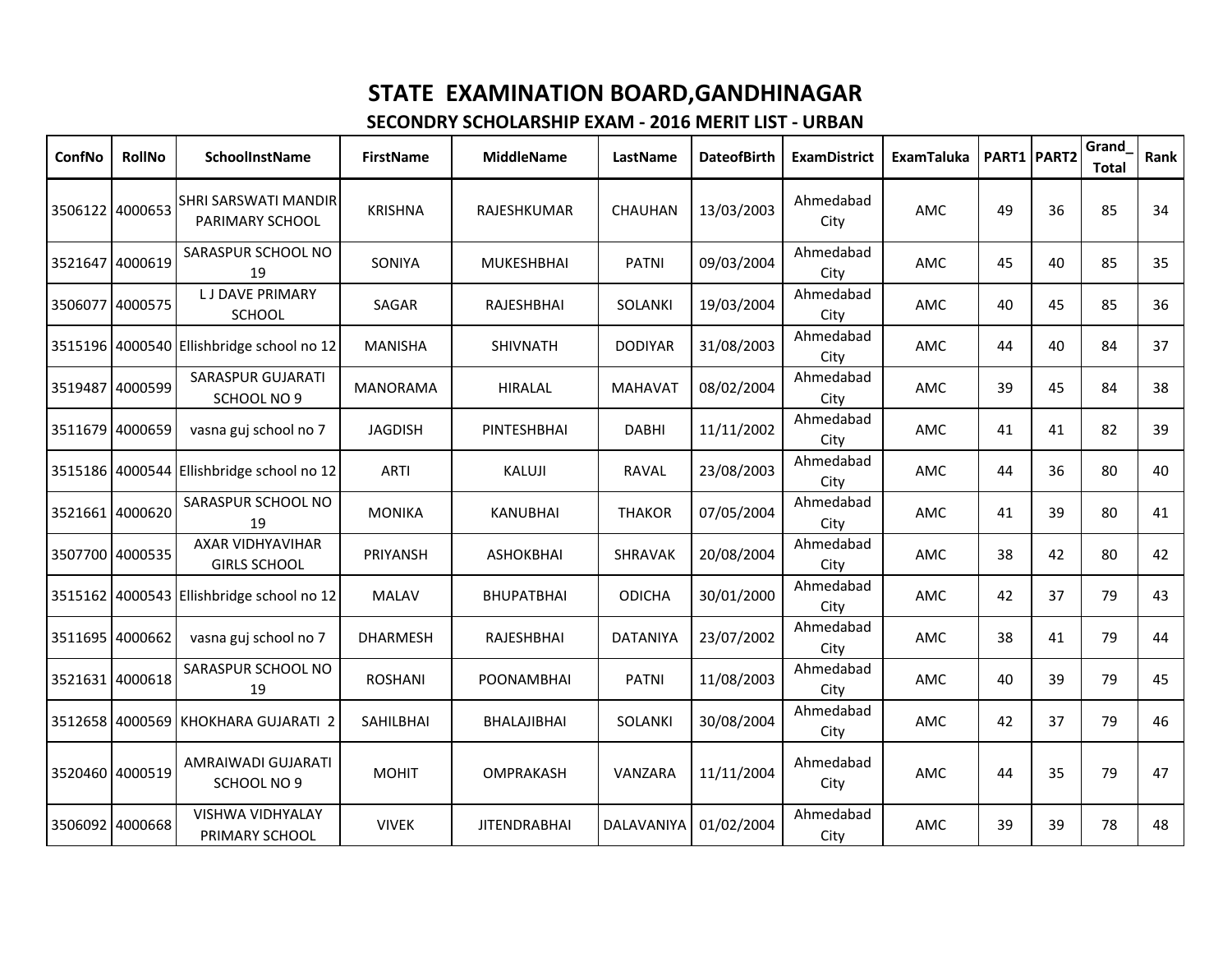| ConfNo          | <b>RollNo</b>   | SchoolInstName                                            | <b>FirstName</b> | <b>MiddleName</b>     | LastName       | <b>DateofBirth</b> | <b>ExamDistrict</b> | <b>ExamTaluka</b> |    | PART1 PART2 | Grand<br><b>Total</b> | Rank           |
|-----------------|-----------------|-----------------------------------------------------------|------------------|-----------------------|----------------|--------------------|---------------------|-------------------|----|-------------|-----------------------|----------------|
|                 | 3516751 4000526 | <b>ANAND PRITHMIK</b><br>SCHOOLNARODAAHME<br><b>DABAD</b> | NAGESHWAR        | <b>BALDEVBGHAI</b>    | PRAJAPATI      | 26/06/2004         | Ahmedabad<br>City   | AMC               | 41 | 37          | 78                    | 49             |
|                 | 3511535 4000664 | vasna guj school no 7                                     | SHITAL           | <b>JAYANTIBHAI</b>    | <b>MAKWANA</b> | 02/08/2004         | Ahmedabad<br>City   | AMC               | 41 | 37          | 78                    | 50             |
|                 |                 | 3515176 4000538 Ellishbridge school no 12                 | <b>PRUTHVI</b>   | <b>VINODBHAI</b>      | <b>CHUNARA</b> | 12/08/2002         | Ahmedabad<br>City   | AMC               | 38 | 39          | 77                    | 51             |
| 3523851 4000587 |                 | <b>NAROL GUJARATI</b><br>SCHOOL 1                         | <b>BHAVIL</b>    | <b>HASMUKHBHAI</b>    | <b>RANA</b>    | 02/10/2003         | Ahmedabad<br>City   | AMC               | 38 | 38          | 76                    | 52             |
| 3521655 4000617 |                 | SARASPUR SCHOOL NO<br>19                                  | <b>MANSIKA</b>   | <b>SURESHBHAI</b>     | <b>MAKVANA</b> | 16/01/2004         | Ahmedabad<br>City   | AMC               | 41 | 35          | 76                    | 53             |
|                 | 3520458 4000612 | <b>SARASPUR GUJRATI</b><br>SCHOOL NO 13                   | <b>MANSI</b>     | PANKAJBHAI            | PARMAR         | 02/05/2004         | Ahmedabad<br>City   | AMC               | 38 | 38          | 76                    | 54             |
|                 | 3523766 4000586 | <b>NAROL GUJARATI</b><br>SCHOOL 1                         | <b>UDAY</b>      | <b>BHAGVANDAS</b>     | <b>KORI</b>    | 14/12/2002         | Ahmedabad<br>City   | AMC               | 38 | 36          | 74                    | 55             |
|                 | 3521986 4000556 | <b>ISANPUR GUJARATI</b><br>SCHOOL NO 1                    | <b>RUBIBEN</b>   | <b>HIMMATBHAI</b>     | <b>BADHEL</b>  | 12/06/2001         | Ahmedabad<br>City   | AMC               | 36 | 37          | 73                    | 56             |
|                 | 3511664 4000660 | vasna guj school no 7                                     | PRAHLAD          | <b>DINESHBHAI</b>     | <b>DABHI</b>   | 06/10/2002         | Ahmedabad<br>City   | AMC               | 38 | 35          | 73                    | 57             |
|                 | 3511591 4000665 | vasna guj school no 7                                     | RANJAN           | <b>JITENDRABHAI</b>   | <b>SHIKARI</b> | 21/09/2003         | Ahmedabad<br>City   | AMC               | 35 | 38          | 73                    | 58             |
|                 | 3507309 4000958 | <b>RAMNATH PRIMERY</b><br><b>SCHOOL</b>                   | PRIYANSHI        | BHARATBHAI            | PRAJAPATI      | 02/05/2004         | Ahmedabad<br>Rural  | Daskroi           | 56 | 57          | 113                   | $\mathbf{1}$   |
|                 | 3524497 4000850 | EKLAVYA VIDHYAVIHAR                                       | <b>OM</b>        | PANKAJBHAI            | <b>PATEL</b>   | 13/06/2004         | Ahmedabad<br>Rural  | Daskroi           | 51 | 62          | 113                   | $\overline{2}$ |
|                 | 3513403 4000831 | <b>BAREJADI PRIMARY</b><br><b>SCHOOL</b>                  | <b>BHAVNABEN</b> | <b>GOKAJI</b>         | SODHA          | 08/09/2003         | Ahmedabad<br>Rural  | Daskroi           | 59 | 52          | 111                   | 3              |
| 3523248 4001156 |                 | SARASVATI PRATHAMIK<br>VIDHYALAY                          | <b>VINIT</b>     | <b>UMESHBHAI</b>      | <b>KAPATEL</b> | 17/09/2003         | Ahmedabad<br>Rural  | Dholaka           | 78 | 87          | 165                   | $\mathbf{1}$   |
| 3523224 4001157 |                 | SARASVATI PRATHAMIK<br>VIDHYALAY                          | <b>VEDANT</b>    | <b>JAGDISHCHANDRA</b> | <b>PATEL</b>   | 04/01/2004         | Ahmedabad<br>Rural  | <b>Dholaka</b>    | 76 | 87          | 163                   | $\overline{2}$ |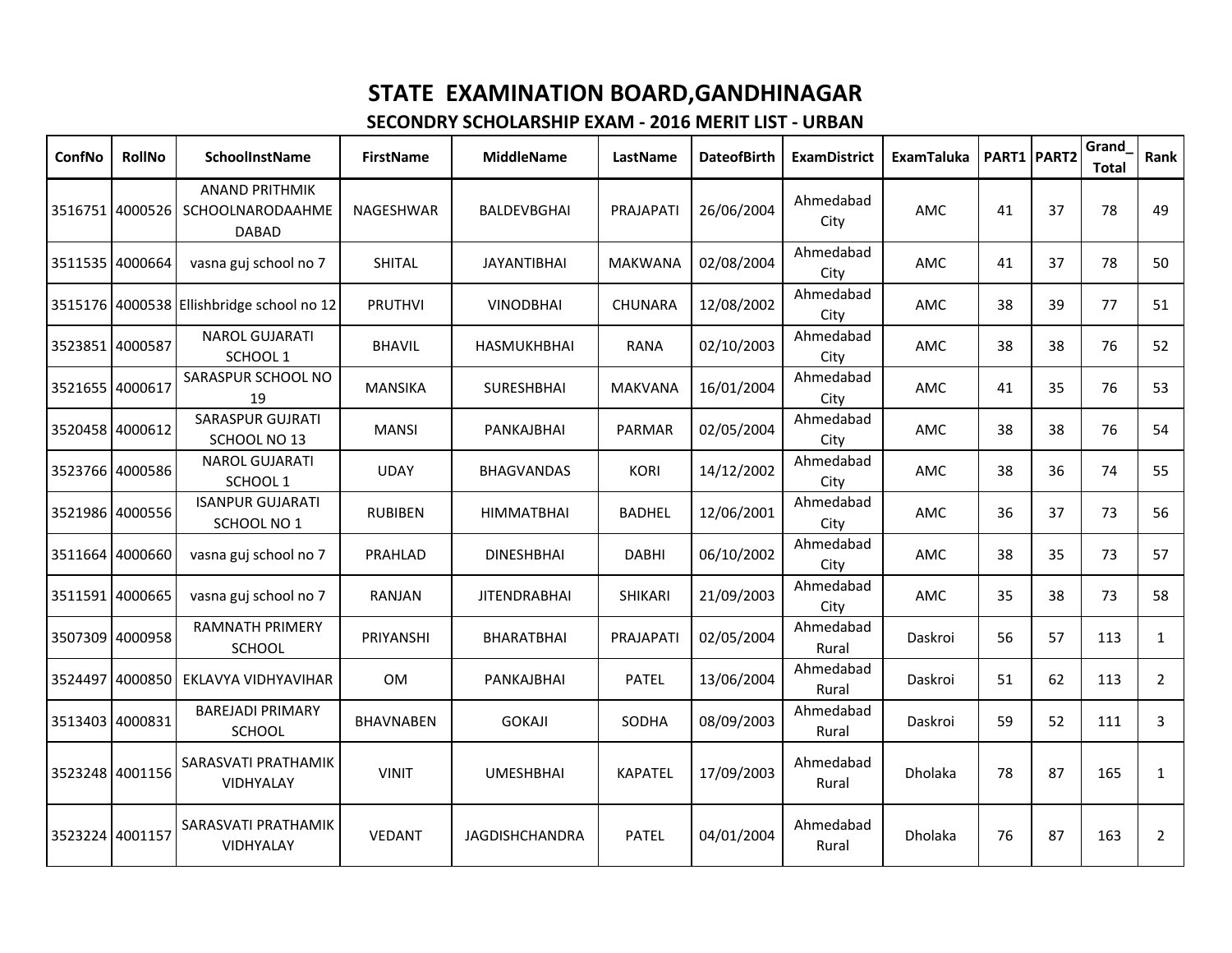| ConfNo          | <b>RollNo</b>   | <b>SchoolInstName</b>                                               | <b>FirstName</b> | <b>MiddleName</b>  | LastName       | <b>DateofBirth</b> | <b>ExamDistrict</b> | <b>ExamTaluka</b> |    | PART1 PART2 | Grand<br><b>Total</b> | Rank           |
|-----------------|-----------------|---------------------------------------------------------------------|------------------|--------------------|----------------|--------------------|---------------------|-------------------|----|-------------|-----------------------|----------------|
|                 | 3524393 4001311 | Shri Anand Vihar<br>Vidhyalay                                       | MAULIKKUMAR      | RANCHHODBHAI       | <b>RATHOD</b>  | 24/09/2003         | Ahmedabad<br>Rural  | Viramgam          | 63 | 65          | 128                   | $\mathbf{1}$   |
|                 | 3501092 4001376 | RUPAYATAN PRIMARY<br><b>SCHOOL AMRELI</b>                           | <b>HARSH</b>     | <b>BHAVESHBHAI</b> | PADSALA        | 12/12/2003         | Amreli              | Amreli            | 91 | 82          | 173                   | $\mathbf{1}$   |
| 3513770 4001425 |                 | <b>SMT S M VAGHASIYA</b><br>PRIMARY MIDDLE<br><b>ENGLISH SCHOOL</b> | <b>HIRAL</b>     | <b>BHUPATBHAI</b>  | <b>BUTANI</b>  | 14/03/2003         | Amreli              | Amreli            | 47 | 56          | 103                   | $\overline{2}$ |
|                 | 3505830 4001456 | divali ba parthmil school                                           | <b>ASTHA</b>     | <b>JIGNESHBHAI</b> | LIBANI         | 14/06/2004         | Amreli              | Babla             | 61 | 61          | 122                   | $\mathbf{1}$   |
|                 | 3506778 4001536 | SHRI BHIMANI PRI<br><b>SCHOOL DHARI</b>                             | <b>KRISHNA</b>   | <b>VIPULBHAI</b>   | <b>PARMAR</b>  | 13/04/2004         | Amreli              | <b>Dhari</b>      | 77 | 88          | 165                   | $\mathbf{1}$   |
|                 | 3516775 4001710 | <b>KANYA SHALA</b><br><b>DAMNAGAR</b>                               | <b>HEPI</b>      | BHARATBHAI         | <b>GEDIYA</b>  | 05/02/2004         | Amreli              | Lathi             | 56 | 72          | 128                   | $\mathbf{1}$   |
|                 | 3514998 4001849 | <b>SHREE SAHAJANAND</b><br>PRIMARY SCHOOL<br>SAVARKUNDLA            | YASHKUMAR        | NARESHBHAI         | <b>UKANI</b>   | 01/07/2004         | Amreli              | Savarkundala      | 80 | 77          | 157                   | $\mathbf{1}$   |
|                 | 3509070 4001795 | <b>BADHADA PAYCENTER</b><br><b>SHALA</b>                            | RAJ              | PRAVINBHAI         | CHOVATIYA      | 20/08/2004         | Amreli              | Savarkundala      | 67 | 80          | 147                   | $\overline{2}$ |
|                 | 3513553 4001898 | DN HIGH SCHOOL<br><b>ANAND</b>                                      | <b>DHRUVEN</b>   | <b>VIPULBHAI</b>   | <b>GOHEL</b>   | 06/09/2003         | Anand               | Anand             | 77 | 71          | 148                   | $\mathbf{1}$   |
|                 | 3521336 4001855 | ANAND HIGH SCHOOL<br>(UPPAR PRIMARY<br>SECTION) ANAND               | SHYAM            | <b>DHIRAJBHAI</b>  | <b>THAKKAR</b> | 16/07/2003         | Anand               | Anand             | 66 | 81          | 147                   | $\overline{2}$ |
|                 | 3519319 4001865 | <b>ANAND HIGHSCHOOL</b><br><b>UPPAR PRIMARY</b><br><b>SECTION</b>   | <b>BHAVESH</b>   | <b>DEVJIBHAI</b>   | PRAJAPATI      | 31/01/2003         | Anand               | Anand             | 61 | 81          | 142                   | 3              |
|                 | 3522735 4001913 | kasturba kanya<br>vidhyalaya                                        | <b>KHUSHI</b>    | <b>GAURANG</b>     | <b>BHATT</b>   | 14/04/2004         | Anand               | Anand             | 69 | 69          | 138                   | 4              |
|                 | 3507111 4001931 | <b>KASTURBA KANYA</b><br>VIDYALAYA                                  | <b>ISHA</b>      | <b>KEKALBHAI</b>   | <b>PATEL</b>   | 18/05/2004         | Anand               | Anand             | 63 | 75          | 138                   | 5              |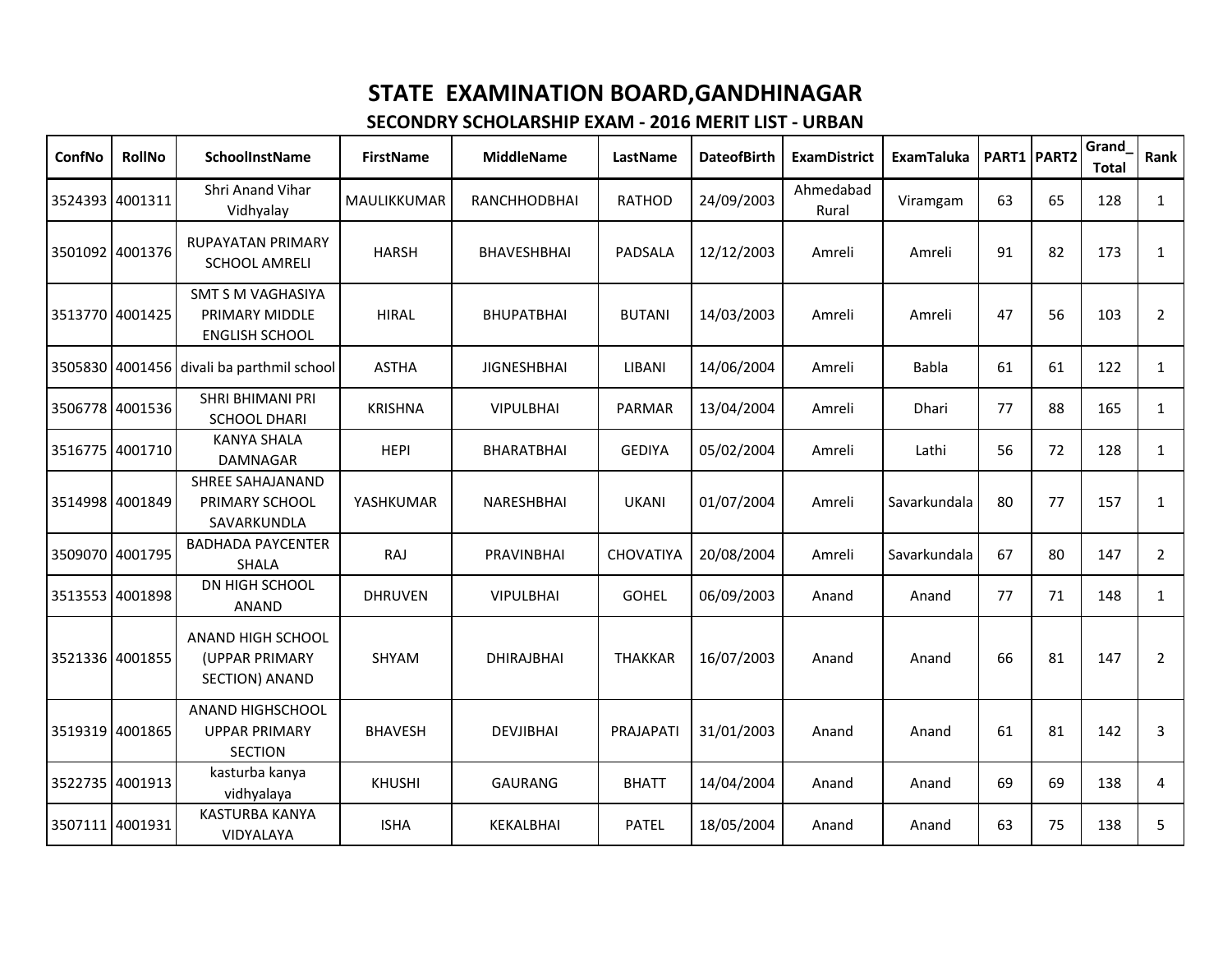| ConfNo          | <b>RollNo</b>   | <b>SchoolInstName</b>                                                            | <b>FirstName</b>  | <b>MiddleName</b>   | LastName       | <b>DateofBirth</b> | <b>ExamDistrict</b> | <b>ExamTaluka</b> | PART1 PART2 |    | Grand<br><b>Total</b> | Rank           |
|-----------------|-----------------|----------------------------------------------------------------------------------|-------------------|---------------------|----------------|--------------------|---------------------|-------------------|-------------|----|-----------------------|----------------|
|                 | 3508087 4001942 | <b>KASTURBA KANYA</b><br>VIDYALAYA                                               | <b>DHRUVI</b>     | <b>JAYESHBHAI</b>   | SHAH           | 10/08/2003         | Anand               | Anand             | 64          | 73 | 137                   | 6              |
|                 | 3506897 4001902 | <b>KASTURBA KANYA</b><br>VIDHYALAY                                               | <b>HIRALBA</b>    | <b>DIGVIJAYSINH</b> | <b>DODIA</b>   | 13/12/2003         | Anand               | Anand             | 63          | 73 | 136                   | $\overline{7}$ |
| 3504167 4002182 |                 | SANGHAVI VIMLABEN<br><b>KUMARPAL BAGRECHA</b><br>PRIMARY SCHOOL<br><b>BORSAD</b> | <b>KIRTAN</b>     | <b>BRIJESHBHAI</b>  | SONI           | 19/06/2004         | Anand               | <b>Borsad</b>     | 65          | 85 | 150                   | $\mathbf{1}$   |
| 3504886 4002221 |                 | SHRI MADHAV LAL SHAH<br><b>HIGH SCHOOL</b>                                       | AYUSHI            | <b>JITESHKUMAR</b>  | <b>VYAS</b>    | 01/01/2004         | Anand               | Khambhat          | 69          | 80 | 149                   | $\mathbf{1}$   |
| 3506245 4002222 |                 | <b>SMT S A RAO ENGLISH</b><br>MEDIUM HIGH SCHOOL<br><b>KHAMBHAT</b>              | SHEHVUN           | <b>BARKESH</b>      | <b>MANSURI</b> | 23/04/2003         | Anand               | Khambhat          | 57          | 66 | 123                   | $\overline{2}$ |
| 3504223 4002278 |                 | TALUKASHALA SOJITRA                                                              | <b>VARSHABEN</b>  | <b>SURESHKUMAR</b>  | <b>BHOI</b>    | 28/02/2004         | Anand               | Sojitra           | 48          | 37 | 85                    | $\mathbf{1}$   |
| 3509585 4002327 |                 | <b>S N SUTARIYA</b><br>PRATHMIK SALA<br><b>UMRETH</b>                            | <b>DEEP</b>       | <b>ASHVINBHAI</b>   | <b>DABHI</b>   | 14/05/2004         | Anand               | Umreth            | 71          | 83 | 154                   | $\mathbf{1}$   |
|                 | 3512740 4002448 | SRI M S P PATEL SCHOOL<br><b>BAYAD</b>                                           | <b>KHUSHI</b>     | <b>HIRENBHAI</b>    | <b>PATEL</b>   | 17/09/2002         | Arvalli             | Bayad             | 53          | 78 | 131                   | $\mathbf{1}$   |
| 3511890 4002648 |                 | KALARAV SECONDARY<br>HIGH SCHOOL MODASA                                          | <b>SMITKUMAR</b>  | RAMANLAL            | <b>BARANDA</b> | 14/08/2003         | Arvalli             | Modasa            | 85          | 93 | 178                   | $\mathbf{1}$   |
| 3509846 4002714 |                 | SHRIK N SHAH MODASA<br>HIGH SCHOOL MODASA                                        | <b>MAITRIBEN</b>  | KALPESHKUMAR        | PANDYA         | 20/07/2004         | Arvalli             | Modasa            | 69          | 84 | 153                   | $\overline{2}$ |
|                 | 3519365 4002775 | Shri Sarvoday vidhya<br>Mandir bhabhar                                           | <b>HIRALBEN</b>   | <b>NAGARBHAI</b>    | <b>MOCHI</b>   | 17/07/2004         | Banaskantha         | Bhabhar           | 73          | 67 | 140                   | $\mathbf{1}$   |
|                 | 3521340 4002960 | DHANERA MISHRA<br>SCHOOL NO1 NENAVA<br><b>ROAD DHANERA</b>                       | <b>MITESHBHAI</b> | <b>ISHVARBHAI</b>   | PRAJAPATI      | 18/08/2004         | Banaskantha         | <b>Dhanera</b>    | 85          | 88 | 173                   | 1              |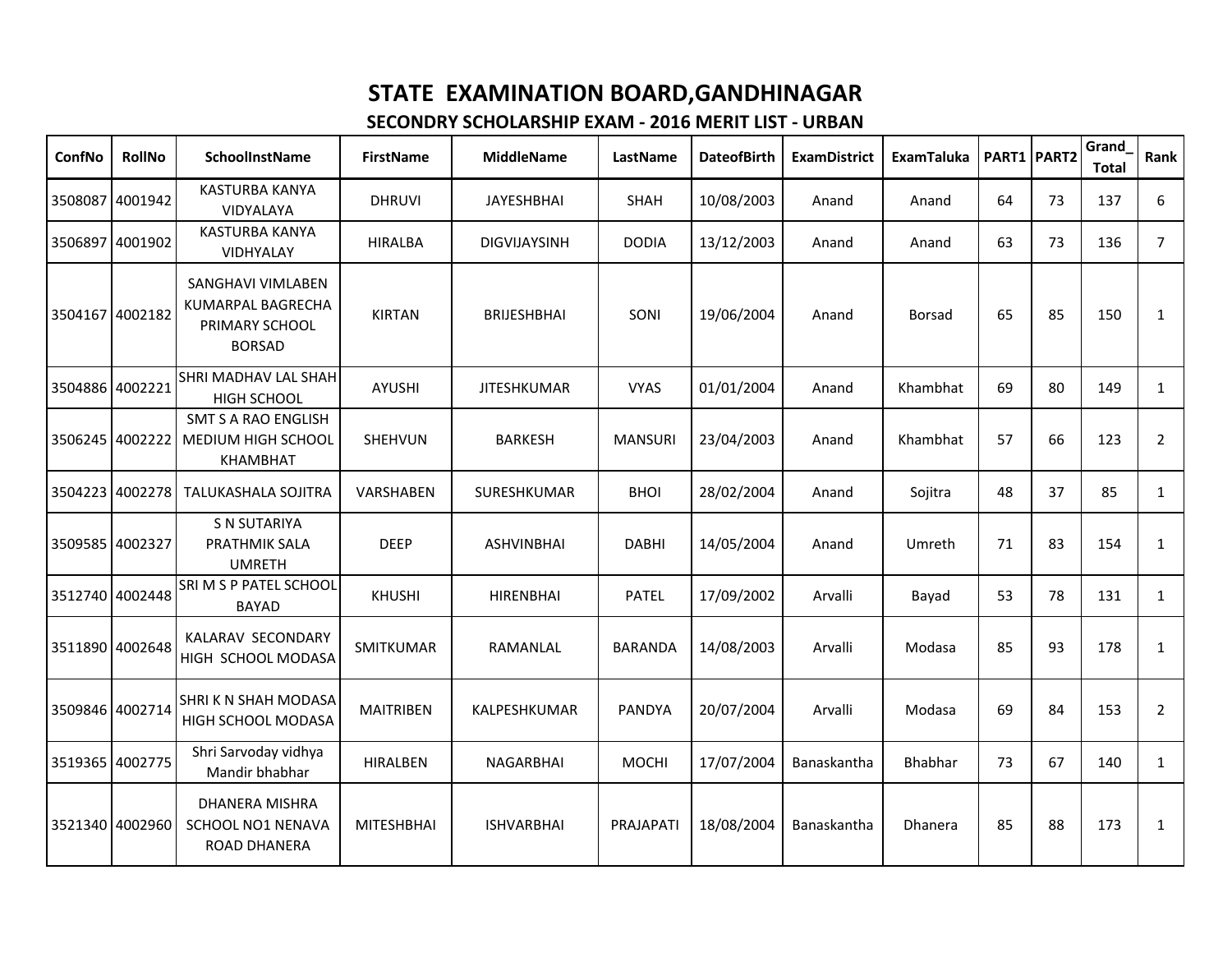| ConfNo          | <b>RollNo</b>   | <b>SchoolInstName</b>                                                                    | <b>FirstName</b> | <b>MiddleName</b> | LastName               | <b>DateofBirth</b> | <b>ExamDistrict</b> | <b>ExamTaluka</b> |    | PART1 PART2 | Grand<br><b>Total</b> | Rank           |
|-----------------|-----------------|------------------------------------------------------------------------------------------|------------------|-------------------|------------------------|--------------------|---------------------|-------------------|----|-------------|-----------------------|----------------|
|                 | 3501963 4003294 | SRIMATI M U PETHANI<br><b>ADARSH PRIMARY</b><br>SCHOOL                                   | RUSHABHKUMA<br>R | CHANDRESHKUMAR    | GANGWAL                | 10/03/2004         | Banaskantha         | <b>Disa</b>       | 71 | 92          | 163                   | $\mathbf{1}$   |
|                 | 3501310 4003295 | SRIMATI M U PETHANI<br><b>ADARSH PRIMARY</b><br><b>SCHOOL DISA</b>                       | SAHIL            | CHETANKUMAR       | PARMAR                 | 29/12/2003         | Banaskantha         | <b>Disa</b>       | 70 | 88          | 158                   | 2              |
|                 | 3521084 4003094 | adarsh primary school                                                                    | <b>MAN</b>       | RAMESHBHAI        | PRAJAPATI              | 24/09/2003         | Banaskantha         | <b>Disa</b>       | 63 | 82          | 145                   | 3              |
| 3504921         | 4003174         | MU PETHANI ADARSH<br>PRASALA DEESA                                                       | <b>PRINCE</b>    | MAHESHKUMAR       | <b>PATIL</b>           | 23/08/2004         | Banaskantha         | Disa              | 62 | 79          | 141                   | 4              |
|                 | 3515054 4003481 | <b>SHREE SADARAM</b><br><b>VIDHYA MANDIR THARA</b>                                       | RAHIL            | MAHEBUBKHAN       | <b>SHEKH</b>           | 26/02/2004         | Banaskantha         | Kankrej           | 72 | 84          | 156                   | $\mathbf{1}$   |
|                 |                 | SMT S C SALVI & SMT M<br>3509212 4003807 S SALVI UPPER PRIMARY<br><b>SCHOOL PALANPUR</b> | <b>RAHUL</b>     | RAJESHBHAI        | <b>CHANGVADIY</b><br>Α | 07/10/2003         | Banaskantha         | Palanpur          | 83 | 100         | 183                   | $\mathbf{1}$   |
|                 | 3514122 4003716 | <b>SHREE RAM</b><br>VIDHYALAYA SATYAM<br>PRIMARY SCHOOL<br>PALANPUR                      | <b>NIRAV</b>     | <b>HARESHBHAI</b> | CHAUDHARY              | 11/07/2003         | Banaskantha         | Palanpur          | 81 | 90          | 171                   | $\overline{2}$ |
|                 | 3514984 4003720 | <b>SHREE RAM</b><br>VIDHYALAYA SATYAM<br>PRIMARY SCHOOL<br><b>PALANPUR</b>               | <b>SWETA</b>     | <b>DALJIBHAI</b>  | <b>CHAUDHARY</b>       | 03/11/2003         | Banaskantha         | Palanpur          | 83 | 88          | 171                   | 3              |
|                 | 3514354 4003719 | <b>SHREE RAM</b><br>VIDHYALAYA SATYAM<br>PRIMARY SCHOOL<br><b>PALANPUR</b>               | <b>SNEH</b>      | MAHENDRABHAI      | <b>CHAUDHARY</b>       | 15/04/2004         | Banaskantha         | Palanpur          | 79 | 90          | 169                   | $\overline{4}$ |
| 3504786 4003771 |                 | SHRI SWASTIK PRIMARY<br>SCHOOL                                                           | <b>JALPESH</b>   | BHAVESHKUMAR      | <b>PATEL</b>           | 08/09/2003         | Banaskantha         | Palanpur          | 69 | 92          | 161                   | 5              |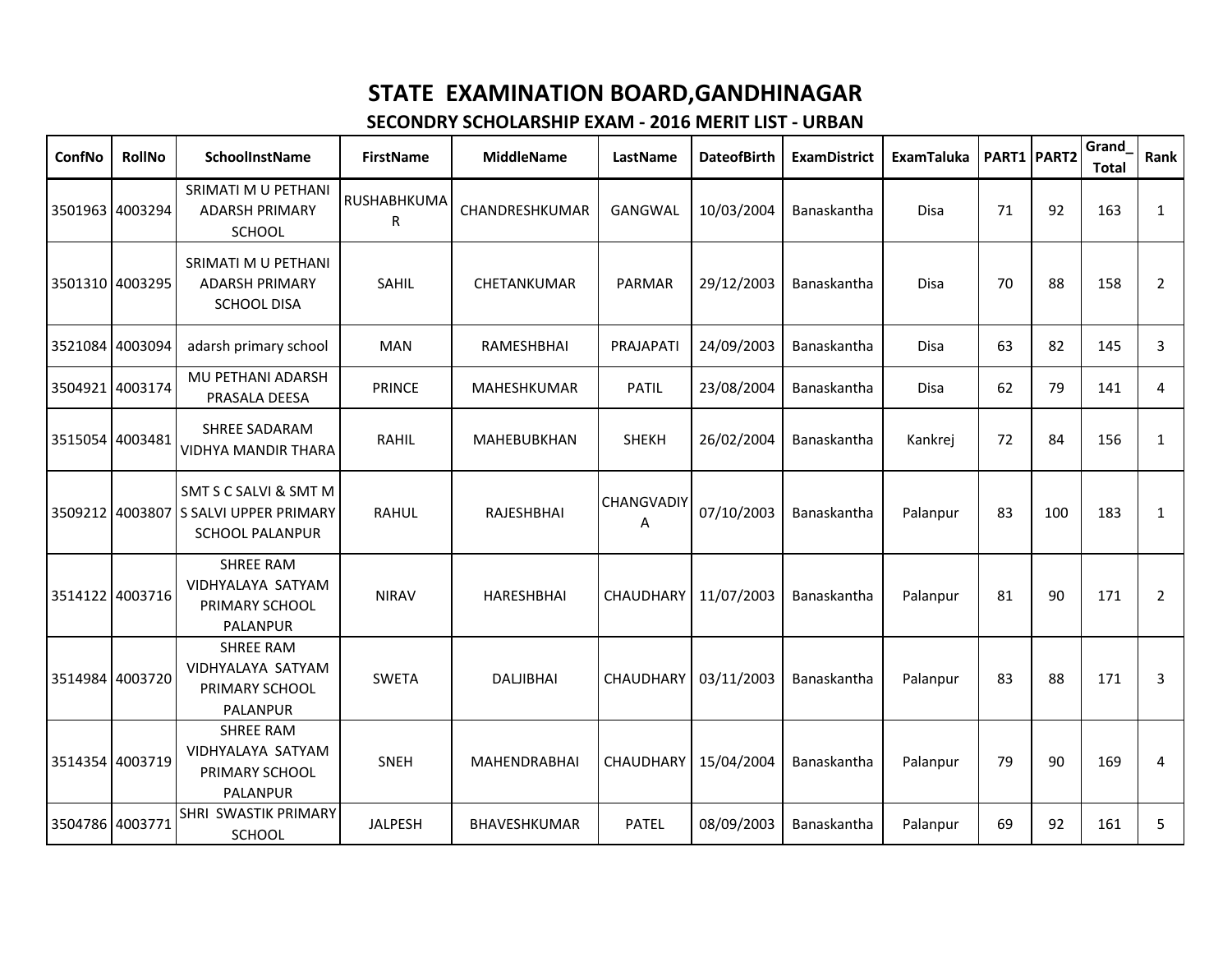| ConfNo          | <b>RollNo</b>   | <b>SchoolInstName</b>                                                     | <b>FirstName</b>   | <b>MiddleName</b>      | LastName          | <b>DateofBirth</b> | <b>ExamDistrict</b> | <b>ExamTaluka</b> |    | PART1 PART2 | Grand<br><b>Total</b> | Rank           |
|-----------------|-----------------|---------------------------------------------------------------------------|--------------------|------------------------|-------------------|--------------------|---------------------|-------------------|----|-------------|-----------------------|----------------|
|                 | 3524202 4004001 | <b>SHRI B S RAJPUT</b><br>PRIMARY SCHOOL                                  | <b>HETKUMAR</b>    | <b>ROHITKUMAR</b>      | <b>TRIVEDI</b>    | 10/01/2004         | Banaskantha         | Tharad            | 72 | 73          | 145                   | $\mathbf{1}$   |
|                 | 3507893 4004232 | Shree Gattu Vidhiyalay                                                    | <b>SMIT</b>        | <b>JAYESHBHAI</b>      | <b>PATEL</b>      | 26/04/2003         | <b>Bharuch</b>      | Ankaleshwar       | 81 | 87          | 168                   | $\mathbf{1}$   |
| 3507860 4004231 |                 | Shree Gattu Vidhiyalay                                                    | SHUBHAM            | <b>NAVINBHAI</b>       | <b>CHOVATIA</b>   | 02/03/2003         | <b>Bharuch</b>      | Ankaleshwar       | 79 | 88          | 167                   | $\overline{2}$ |
|                 | 3521447 4004207 | P P SAVANI SCHOOL<br>(GUJARATI MEDIUM)                                    | PRUTHVIRAJSIN<br>H | PRADIPSINH             | <b>PUNADA</b>     | 10/02/2004         | <b>Bharuch</b>      | Ankaleshwar       | 77 | 88          | 165                   | 3              |
|                 | 3516656 4004255 | <b>BHARTI VIDHYAMANDIR</b><br><b>BHARUCH</b>                              | VISHALKUMAR        | <b>SOPALRAMCHANDRA</b> | PRAJAPATI         | 31/01/2002         | <b>Bharuch</b>      | <b>Bharuch</b>    | 62 | 74          | 136                   | $\mathbf{1}$   |
|                 | 3504471 4004290 | SABARI VIDYA PEEDOM<br><b>ENGLISH MEDIUM</b><br><b>SCHOOL</b>             | <b>JAINISH</b>     | <b>JIGAR</b>           | <b>SHAH</b>       | 17/06/2003         | <b>Bharuch</b>      | <b>Bharuch</b>    | 57 | 74          | 131                   | $\overline{2}$ |
|                 | 3504146 4004249 | Allied High School<br>Bharuch                                             | <b>VARUN</b>       | PANKAJBHAI             | <b>RANA</b>       | 14/07/2004         | <b>Bharuch</b>      | <b>Bharuch</b>    | 58 | 69          | 127                   | 3              |
|                 | 3510723 4004253 | <b>BES UNION HIGH</b><br><b>SCHOOL</b>                                    | <b>MIHIR</b>       | <b>UMANGBHAI</b>       | <b>CHAVDA</b>     | 01/08/2003         | <b>Bharuch</b>      | Bharuch           | 54 | 69          | 123                   | 4              |
|                 | 3502828 4004561 | <b>ST MARY UCHCHATAR</b><br><b>MADHYAMIK SHALA</b>                        | VATSAL             | YATINBHAI              | <b>KHATSURIYA</b> | 27/02/2004         | Bhavnagar           | Bhavnagar         | 74 | 94          | 168                   | $\mathbf{1}$   |
| 3507252 4004533 |                 | Shri Diwaliben Prathmik<br>Shala                                          | SARTHAK            | <b>MUKESHBHAI</b>      | <b>KAKKAD</b>     | 09/09/2003         | Bhavnagar           | Bhavnagar         | 79 | 85          | 164                   | $\overline{2}$ |
|                 |                 | 3512012 4004560 ST MARY HIGH SCHOOL                                       | <b>JAIMIN</b>      | RAMESHBHAI             | <b>MAKWANA</b>    | 01/11/2003         | Bhavnagar           | Bhavnagar         | 70 | 83          | 153                   | 3              |
|                 | 3500029 4004516 | SHREE SWAMINARAYAN<br><b>GURUKUL SPECIAL</b><br><b>VIBHAG SARDARNAGAR</b> | JAYDEEP            | RAJESHBHAI             | <b>CHAUHAN</b>    | 26/12/2003         | Bhavnagar           | Bhavnagar         | 68 | 77          | 145                   | 4              |
|                 | 3515403 4004502 | <b>SHREE N C GANDHI</b><br><b>KUMARI</b><br><b>VIDHYAMANDIR</b>           | <b>RUTVA</b>       | <b>KANUBHAI</b>        | <b>BHALIYA</b>    | 15/05/2003         | Bhavnagar           | Bhavnagar         | 68 | 74          | 142                   | 5              |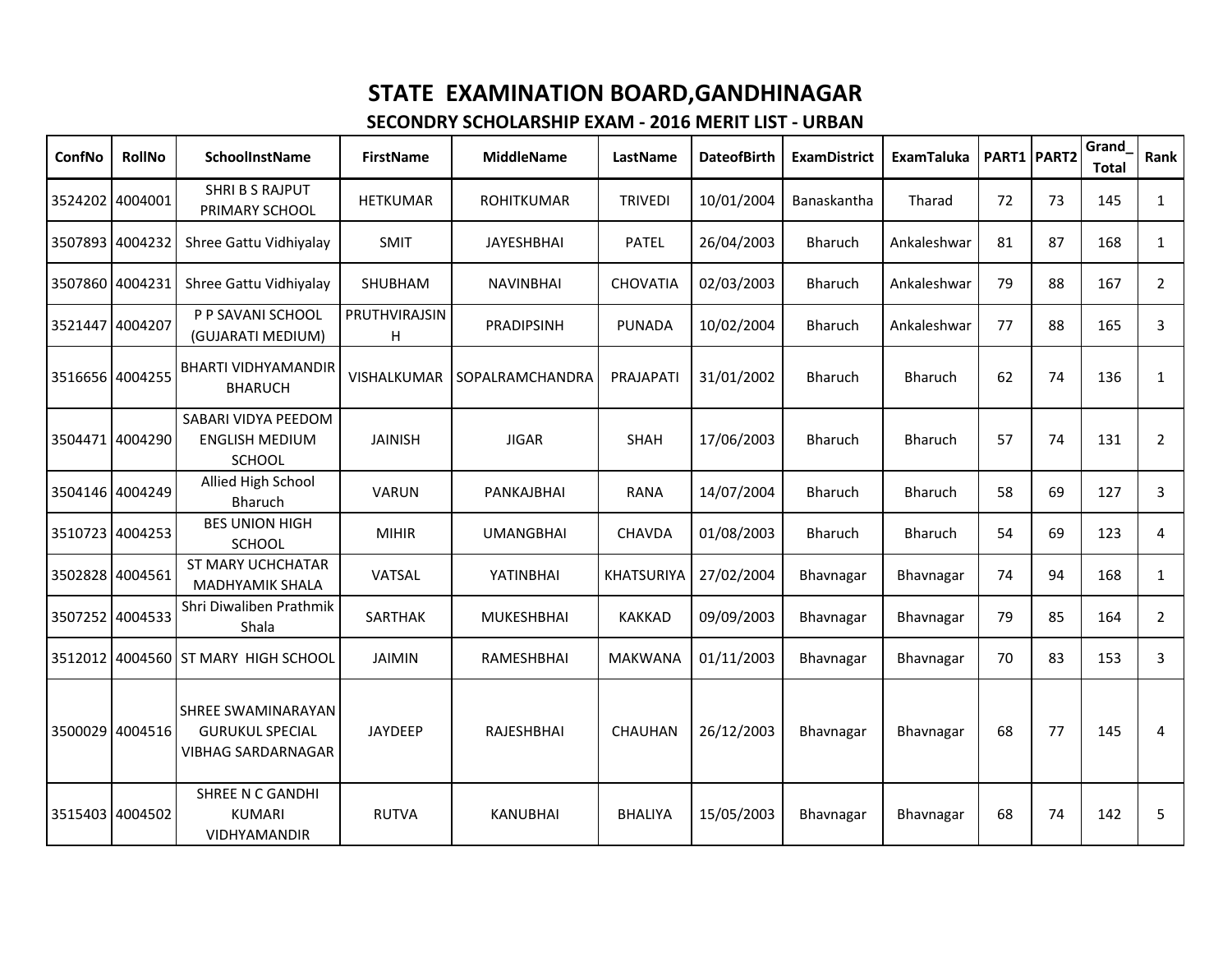| ConfNo          | RollNo          | SchoolInstName                                                                                                     | <b>FirstName</b> | <b>MiddleName</b>  | LastName             | <b>DateofBirth</b> | <b>ExamDistrict</b> | <b>ExamTaluka</b> |    | PART1 PART2 | Grand<br><b>Total</b> | Rank           |
|-----------------|-----------------|--------------------------------------------------------------------------------------------------------------------|------------------|--------------------|----------------------|--------------------|---------------------|-------------------|----|-------------|-----------------------|----------------|
| 3514348 4004553 |                 | <b>SMT RD GARDI RUN BY</b><br><b>SMT NARMADABHAI</b><br><b>CHATRABHUJ GANDHI</b><br><b>KUMARI</b><br>VIDHYAMANDIR  | <b>DEVANSI</b>   | HEMENDRAHAI        | <b>SOLANKI</b>       | 03/12/2003         | Bhavnagar           | Bhavnagar         | 70 | 72          | 142                   | 6              |
| 3508093 4004481 |                 | NACHIKETA PRIMORY<br>SCHOOL                                                                                        | SHIVANG          | <b>BALABHAI</b>    | <b>BARAIYA</b>       | 24/10/2003         | Bhavnagar           | Bhavnagar         | 67 | 74          | 141                   | $\overline{7}$ |
|                 | 3519413 4004565 | SWAMINARAYAN<br><b>GURUKUL</b>                                                                                     | KIRATI           | <b>MANOJBHAI</b>   | NAGARIYA             | 06/01/2004         | Bhavnagar           | Bhavnagar         | 67 | 73          | 140                   | 8              |
| 3518849 4004508 |                 | <b>SHREE SWAMI</b><br><b>VIVEKANAND PRIMARY</b><br>SCHOOL NO 22                                                    | <b>JAYPAL</b>    | <b>MAHIPATSINH</b> | <b>GOHIL</b>         | 01/11/2000         | Bhavnagar           | Bhavnagar         | 55 | 84          | 139                   | 9              |
| 3512858 4004491 |                 | <b>RUN BY SMT R D GARDI</b><br><b>SMT NARMADABHAI</b><br><b>CHATRABHUJ GANDHI</b><br><b>KUMARI</b><br>VIDHYAMANDIR | <b>DHARMI</b>    | PRAKASHBHIA        | <b>BUDHELIYA</b>     | 26/11/2003         | Bhavnagar           | Bhavnagar         | 65 | 66          | 131                   | 10             |
|                 | 3515607 4004540 | SHRIMATI N C GANDHI<br><b>KUMARI VIDHYA</b><br><b>MANDIR</b>                                                       | <b>MOHINI</b>    | RAJESHBHAI         | BHADIYADRA           | 16/12/2003         | Bhavnagar           | Bhavnagar         | 62 | 69          | 131                   | 11             |
| 3515563 4004543 |                 | <b>SMT N C GANDHI</b><br><b>KUMARI VIDHYA</b><br><b>MANDIR</b>                                                     | <b>RAVITA</b>    | <b>BIMAN</b>       | <b>CHOWDHUR</b><br>Υ | 29/12/2002         | Bhavnagar           | Bhavnagar         | 61 | 66          | 127                   | 12             |
|                 | 3506277 4004496 | shree dakshina murti<br>vinay mandir                                                                               | <b>RUKAIYA</b>   | SAIFUDINBHAI       | <b>TRAVADI</b>       | 18/11/2003         | Bhavnagar           | Bhavnagar         | 61 | 66          | 127                   | 13             |
|                 | 3516367 4004545 | <b>SMT N C GANDHI</b><br><b>KUMARI VIDHYA</b><br><b>MANDIR</b>                                                     | <b>KAVITA</b>    | <b>JAGDISHBHAI</b> | PARMAR               | 04/02/2004         | Bhavnagar           | Bhavnagar         | 67 | 60          | 127                   | 14             |
| 3508095 4004480 |                 | <b>NACHIKETA PRIMORY</b><br>SCHOOL                                                                                 | ARCHANA          | <b>BALABHAI</b>    | <b>BARAIYA</b>       | 02/01/2003         | Bhavnagar           | Bhavnagar         | 67 | 58          | 125                   | 15             |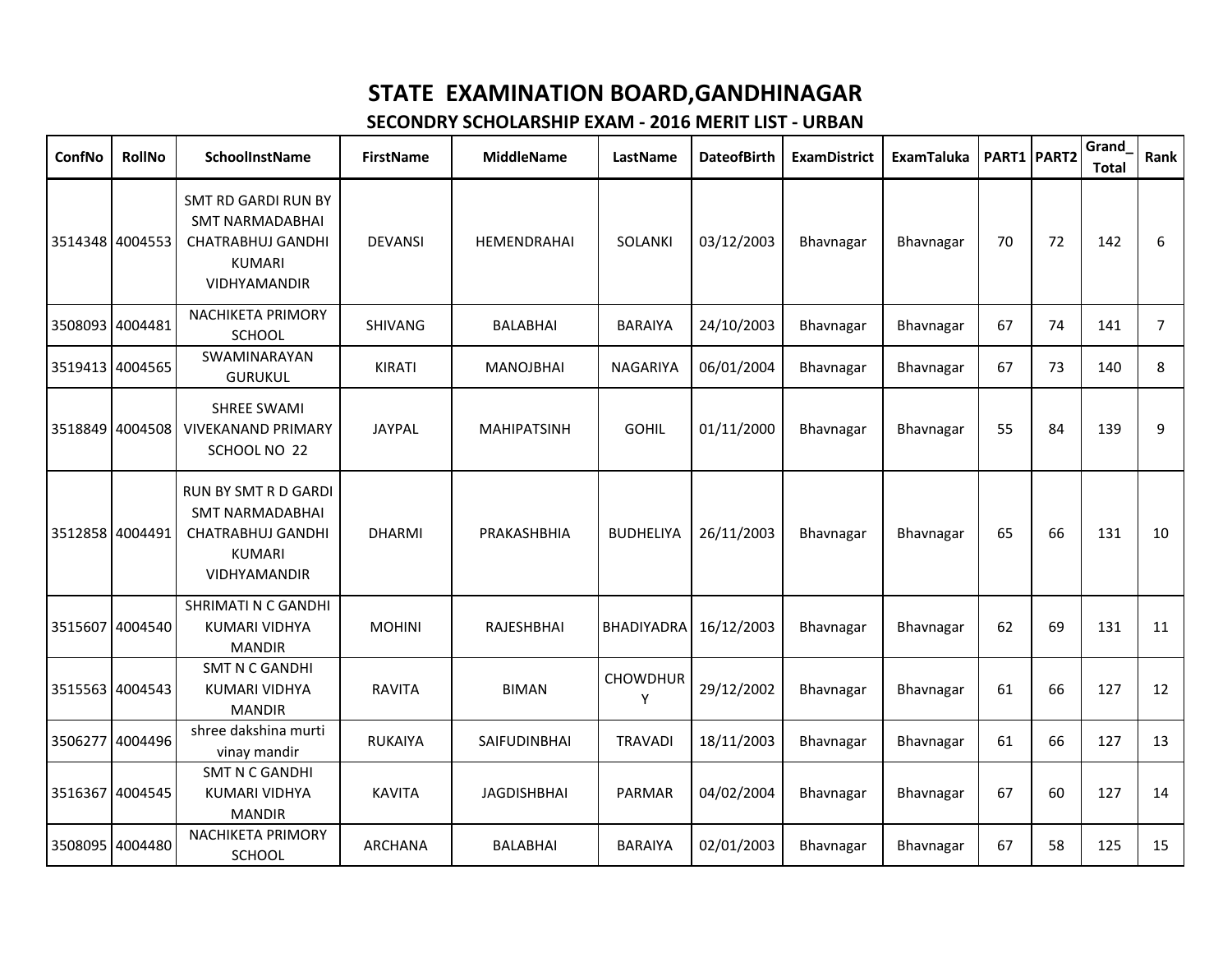| ConfNo          | <b>RollNo</b>   | SchoolInstName                                                            | <b>FirstName</b> | <b>MiddleName</b>   | LastName        | <b>DateofBirth</b> | <b>ExamDistrict</b> | <b>ExamTaluka</b> |    | PART1 PART2 | Grand<br><b>Total</b> | Rank           |
|-----------------|-----------------|---------------------------------------------------------------------------|------------------|---------------------|-----------------|--------------------|---------------------|-------------------|----|-------------|-----------------------|----------------|
| 3502436 4004591 |                 | <b>DEPALAPARA PRIMARY</b><br><b>SCHOOL GARIYADHAR</b>                     | KULDIPKUMAR      | PRAFULBHAI          | <b>MER</b>      | 06/01/2004         | Bhavnagar           | Gariyadhar        | 61 | 65          | 126                   | $\mathbf{1}$   |
|                 | 3505377 4004754 | UC GANDHI PRTHAMIK<br><b>SHALA</b>                                        | <b>NIKUNJ</b>    | <b>MUKESHBHAI</b>   | <b>NAVADIYA</b> | 15/02/2004         | Bhavnagar           | Palitana          | 53 | 69          | 122                   | $\mathbf{1}$   |
| 3511046 4004773 |                 | <b>SANSKRUTI UPPER</b><br>PRIMARY SCHOOL<br><b>SIHOR</b>                  | DIVYARAJSINH     | BANESHANGBHAI       | PARMAR          | 16/05/2004         | Bhavnagar           | Sihor             | 67 | 84          | 151                   | $\mathbf{1}$   |
|                 | 3519070 4004874 | K V SCHOOL NO 2<br><b>TALAJA</b>                                          | BHAGYASHREE      | BHAYALUBHA          | SARAVAIYA       | 30/10/2003         | Bhavnagar           | Talaja            | 75 | 68          | 143                   | $\mathbf{1}$   |
|                 | 3501962 4005102 | SHREE K V SCHOOL NO 1<br>VALLBHIPUR                                       | <b>VEDANT</b>    | <b>ASHVINBHAI</b>   | <b>KAKADIYA</b> | 14/10/2003         | Bhavnagar           | Valbhipur         | 75 | 70          | 145                   | $\mathbf{1}$   |
|                 | 3508021 4005119 | shree shanskardeep<br>prathmik school                                     | <b>MADHVIBEN</b> | <b>SAHDEVSINH</b>   | <b>MORI</b>     | 30/04/2004         | <b>Botad</b>        | Barvada           | 83 | 67          | 150                   | $\mathbf{1}$   |
|                 | 3515160 4005342 | <b>SMT SURYABEN</b><br><b>JAMUBHAI DANI</b><br>PRATHMIK SHALA             | <b>AUMKUMAR</b>  | DHARMENDRAKUMA<br>R | SHUKLA          | 06/12/2003         | Botad               | <b>Botad</b>      | 68 | 90          | 158                   | $\mathbf{1}$   |
|                 | 3517137 4005129 | CHANDRASHANKAR<br>MEHTA SCHOOL                                            | KINJAL           | <b>NITINBHAI</b>    | <b>ACHARYA</b>  | 08/01/2004         | Botad               | <b>Botad</b>      | 74 | 82          | 156                   | $\overline{2}$ |
| 3523142 4005359 |                 | <b>SRHI ADARSH</b><br>PARTHMIK VIDYALAYA                                  | AKASH            | DHANAJIBHAI         | <b>BOTADARA</b> | 28/01/2004         | <b>Botad</b>        | <b>Botad</b>      | 67 | 88          | 155                   | 3              |
| 3520755 4005381 |                 | <b>BRANCH SCHOOL NO 2</b>                                                 | <b>HARSH</b>     | RAJESHBHAI          | <b>JOSHI</b>    | 28/04/2004         | <b>Botad</b>        | Gadhada           | 58 | 65          | 123                   | $\mathbf{1}$   |
|                 | 3510024 4005640 | S F HIGH SCHOOL<br>PRIMARY                                                | YASHASVI         | <b>BALKRUSHN</b>    | <b>CHAPA</b>    | 14/02/2004         | Chhota<br>Udepur    | Chotaudepur       | 53 | 77          | 130                   | $\mathbf{1}$   |
|                 | 3502136 4005862 | SELF FINANCE PRIMERY<br><b>SCHOOL</b>                                     | <b>MANAN</b>     | MANISHKUMAR         | <b>PATEL</b>    | 22/10/2003         | Dahod               | Dahod             | 79 | 90          | 169                   | $\mathbf{1}$   |
| 3502140 4005861 |                 | SELF FINANCE PRIMERY<br><b>SCHOOL</b>                                     | <b>MANALI</b>    | <b>MANISHKUMAR</b>  | <b>PATEL</b>    | 22/10/2003         | Dahod               | Dahod             | 70 | 91          | 161                   | $\overline{2}$ |
|                 |                 | Self Finance Upper<br>3516086 4005863 Primary School (Gujarati<br>Medium) | <b>NISHIT</b>    | <b>MUKESHBHAI</b>   | <b>BHURIYA</b>  | 23/11/2003         | Dahod               | Dahod             | 72 | 88          | 160                   | 3              |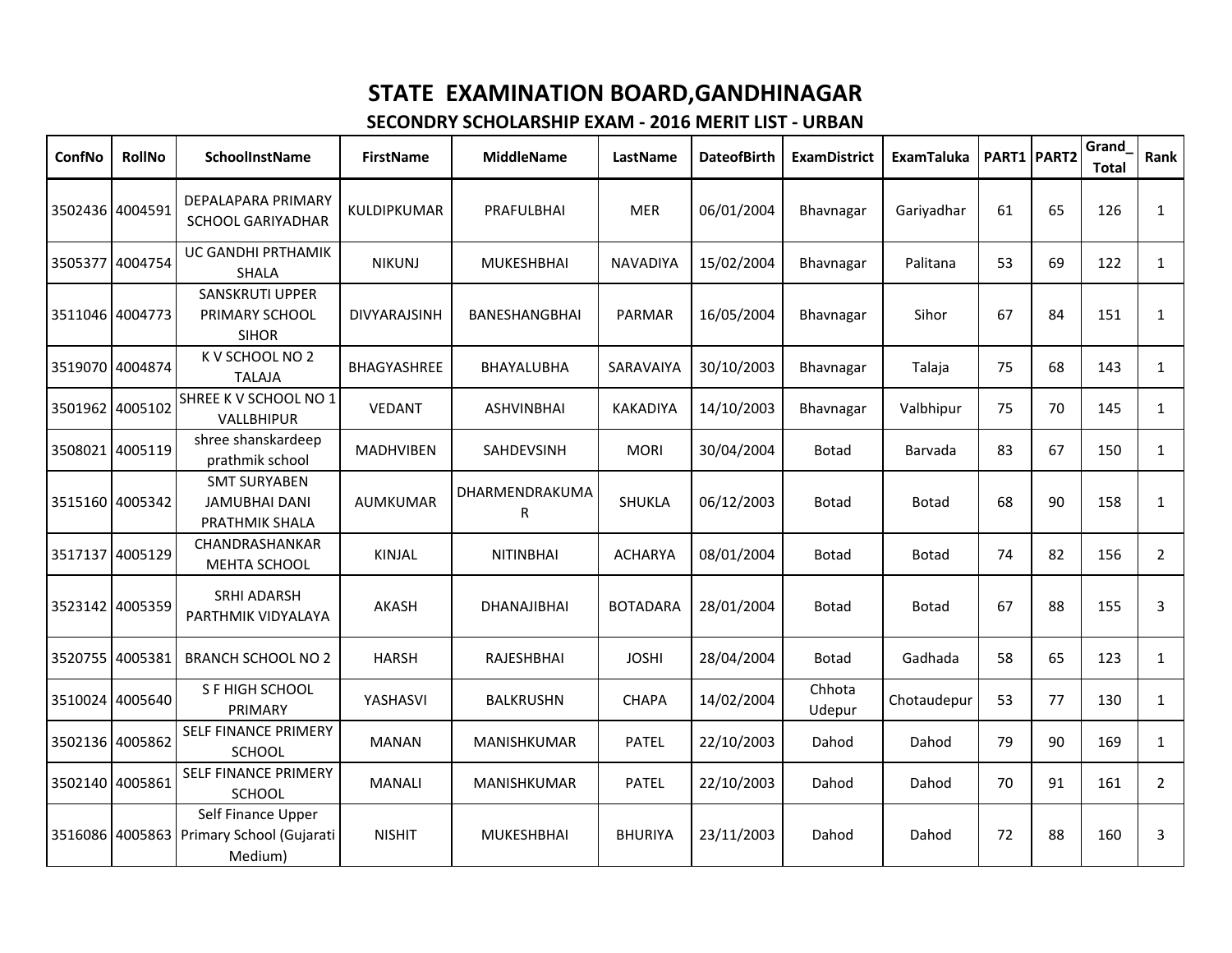| ConfNo          | <b>RollNo</b>   | <b>SchoolInstName</b>                                       | <b>FirstName</b>  | <b>MiddleName</b>  | LastName         | <b>DateofBirth</b> | <b>ExamDistrict</b> | <b>ExamTaluka</b>  |    | PART1 PART2 | Grand<br><b>Total</b> | Rank           |
|-----------------|-----------------|-------------------------------------------------------------|-------------------|--------------------|------------------|--------------------|---------------------|--------------------|----|-------------|-----------------------|----------------|
|                 | 3505910 4005924 | IRA SCHOOL                                                  | <b>JAYKISHAN</b>  | PRAVINKUMAR        | <b>PATEL</b>     | 28/02/2003         | Dahod               | Devgadh<br>bariya  | 50 | 61          | 111                   | $\mathbf{1}$   |
|                 | 3501467 4006193 | J V SHETH MIDAL<br><b>SCHOOL JHALOD TA</b><br><b>JHALOD</b> | <b>DEV</b>        | <b>TEJASH</b>      | PRAJAPATI        | 17/04/2004         | Dahod               | Jhalod             | 75 | 81          | 156                   | $\mathbf{1}$   |
|                 | 3513843 4006468 | PARISHRAM SCHOOL<br><b>BHANVAD</b>                          | <b>UTAM</b>       | <b>KISHORBHAI</b>  | <b>TANK</b>      | 05/01/2004         | Devbhumi<br>Dwarka  | Bhanvad            | 83 | 85          | 168                   | $\mathbf{1}$   |
| 3507418 4006582 |                 | RAVAL BRANCH SHALA                                          | <b>SANGITABEN</b> | <b>PUNJABHAI</b>   | <b>MARU</b>      | 15/05/2004         | Devbhumi<br>Dwarka  | Jamkalyanpur       | 47 | 52          | 99                    | $\mathbf{1}$   |
|                 | 3523237 4006702 | <b>SHREE PREMABAI</b><br>KANYA SCHOOL NO 1                  | <b>DIVYA</b>      | <b>DEVSHIBHAI</b>  | <b>GAGIYA</b>    | 05/11/2003         | Devbhumi<br>Dwarka  | JamKhambha<br>diya | 35 | 53          | 88                    | $\mathbf{1}$   |
| 3513138 4006869 |                 | SHREE SWAMINARAYAN<br><b>GURUKUL VIDYALAYA</b>              | <b>MIHIR</b>      | <b>ASHOKBHAI</b>   | <b>PARMAR</b>    | 18/11/2003         | Gandhinagar         | Gandhinagar        | 74 | 92          | 166                   | 1              |
|                 | 3502299 4006877 | <b>SMT M B PATEL GIRLS</b><br>PRIMARY SCHOOL                | <b>JANKI</b>      | RASENDRASINHJI     | ZALA             | 12/08/2003         | Gandhinagar         | Gandhinagar        | 81 | 82          | 163                   | $\overline{2}$ |
|                 | 3519908 4006879 | <b>ST XAVIERS SCHOOL</b><br><b>GANDHINAGAR</b>              | PRIYANSHI         | MADHUSUDAN         | <b>CHAUDHARI</b> | 10/02/2004         | Gandhinagar         | Gandhinagar        | 55 | 73          | 128                   | 3              |
|                 | 3518479 4006868 | shree swaminarayan<br>gurukul                               | VANDANABEN        | <b>GANUBHAI</b>    | <b>BHURIYA</b>   | 17/06/2004         | Gandhinagar         | Gandhinagar        | 60 | 65          | 125                   | 4              |
|                 | 3500542 4006867 | Shivshakti Vidyalaya                                        | <b>KAUSHAL</b>    | <b>MUKESHKUMAR</b> | <b>PURANI</b>    | 17/10/2003         | Gandhinagar         | Gandhinagar        | 57 | 62          | 119                   | 5              |
|                 | 3517351 4006878 | <b>SMT M B PATEL GIRLS</b><br><b>SCHOOL</b>                 | <b>DHRUVI</b>     | SANJAYKUMAR        | PRAJAPATI        | 06/09/2003         | Gandhinagar         | Gandhinagar        | 45 | 70          | 115                   | 6              |
|                 | 3513400 4006865 | <b>SHIV SHAKTI PRIMARY</b><br><b>SCHOOL</b>                 | <b>AVNI</b>       | VIJAYKUMAR         | <b>SHRIMALI</b>  | 12/10/2003         | Gandhinagar         | Gandhinagar        | 51 | 51          | 102                   | $\overline{7}$ |
| 3514970 4006895 |                 | <b>JOYFUL INTERNATION</b><br><b>LEARNING ACADEMY</b>        | <b>DHYAN</b>      | KALPESHKUMAR       | <b>PATEL</b>     | 06/09/2003         | Gandhinagar         | Kalol              | 63 | 72          | 135                   | $\mathbf{1}$   |
|                 | 3522918 4006885 | <b>GAYATRI PRIMARY</b><br><b>SCHOOL</b>                     | <b>NUPUR</b>      | <b>DEVRAJBHAI</b>  | PARIMAL          | 24/03/2003         | Gandhinagar         | Kalol              | 58 | 65          | 123                   | $\overline{2}$ |
| 3521056 4006892 |                 | <b>HOLY CHILD SCHOOL</b>                                    | ARTH              | <b>VINODKUMAR</b>  | <b>PATEL</b>     | 19/04/2004         | Gandhinagar         | Kalol              | 54 | 68          | 122                   | $\mathbf{3}$   |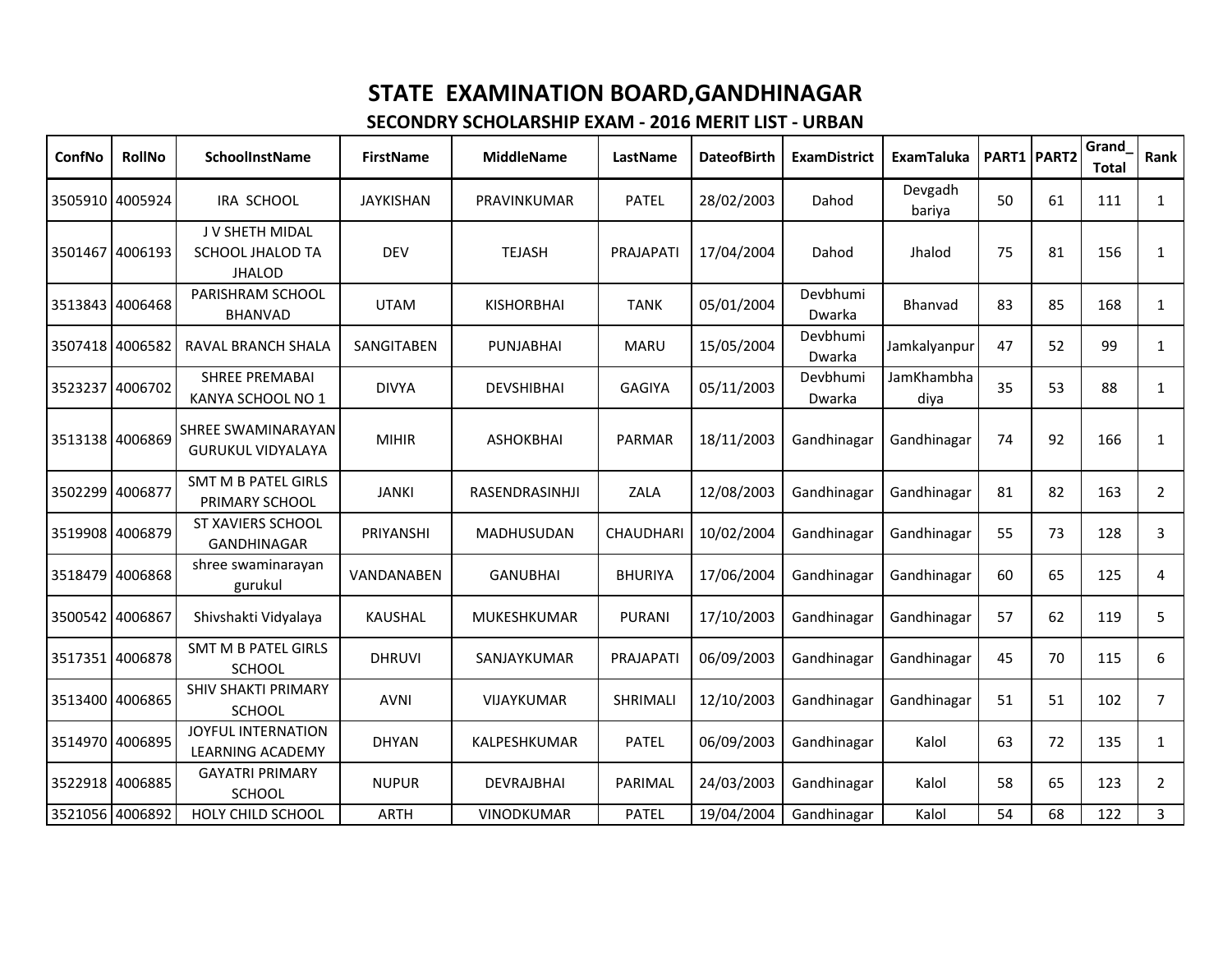| ConfNo          | RollNo          | SchoolInstName                                               | <b>FirstName</b> | <b>MiddleName</b>    | LastName         | <b>DateofBirth</b> | <b>ExamDistrict</b> | <b>ExamTaluka</b> |    | PART1 PART2 | Grand<br><b>Total</b> | Rank           |
|-----------------|-----------------|--------------------------------------------------------------|------------------|----------------------|------------------|--------------------|---------------------|-------------------|----|-------------|-----------------------|----------------|
|                 | 3520955 4006949 | R B L D SARV HIGH<br><b>SCHOOL PRIMARY</b><br><b>SECTION</b> | CHANDABEN        | HARCHANDBHAI         | <b>CHAUDHARI</b> | 20/01/2004         | Gandhinagar         | Mansa             | 55 | 49          | 104                   | $\mathbf{1}$   |
|                 | 3506328 4007098 | <b>MADHURAM</b><br><b>VIDHYALAY UNA</b>                      | <b>VIVEK</b>     | <b>NANDABHAI</b>     | <b>RAVRANI</b>   | 04/01/2004         | Gir Somnath         | Una               | 49 | 63          | 112                   | $\mathbf{1}$   |
| 3513704 4007214 |                 | SHREE NALANDA GNAN<br>VIDHYALAY VERAVAL                      | <b>TEJAS</b>     | <b>MOHANBHAI</b>     | <b>VASAN</b>     | 29/06/2004         | Gir Somnath         | Veraval           | 76 | 65          | 141                   | $\mathbf{1}$   |
| 3508395 4007215 |                 | Shree Raj Ashram Shala                                       | <b>VIMAL</b>     | <b>DEVRAJBHAI</b>    | <b>BAMANIYA</b>  | 26/11/2003         | Gir Somnath         | Veraval           | 64 | 58          | 122                   | $\overline{2}$ |
|                 | 3508081 4007261 | THE ADITYA BIRLA<br>PUBLIC SCHOOL                            | HARSHVARDHA<br>N | BHAGWANDAS           | <b>GOPLANI</b>   | 20/10/2003         | Gir Somnath         | Veraval           | 47 | 70          | 117                   | 3              |
|                 | 3502952 4007230 | <b>SHREE VRUNDAVAN</b><br><b>PRATHMIK SHALA NO 2</b>         | AKSHAYKUMAR      | NARESHBHAI           | <b>JETHAVA</b>   | 18/05/2004         | Gir Somnath         | Veraval           | 57 | 59          | 116                   | 4              |
|                 | 3505828 4007287 | shri sansakardeep<br>vidhyalaya Dhrol                        | BAITTULABANU     | YUSUFBHAI            | <b>JASHRAYA</b>  | 28/12/2003         | Jamnagar            | Dhrol             | 47 | 42          | 89                    | $\mathbf{1}$   |
|                 | 3512253 4007381 | Shree Sarswati<br>Vidhyalaya                                 | <b>ARTI</b>      | <b>BHAGVANJIBHAI</b> | KATESHIYA        | 08/11/2003         | Jamnagar            | Jamnagar          | 75 | 83          | 158                   | $\mathbf{1}$   |
|                 | 3513260 4007340 | JAWAHAR NAVODAYA<br><b>VISHYALAY ALIABADA</b>                | <b>KHUSH</b>     | RAKESHBHAI           | <b>KANERIA</b>   | 01/11/2003         | Jamnagar            | Jamnagar          | 70 | 81          | 151                   | $\overline{2}$ |
|                 | 3507527 4007373 | <b>SHREE KRISHNA</b><br><b>VIDHYALAYA</b>                    | <b>HEMENDRA</b>  | PARSOTAMBHAI         | <b>RATHOD</b>    | 18/07/2004         | Jamnagar            | Jamnagar          | 72 | 75          | 147                   | 3              |
|                 | 3518341 4007360 | <b>SHREE GNANGANGA</b><br>SCHOOL                             | <b>NAVDHA</b>    | KISHORKUMAR          | <b>JOSHI</b>     | 23/08/2004         | Jamnagar            | Jamnagar          | 76 | 63          | 139                   | 4              |
|                 | 3515602 4007382 | SHREE SATYASAI<br><b>VIDYALAY</b>                            | <b>DEVVRAT</b>   | <b>UTPAL</b>         | <b>DAVE</b>      | 29/04/2003         | Jamnagar            | Jamnagar          | 59 | 74          | 133                   | 5              |
|                 |                 | 3507507 4007370 shree krishna vidhyalaya                     | <b>SUMIT</b>     | <b>RAMBHAI</b>       | <b>KESHARIYA</b> | 02/08/2004         | Jamnagar            | Jamnagar          | 63 | 68          | 131                   | 6              |
| 3507517 4007372 |                 | <b>SHREE KRISHNA</b><br><b>VIDHYALAYA</b>                    | <b>MAYUR</b>     | <b>HEMATBHAI</b>     | <b>PARMAR</b>    | 20/07/2004         | Jamnagar            | Jamnagar          | 63 | 66          | 129                   | $\overline{7}$ |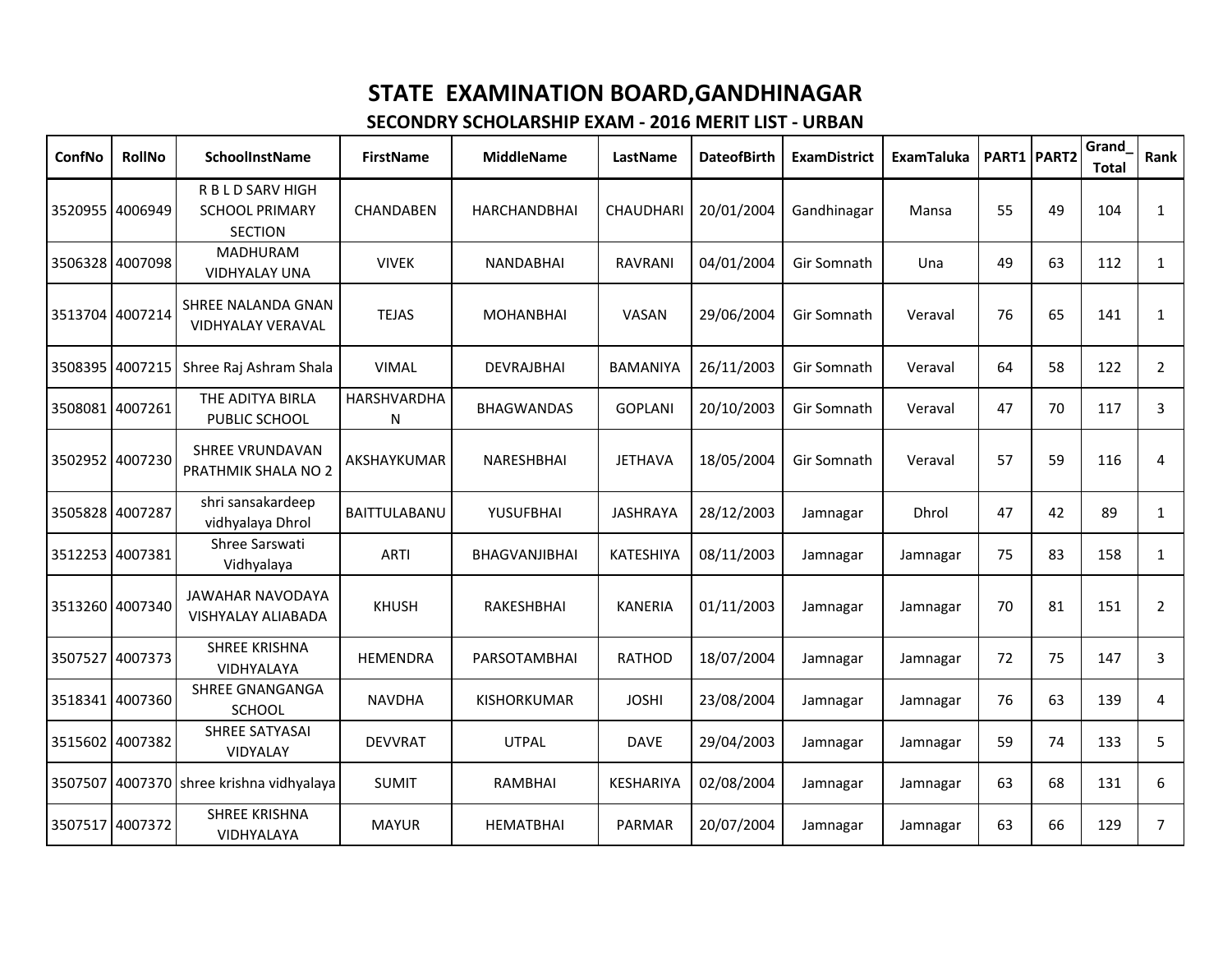| ConfNo          | <b>RollNo</b>   | <b>SchoolInstName</b>                                  | <b>FirstName</b>   | <b>MiddleName</b>    | LastName         | <b>DateofBirth</b> | <b>ExamDistrict</b> | ExamTaluka |    | PART1 PART2 | Grand<br><b>Total</b> | Rank           |
|-----------------|-----------------|--------------------------------------------------------|--------------------|----------------------|------------------|--------------------|---------------------|------------|----|-------------|-----------------------|----------------|
|                 | 3520361 4007355 | <b>SHREE BUDHISAGAR</b><br>VIDHYALAY                   | <b>JAYESH</b>      | SHAILESHBHAI         | SONAGARA         | 25/12/2003         | Jamnagar            | Jamnagar   | 53 | 74          | 127                   | 8              |
|                 | 3513799 4007342 | NAGAR PRIMARY<br>SCHOOL NO 37<br><b>JAMNAGAR</b>       | YASH               | KANJIBHAI            | <b>SARVAIYA</b>  | 06/09/2003         | Jamnagar            | Jamnagar   | 55 | 57          | 112                   | 9              |
|                 | 3517652 4007364 | Shree Gnanganga<br>Vidhyalaya                          | <b>PRINCE</b>      | RAJESHKUMAR          | <b>PATODIYA</b>  | 02/05/2004         | Jamnagar            | Jamnagar   | 61 | 48          | 109                   | 10             |
|                 | 3507538 4007371 | <b>SHREE KRISHNA</b><br>VIDHYALAYA                     | <b>DHARA</b>       | <b>ARVINDBHAI</b>    | <b>PARMAR</b>    | 21/01/2004         | Jamnagar            | Jamnagar   | 58 | 50          | 108                   | 11             |
|                 | 3517675 4007358 | SHREE GNANGANGA<br><b>SCHOOL</b>                       | <b>DISHA</b>       | KAMLESHBHAI          | <b>DHOLARIYA</b> | 26/01/2004         | Jamnagar            | Jamnagar   | 57 | 47          | 104                   | 12             |
| 3508864         | 4007449         | SHREE VANDANA<br>VIDHYLAYA                             | <b>MAYA</b>        | <b>DILIPBHAI</b>     | PRAJAPATI        | 01/04/2004         | Jamnagar            | Kalavad    | 53 | 67          | 120                   | $\mathbf{1}$   |
| 3508444         | 4007751         | Shree Swaminarayan<br>Gurukul Pra shala                | <b>AKHIL</b>       | <b>ALPESHBHAI</b>    | <b>JULASANA</b>  | 11/01/2003         | Junagadh            | Kesod      | 72 | 88          | 160                   | $\mathbf{1}$   |
| 3519282         | 4007702         | <b>SANJAY PRATHMIK</b><br>SHALA KESHOD                 | <b>RUDRABEN</b>    | RAJNIKANT            | VARDANGAR        | 01/06/2004         | Junagadh            | Kesod      | 72 | 81          | 153                   | $2^{\circ}$    |
|                 | 3504935 4007916 | LIONS UPAR PARYMARI<br>SCHOOL MANAVADAR                | RAVI               | VIJAYBHAI            | <b>KARIYA</b>    | 02/09/2003         | Junagadh            | Manavadar  | 61 | 87          | 148                   | $\mathbf{1}$   |
| 3521561 4008079 |                 | <b>TIRUPATI HIGH SCHOOL</b><br><b>MANGROL</b>          | <b>RUCHA</b>       | <b>MANISHBHAI</b>    | KAGRANA          | 27/06/2004         | Junagadh            | Mangrol    | 79 | 82          | 161                   | $\mathbf{1}$   |
|                 | 3511211 4900852 | SHREE MATI U M K<br><b>SCHOOL MANGROL</b>              | <b>DEVANSH</b>     | RAMESHBHAI           | <b>BHIMANI</b>   | 10/10/2003         | Junagadh            | Mangrol    | 53 | 74          | 127                   | $\overline{2}$ |
| 3502684 4008189 |                 | Shree Swaminarayan<br>vidhyalay                        | <b>SACHI</b>       | NILESHBHAI           | <b>DAVE</b>      | 19/03/2004         | Junagadh            | Visavadar  | 62 | 58          | 120                   | $\mathbf{1}$   |
|                 | 3520762 4008279 | <b>SHREE SHARADA</b><br><b>MANDIR SCHOOL</b>           | ANISHKUMAR         | <b>MUKESHBHAI</b>    | <b>THAKOR</b>    | 07/06/2004         | Kheda               | Kapadvanj  | 59 | 86          | 145                   | $\mathbf{1}$   |
| 3501472         | 4008369         | tantariya prathmikshala                                | <b>BHAVINKUMAR</b> | <b>MANUBHAI</b>      | <b>DABHI</b>     | 15/03/2004         | Kheda               | Kathalal   | 49 | 41          | 90                    | $\mathbf{1}$   |
|                 | 3516200 4008413 | R C MISSION PRIMARY<br><b>SCHOOL</b><br>MAHEMDABADROAD | <b>RIYABEN</b>     | <b>JITENDRAKUMAR</b> | <b>MAHIDA</b>    | 01/09/2003         | Kheda               | Mahemdavad | 47 | 67          | 114                   | $\mathbf{1}$   |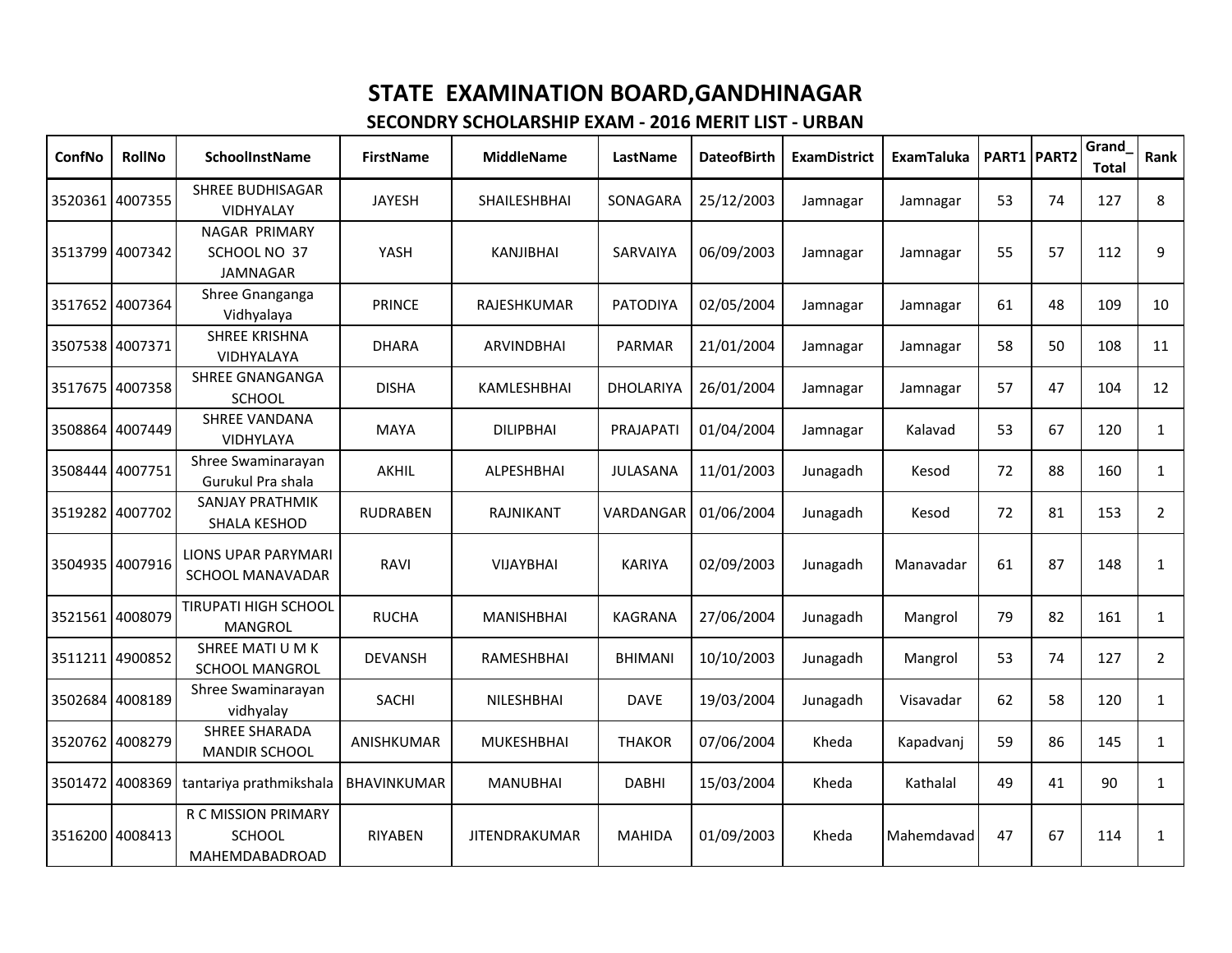| ConfNo          | <b>RollNo</b>   | SchoolInstName                                                                        | <b>FirstName</b>        | <b>MiddleName</b>  | LastName       | <b>DateofBirth</b> | <b>ExamDistrict</b> | <b>ExamTaluka</b> |    | PART1 PART2 | Grand<br><b>Total</b> | Rank           |
|-----------------|-----------------|---------------------------------------------------------------------------------------|-------------------------|--------------------|----------------|--------------------|---------------------|-------------------|----|-------------|-----------------------|----------------|
|                 | 3517081 4008451 | <b>SHRICK PATEL</b><br>PRIMARY SCHOOL                                                 | <b>JOYCY</b>            | <b>HANOKHBHAI</b>  | <b>MACWAN</b>  | 20/08/2004         | Kheda               | Mahudha           | 65 | 57          | 122                   | $\mathbf{1}$   |
| 3508951 4008567 |                 | <b>PRIMARY School</b><br>JASAPURA 1                                                   | <b>JALPABEN</b>         | <b>POPATBHAI</b>   | VAGHELA        | 27/09/2003         | Kheda               | Nadiyad           | 53 | 72          | 125                   | $\mathbf{1}$   |
|                 | 3519260 4008590 | Shree Swami<br>Vivekanand Vidya Vihar                                                 | <b>KRUPALI</b>          | RAJESHBHAI         | VAGHELA        | 24/04/2004         | Kheda               | Nadiyad           | 55 | 68          | 123                   | $\overline{2}$ |
|                 | 3514942 4008588 | Shree Swami<br>Vivekanand Vidya Vihar                                                 | <b>RUTVI</b>            | <b>ANUPBHAI</b>    | <b>TALPADA</b> | 11/03/2004         | Kheda               | Nadiyad           | 52 | 69          | 121                   | 3              |
|                 | 3504306 4008565 | PRIMARY School<br><b>JASAPURA 1</b>                                                   | HARSHADKUMA<br>R        | <b>MANUBHAI</b>    | VAGHELA        | 19/07/2004         | Kheda               | Nadiyad           | 49 | 72          | 121                   | 4              |
|                 | 3504311 4008566 | PRIMARY School<br><b>JASAPURA 1</b>                                                   | <b>HITESHKUMAR</b>      | <b>NARSINHBHAI</b> | VAGHELA        | 16/11/2003         | Kheda               | Nadiyad           | 52 | 63          | 115                   | 5              |
| 3507098 4008625 |                 | Jay Jalaram International<br>School                                                   | ANSHUL                  | PRAVINKUMAR        | PANDYA         | 19/04/2004         | Kheda               | Thasara           | 80 | 92          | 172                   | $\mathbf{1}$   |
|                 | 3520222 4008648 | SHILPA ANJALI VIDHYA<br><b>MANDIR</b>                                                 | <b>DHAIRY</b>           | LALITKUMAR         | <b>PATEL</b>   | 02/10/2003         | Kutchh              | Anjar             | 65 | 79          | 144                   | $\mathbf{1}$   |
|                 | 3515138 4008665 | <b>SAINT XAVIERS HIGH</b><br><b>SCHOOL BHACHAU</b>                                    | <b>JIMIT</b>            | <b>MANISH</b>      | <b>THACKER</b> | 02/11/2003         | Kutchh              | Bhachau           | 38 | 48          | 86                    | $\mathbf{1}$   |
| 3503621 4008711 |                 | KENDRIYA VIDYALAYA<br>NO 1 AFS BHUJ                                                   | <b>MOHAMADAME</b><br>EN | <b>ABDULLATIF</b>  | <b>MEMON</b>   | 03/10/2002         | Kutchh              | Bhuj              | 60 | 67          | 127                   | $\mathbf{1}$   |
|                 |                 | <b>SETH SHRI DUNGARSHI</b><br>3523078 4008719 NAGJI TRUST SANCHALIT<br>PRATHMIK SHALA | YASH                    | <b>BIPINBHAI</b>   | SALAT          | 01/10/2003         | Kutchh              | Bhuj              | 58 | 62          | 120                   | $\overline{2}$ |
|                 | 3513296 4008720 | SHETH D N<br>PRIMARYSCHOOL BHUJ                                                       | <b>SHREYANSH</b>        | DIGESHKUMAR        | <b>DARJI</b>   | 16/04/2004         | Kutchh              | Bhuj              | 55 | 52          | 107                   | 3              |
| 3517219 4008781 |                 | shreeji vidyalay<br>madhapar                                                          | <b>JAY</b>              | <b>GIRISHBHAI</b>  | <b>PATEL</b>   | 05/07/2004         | Kutchh              | Bhuj              | 43 | 42          | 85                    | 4              |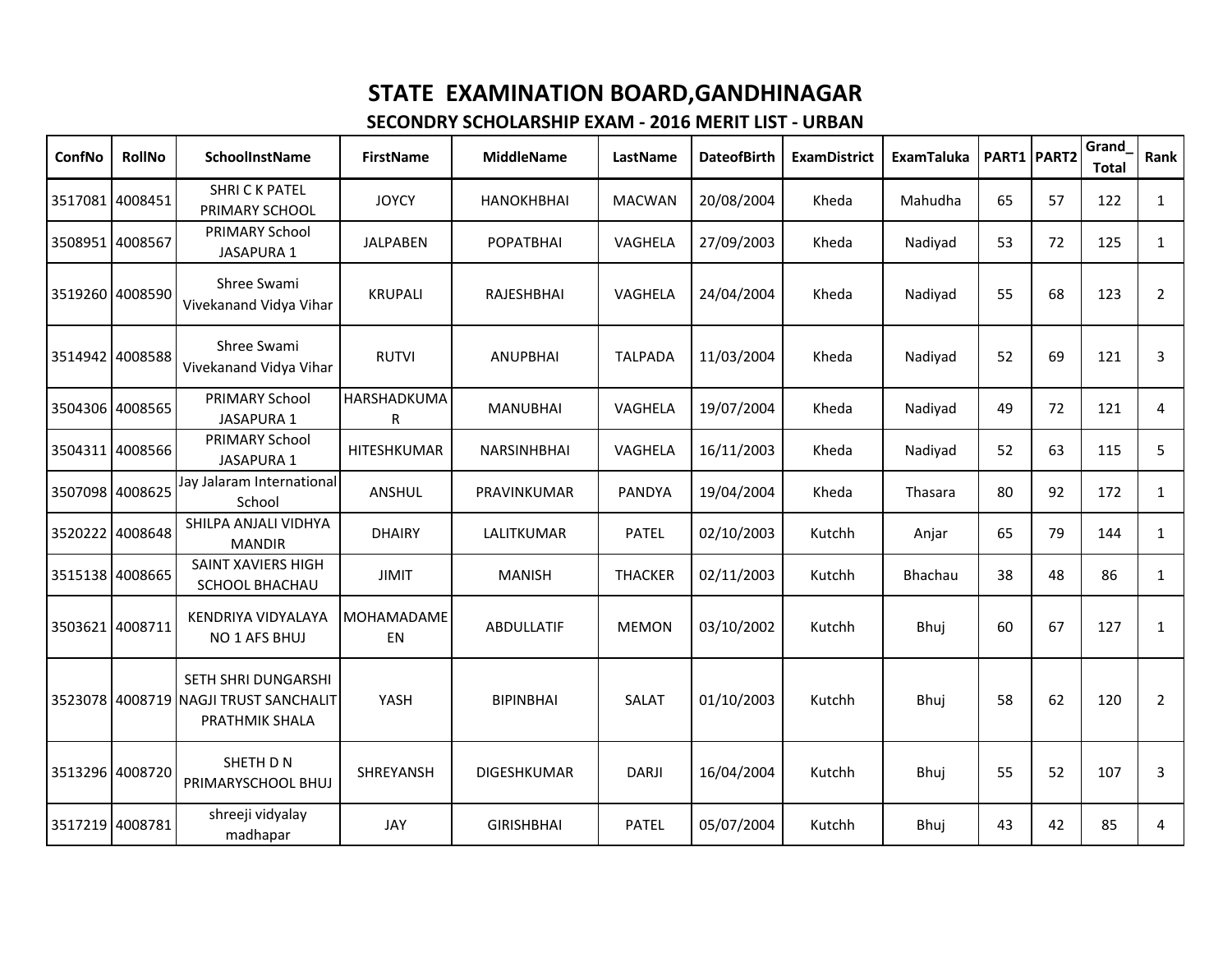| ConfNo          | <b>RollNo</b>   | <b>SchoolInstName</b>                                                     | <b>FirstName</b>   | <b>MiddleName</b> | <b>LastName</b> | <b>DateofBirth</b> | <b>ExamDistrict</b> | ExamTaluka  |    | PART1 PART2 | Grand<br><b>Total</b> | Rank           |
|-----------------|-----------------|---------------------------------------------------------------------------|--------------------|-------------------|-----------------|--------------------|---------------------|-------------|----|-------------|-----------------------|----------------|
|                 | 3501098 4008802 | <b>SHREE SARVODAY PRI</b><br><b>GROUP SHALA</b>                           | <b>NEHAL</b>       | <b>GIRISHBHAI</b> | NAGVADIYA       | 15/02/2004         | Kutchh              | Gandhidham  | 71 | 61          | 132                   | $\mathbf{1}$   |
|                 | 3520873 4008796 | SHREE GANESHNAGAR<br>PRA SHALA                                            | <b>TEESHA</b>      | SHANKARBHAI       | SODHAM          | 27/08/2003         | Kutchh              | Gandhidham  | 59 | 37          | 96                    | $\overline{2}$ |
| 3501403 4008809 |                 | <b>SHREE SARVODAY PRI</b><br><b>GROUP SHALA SEC5</b><br><b>GANDHIDHAM</b> | SONI               | <b>BRIJMOHAN</b>  | <b>MAHANTO</b>  | 03/06/2004         | Kutchh              | Gandhidham  | 41 | 55          | 96                    | 3              |
|                 | 3509650 4008814 | SHRI JAGJIVAN NAGAR<br>PRI SCHOOL                                         | <b>MEHUL</b>       | <b>DHANAJI</b>    | <b>MATANG</b>   | 06/09/2002         | Kutchh              | Gandhidham  | 46 | 49          | 95                    | 4              |
|                 | 3501115 4008800 | <b>SHREE SARVODAY PRI</b><br><b>GROUP SHALA</b>                           | <b>SIDHDHI</b>     | <b>KANTIBHAI</b>  | <b>MAKWANA</b>  | 16/04/2004         | Kutchh              | Gandhidham  | 45 | 50          | 95                    | 5              |
|                 | 3501382 4008807 | SHREE SARVODAY PRI<br><b>GROUP SHALA SEC 5</b><br><b>GANDHIDHAM</b>       | <b>DIVY</b>        | <b>BHARATBHAI</b> | <b>RAVAL</b>    | 12/09/2003         | Kutchh              | Gandhidham  | 41 | 52          | 93                    | 6              |
| 3517849         | 4008901         | <b>SMT N P MAHETA</b><br>PRIMARY SCHOOL                                   | <b>KRUPA</b>       | <b>BHANUBHAI</b>  | <b>PATEL</b>    | 11/12/2003         | Kutchh              | Rapar       | 86 | 78          | 164                   | $\mathbf{1}$   |
|                 | 3507562 4009018 | kothamba palla<br>prathmic shala                                          | <b>URVIKKUMAR</b>  | <b>JAYESHBHAI</b> | <b>PATEL</b>    | 13/10/2003         | Mahisagar           | Lunavada    | 65 | 90          | 155                   | $\mathbf{1}$   |
|                 | 3518242 4009040 | makhaliya primary<br>school                                               | <b>RANJANBEN</b>   | <b>VIKARMSINH</b> | <b>BARIA</b>    | 20/12/2003         | Mahisagar           | Lunavada    | 64 | 75          | 139                   | $\overline{2}$ |
| 3500508 4009097 |                 | J AND J PATEL PRIMARY<br><b>SCHOOL NARSHINGPUR</b>                        | <b>JAYDIPKUMAR</b> | YASHVANTSINH      | <b>JHALAIYA</b> | 01/04/2004         | Mahisagar           | Santarampur | 82 | 71          | 153                   | $\mathbf{1}$   |
|                 | 3504713 4009271 | SHRI DAHYABHAI PATEL<br><b>ADARSH VIDHYA</b><br><b>SANKUL KADI</b>        | <b>KRUTI</b>       | <b>MANISHBHAI</b> | <b>PATEL</b>    | 08/01/2004         | Mehsana             | Kadi        | 73 | 81          | 154                   | $\mathbf{1}$   |
|                 | 3507550 4009269 | SHETH LD PATEL<br>SWAMINARAYAN<br><b>VIDYALAYA KADI</b>                   | SAHENAJBANU        | <b>DOLATKHA</b>   | SIPAI           | 29/10/2003         | Mehsana             | Kadi        | 60 | 71          | 131                   | $\overline{2}$ |
|                 | 3510307 4009370 | SANSKAR VIDHYALAY<br>KHERALU                                              | MUSKANBANU         | <b>MAHMADARIF</b> | <b>MANSURI</b>  | 24/09/2003         | Mehsana             | Kheralu     | 59 | 64          | 123                   | $\mathbf{1}$   |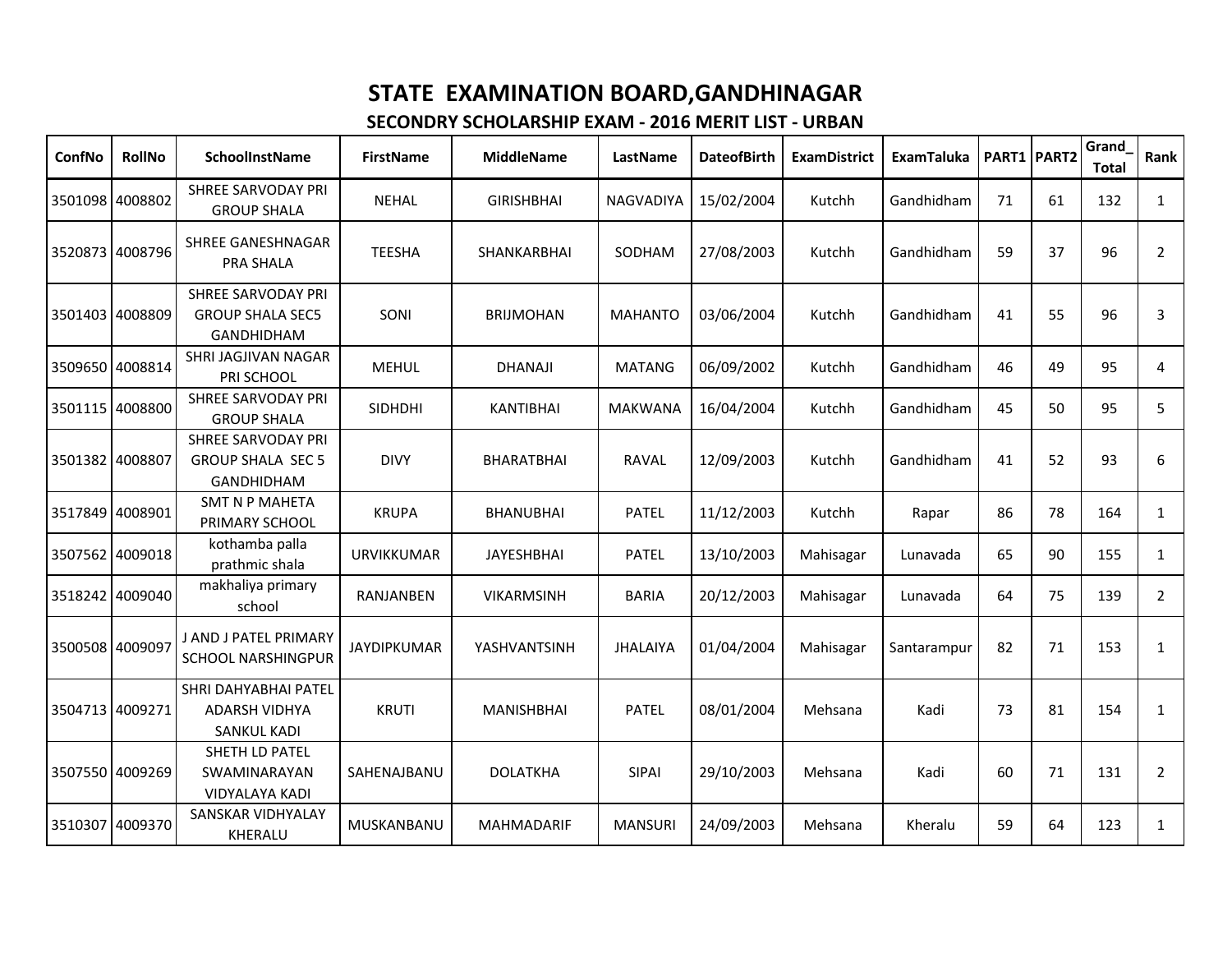| ConfNo          | <b>RollNo</b>   | <b>SchoolInstName</b>                                                  | <b>FirstName</b>  | <b>MiddleName</b>   | LastName       | <b>DateofBirth</b> | <b>ExamDistrict</b> | ExamTaluka |    | <b>PART1 PART2</b> | Grand<br><b>Total</b> | Rank           |
|-----------------|-----------------|------------------------------------------------------------------------|-------------------|---------------------|----------------|--------------------|---------------------|------------|----|--------------------|-----------------------|----------------|
|                 | 3501984 4009394 | <b>AKSHAR VIDHYA</b><br><b>MANDIR</b>                                  | <b>NIDHI</b>      | <b>BABUBHAI</b>     | <b>PATEL</b>   | 23/08/2004         | Mehsana             | Mahesana   | 76 | 80                 | 156                   | $\mathbf{1}$   |
|                 | 3513234 4009464 | <b>MEHSANA URBAN</b><br>VIDYALAY                                       | <b>RUTU</b>       | NARENDRAKUMAR       | PRAJAPATI      | 02/09/2003         | Mehsana             | Mahesana   | 65 | 84                 | 149                   | $\overline{2}$ |
|                 | 3513846 4009463 | <b>MEHSANA URBAN</b><br>VIDHYALAYA MEHSANA                             | YASH              | NARENDRABHAI        | <b>PATEL</b>   | 30/09/2003         | Mehsana             | Mahesana   | 61 | 75                 | 136                   | 3              |
| 3516837         | 4009396         | <b>AKSHAR</b><br>VIDHYAMANDIR                                          | <b>NIRALI</b>     | <b>DASRATHBHAI</b>  | ZALA           | 28/10/2003         | Mehsana             | Mahesana   | 70 | 65                 | 135                   | 4              |
| 3507679 4009487 |                 | <b>SHREE V R KARVE</b><br><b>PROGRESIV PRATHIMIK</b><br>SCHOOL MEHSANA | <b>HARSH</b>      | KAUSHIKKUMAR        | <b>RATHOD</b>  | 07/10/2004         | Mehsana             | Mahesana   | 61 | 73                 | 134                   | 5              |
| 3513163         | 4009812         | Shree Saraswati<br>Vidhyamandir                                        | <b>NAMRA</b>      | <b>SURESHBHAI</b>   | <b>PATEL</b>   | 15/02/2004         | Mehsana             | Unjha      | 84 | 91                 | 175                   | $\mathbf{1}$   |
|                 | 3510368 4009886 | <b>NAVIN SARVA</b><br>VIDHYALAYA<br>VADNAGAR                           | <b>KARINABEN</b>  | <b>AMARATBHAI</b>   | PRAJAPATI      | 21/09/2003         | Mehsana             | Vadnagar   | 58 | 56                 | 114                   | $\mathbf{1}$   |
|                 | 3515889 4009904 | <b>ASH SECONDARY</b><br>SCHOOL VIJAPUR TA<br>VIJAPUR DIS MEHSANA       | <b>RIDDHI</b>     | <b>ATULKUMAR</b>    | <b>PATEL</b>   | 28/06/2004         | Mehsana             | Vijapur    | 61 | 75                 | 136                   | $\mathbf{1}$   |
|                 | 3515389 4010196 | N M NOOTAN SARVAY<br>VIDHYALAY VISNAGAR                                | <b>JASH</b>       | <b>KANTIBHAI</b>    | <b>PATEL</b>   | 06/10/2003         | Mehsana             | Visnagar   | 56 | 77                 | 133                   | $\mathbf{1}$   |
|                 | 3515298 4010190 | MATRUSHRI CHAKUBAI<br>PRIMARY SCHOOL                                   | <b>PRAKASH</b>    | <b>HARGOVANBHAI</b> | PRAJAPATI      | 01/06/2002         | Mehsana             | Visnagar   | 51 | 48                 | 99                    | $\overline{2}$ |
|                 | 3519644 4010312 | NIRMAL VIDHYALAY                                                       | <b>DHRUVI</b>     | <b>VIKRAMBHAI</b>   | <b>DANGAR</b>  | 29/07/2004         | Morbi               | Morbi      | 77 | 85                 | 162                   | $\mathbf{1}$   |
| 3519379         | 4010308         | Nirmal vidhayalay                                                      | <b>DIPALI</b>     | <b>MAHESHBHAI</b>   | <b>DETROJA</b> | 23/02/2004         | Morbi               | Morbi      | 70 | 80                 | 150                   | $\overline{2}$ |
|                 | 3505627 4010319 | NIRMAL VIDYALAYA                                                       | <b>DHRUVKUMAR</b> | <b>HARSHADBHAI</b>  | <b>KAVAR</b>   | 30/10/2003         | Morbi               | Morbi      | 69 | 78                 | 147                   | 3              |
|                 | 3519393 4010309 | NIRMAL VIDHAYALAY                                                      | VAIBHAVI          | <b>MAHESHBHAI</b>   | LIKHIYA        | 31/01/2004         | Morbi               | Morbi      | 70 | 59                 | 129                   | $\overline{4}$ |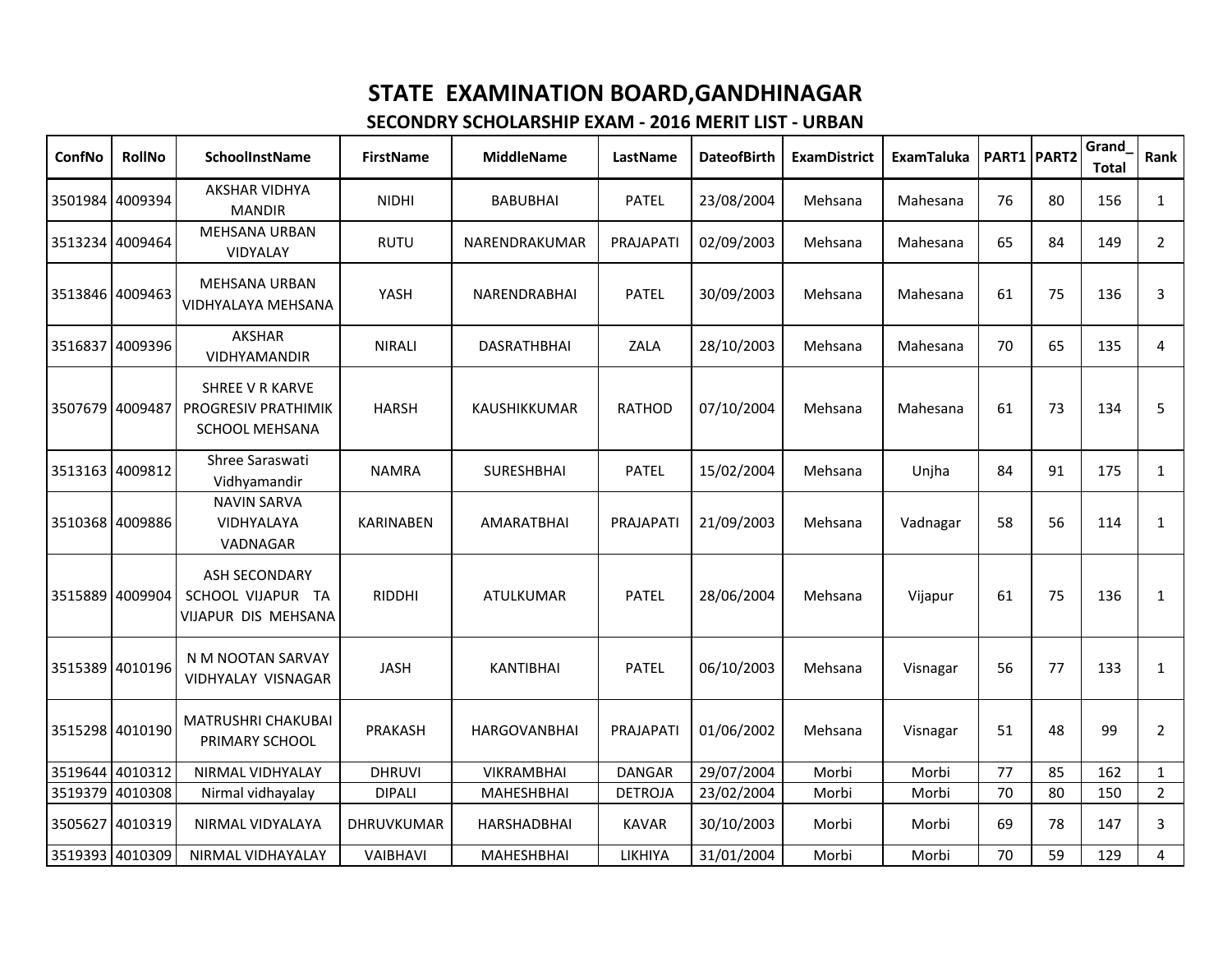| ConfNo          | <b>RollNo</b>   | <b>SchoolInstName</b>                                                                                    | <b>FirstName</b>          | <b>MiddleName</b>  | <b>LastName</b> | <b>DateofBirth</b> | <b>ExamDistrict</b> | <b>ExamTaluka</b> |    | <b>PART1 PART2</b> | Grand<br><b>Total</b> | Rank           |
|-----------------|-----------------|----------------------------------------------------------------------------------------------------------|---------------------------|--------------------|-----------------|--------------------|---------------------|-------------------|----|--------------------|-----------------------|----------------|
| 3519663 4010317 |                 | NIRMAL VIDHYALAY                                                                                         | SHIVANI                   | MEHULKUMAR         | <b>KURIYA</b>   | 09/08/2003         | Morbi               | Morbi             | 67 | 61                 | 128                   | 5              |
|                 | 3513891 4010351 | SHARDA VIDHYALAY<br>WANKANER                                                                             | <b>ADITYA</b>             | <b>DINESHBHAI</b>  | <b>CHAUHAN</b>  | 25/02/2004         | Morbi               | Vankaner          | 57 | 77                 | 134                   | $\mathbf{1}$   |
| 3501971 4010921 |                 | SANTANIKETAN SCHOOL<br>RANKUVA                                                                           | HEERKUMARI                | <b>GIRISHBHAI</b>  | <b>PATEL</b>    | 22/06/2004         | Navsari             | Chikhali          | 56 | 66                 | 122                   | $\mathbf{1}$   |
| 3508837 4011052 |                 | ASPEE KANYA VIDYALAY<br><b>KHANGI PRATHMIK</b><br><b>VIBHAG SHREE PRAKASH</b><br><b>VIDYALAY ANTALIA</b> | VAISHNAVIBEN              | <b>SATISHBHAI</b>  | <b>PATEL</b>    | 05/04/2003         | Navsari             | Gandevi           | 68 | 80                 | 148                   | 1              |
|                 | 3504152 4011331 | AMBEDKARNAGAR<br>PRIMARY SCHOOL                                                                          | <b>SATYAM</b>             | <b>SURESHBHAI</b>  | PAL             | 09/12/2003         | Navsari             | Jalalpur          | 55 | 71                 | 126                   | $\mathbf{1}$   |
|                 | 3503348 4011826 | SETT R J J HIGH SCHOOL<br><b>NAVSARI</b>                                                                 | SIDDHI                    | BHAVESHKUMAR       | <b>DESAI</b>    | 02/11/2003         | Navsari             | Navsari           | 82 | 87                 | 169                   | $\mathbf{1}$   |
| 3502967 4011847 |                 | SETT R J J HIGH SCHOOL<br><b>NAVSARI</b>                                                                 | <b>DAVID</b>              | RAJESHKUMAR        | <b>TANDEL</b>   | 22/09/2003         | Navsari             | Navsari           | 71 | 88                 | 159                   | $\overline{2}$ |
|                 | 3522196 4011911 | SHREEMAD<br>RAJCHANDRA<br>PRATHAMIK VIDHYALAY                                                            | <b>RITIKA</b>             | <b>BHIKUBHAI</b>   | <b>TANDEL</b>   | 15/01/2004         | Navsari             | Navsari           | 68 | 91                 | 159                   | 3              |
|                 | 3524061 4012436 | <b>NALANDA</b><br>SCHOOLGODHRA                                                                           | SIDHDHANTKU<br><b>MAR</b> | <b>VISHNUBHAI</b>  | <b>PATEL</b>    | 15/12/2003         | Panch Mahal         | Godhara           | 85 | 89                 | 174                   | $\mathbf{1}$   |
|                 | 3524069 4012437 | <b>NALANDA</b><br><b>SCHOOLGODHRA</b>                                                                    | <b>TIRTH</b>              | MITESHBHAI         | <b>PATEL</b>    | 21/08/2004         | Panch Mahal         | Godhara           | 80 | 93                 | 173                   | $\overline{2}$ |
|                 | 3524079 4012434 | <b>NALANDA</b><br><b>SCHOOLGODHRA</b>                                                                    | RAJ                       | NARENDRABHAI       | <b>PATEL</b>    | 04/08/2003         | Panch Mahal         | Godhara           | 76 | 93                 | 169                   | 3              |
|                 | 3523991 4012712 | <b>VITHTHALPURA</b><br>PRIMARY SCHOOL<br><b>HALOL</b>                                                    | AJAYKUMAR                 | <b>HASMUKHBHAI</b> | CHAUHAN         | 08/11/2003         | Panch Mahal         | Halol             | 58 | 67                 | 125                   | $\mathbf{1}$   |
| 3524046 4012713 |                 | <b>VITHTHALPURA</b><br>PRIMARY SCHOOL<br><b>HALOL</b>                                                    | ANJALIBEN                 | DEVENDRABHAI       | PARMAR          | 15/07/2001         | Panch Mahal         | Halol             | 55 | 54                 | 109                   | $\overline{2}$ |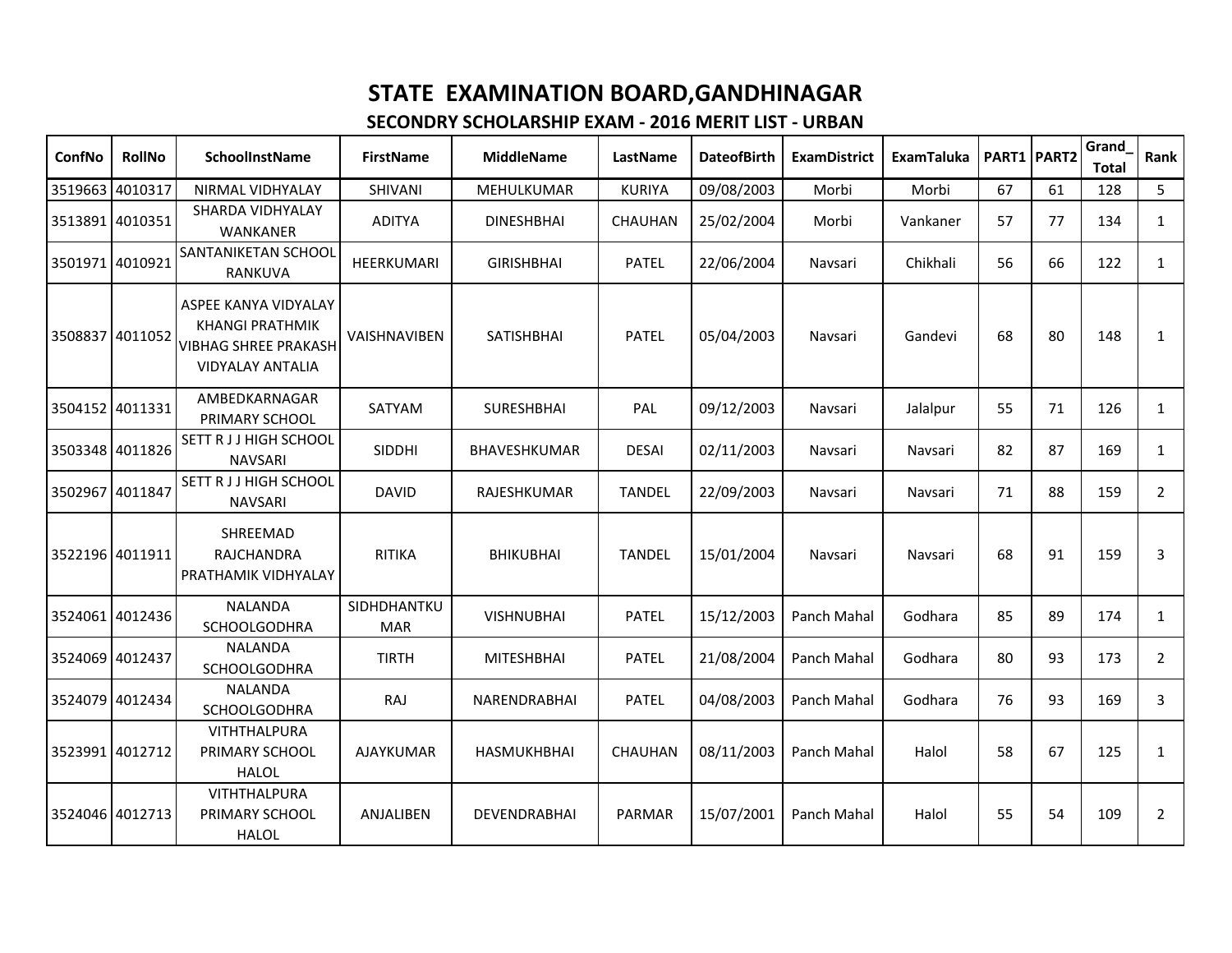| ConfNo          | <b>RollNo</b>   | <b>SchoolInstName</b>                                           | <b>FirstName</b> | <b>MiddleName</b>   | LastName                | <b>DateofBirth</b> | <b>ExamDistrict</b> | <b>ExamTaluka</b> |    | PART1 PART2 | Grand<br><b>Total</b> | Rank           |
|-----------------|-----------------|-----------------------------------------------------------------|------------------|---------------------|-------------------------|--------------------|---------------------|-------------------|----|-------------|-----------------------|----------------|
| 3519045 4012834 |                 | THE PKS HIGH SCHOOL                                             | AKSHAYKUMAR      | PRATAPSINH          | CHAUHAN                 | 07/08/2004         | Panch Mahal         | Kalol             | 56 | 58          | 114                   | 1              |
| 3521755 4012983 |                 | N S PATEL PRIMARY<br>SCHOOL CHANASMA                            | <b>DEV</b>       | <b>DIPAKKUMAR</b>   | <b>PATEL</b>            | 04/08/2004         | Patan               | Chansama          | 58 | 54          | 112                   | $\mathbf{1}$   |
|                 | 3511602 4013040 | SHREE SARASVATI<br>PRIMARY<br><b>VIDHYAMANDIR HARIJ</b>         | <b>NEHA</b>      | <b>JAYENDRABHAI</b> | <b>JOSHI</b>            | 02/06/2004         | Patan               | Harij             | 82 | 90          | 172                   | $\mathbf{1}$   |
| 3520904 4013123 |                 | Lord Krishna School of<br><b>Science Patan</b>                  | <b>HARD</b>      | <b>JATINBHAI</b>    | <b>PATEL</b>            | 16/02/2003         | Patan               | Patan             | 86 | 95          | 181                   | $\mathbf{1}$   |
|                 | 3520821 4013141 | Lord Krishna School of<br>Science Patan                         | <b>VISHVANI</b>  | <b>KANAKSINH</b>    | <b>RAJPUT</b>           | 26/03/2004         | Patan               | Patan             | 76 | 87          | 163                   | $\overline{2}$ |
|                 | 3520559 4013106 | <b>KEKARAV PRIMARY</b><br><b>SCHOOL</b>                         | <b>NISHA</b>     | <b>SHANBHUBHAI</b>  | <b>THAKKAR</b>          | 30/09/2003         | Patan               | Patan             | 77 | 85          | 162                   | 3              |
| 3518303 4013110 |                 | lord krishna school of<br>science patan                         | <b>RUDRA</b>     | <b>DINESHBHAI</b>   | <b>CHAUDHARI</b>        | 28/09/2003         | Patan               | Patan             | 75 | 85          | 160                   | 4              |
| 3513785 4013190 |                 | anjuman jalaliya primary<br>school radhanpur                    | ADNANBHAI        | ABIBBHAI            | <b>MANKNOJIYA</b>       | 25/01/2004         | Patan               | Radhanpur         | 61 | 81          | 142                   | 1              |
| 3507327 4013369 |                 | <b>GYAANDEEP PRIMARY</b><br><b>SCHOOL</b>                       | <b>SUMIT</b>     | <b>RAMESHBHAI</b>   | PRAJAPATI               | 22/02/2004         | Patan               | Sidhapur          | 64 | 88          | 152                   | $\mathbf{1}$   |
|                 | 3504444 4013388 | <b>KARMYOG ACADEMY</b><br><b>KUTIYANA</b>                       | <b>DHARA</b>     | <b>HAMIRBHAI</b>    | SOLANKI                 | 11/04/2004         | Porbandar           | Kutiyana          | 65 | 68          | 133                   | $\mathbf{1}$   |
|                 | 3522802 4013750 | <b>SMT J V GODHANIYA</b><br>PRIMARY SCHOOL<br>PORBANDAR         | <b>BHAVIKA</b>   | <b>JITENDRABHAI</b> | <b>SHINGRAKHIY</b><br>Α | 11/04/2004         | Porbandar           | Porbandar         | 80 | 68          | 148                   | $\mathbf{1}$   |
| 3518643 4013601 |                 | <b>CHAM MEMORIAL</b><br><b>GUJARATI MADHYAM</b><br><b>SHALA</b> | <b>ASHISH</b>    | <b>JITENDRABHAI</b> | VAJA                    | 03/01/2004         | Porbandar           | Porbandar         | 59 | 72          | 131                   | $\overline{2}$ |
| 3522840 4013603 |                 | Chanakya vidhalay                                               | <b>HARSHIL</b>   | NILESHBHAI          | <b>ATARA</b>            | 13/12/2003         | Porbandar           | Porbandar         | 57 | 70          | 127                   | 3              |
| 3507852 4013619 |                 | <b>SHREE BOKHIRA KANYA</b><br>SHALA                             | <b>DIPIKA</b>    | PANKAJBHAI          | <b>SHARMA</b>           | 15/08/2003         | Porbandar           | Porbandar         | 68 | 57          | 125                   | 4              |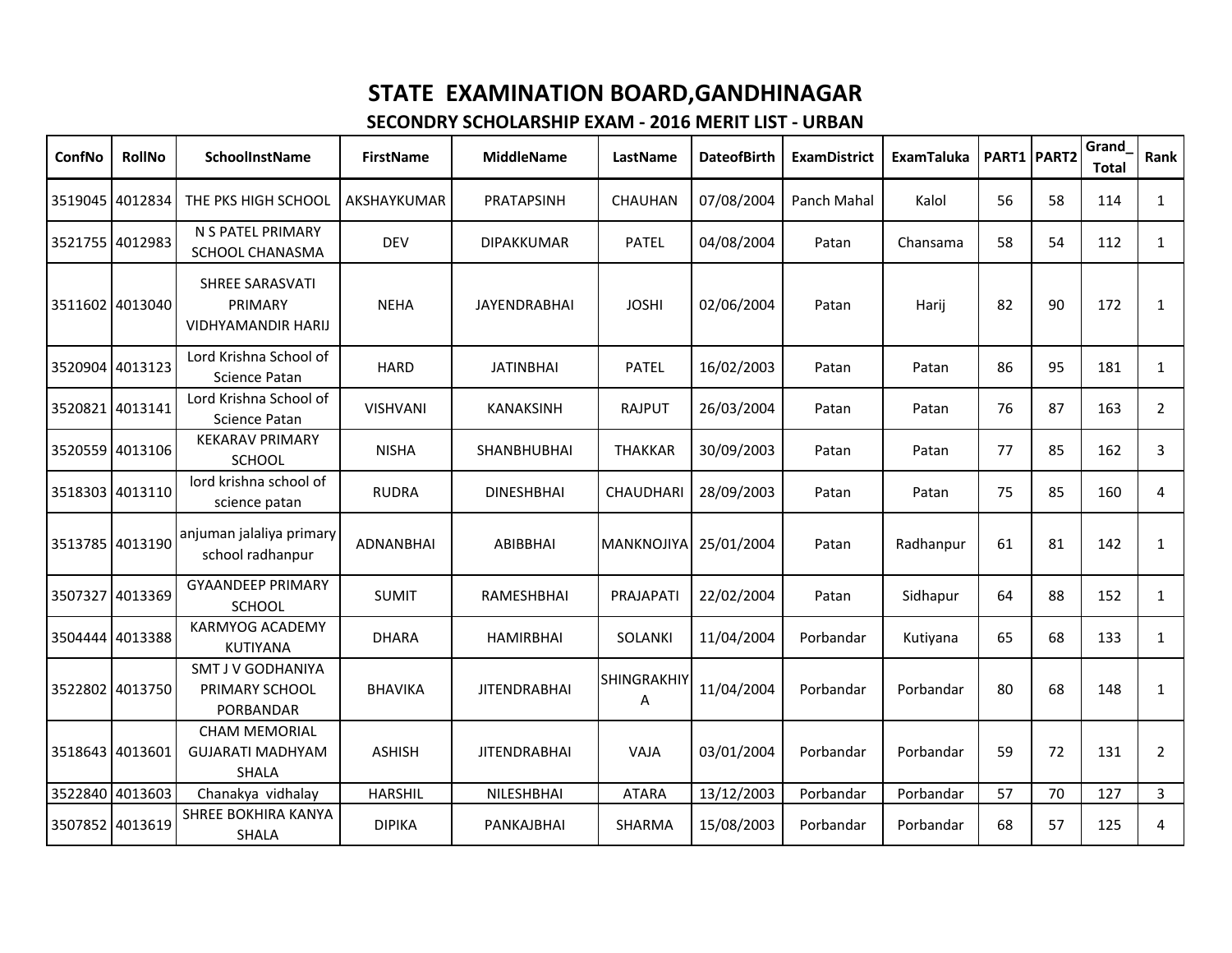| ConfNo          | <b>RollNo</b>   | <b>SchoolInstName</b>                                                                           | <b>FirstName</b> | <b>MiddleName</b>  | LastName           | <b>DateofBirth</b> | <b>ExamDistrict</b> | <b>ExamTaluka</b>     |    | PART1 PART2 | Grand<br><b>Total</b> | Rank           |
|-----------------|-----------------|-------------------------------------------------------------------------------------------------|------------------|--------------------|--------------------|--------------------|---------------------|-----------------------|----|-------------|-----------------------|----------------|
|                 | 3520525 4013792 | SIGMA PUBLIC SCHOOL<br><b>VANANA</b>                                                            | <b>DHRUVIBEN</b> | KETANBHAI          | LADANI             | 20/01/2004         | Porbandar           | Ranavav               | 80 | 86          | 166                   | $\mathbf{1}$   |
| 3520576 4013830 |                 | unique primary school                                                                           | PRIYANSHI        | SHITALBHAI         | LADANI             | 11/07/2003         | Rajkot              | Dhoraji               | 72 | 85          | 157                   | $\mathbf{1}$   |
| 3521411 4013802 |                 | Unique primary school                                                                           | <b>SHARVI</b>    | <b>DINESHBHAI</b>  | <b>BHALODIYA</b>   | 08/10/2003         | Rajkot              | Dhoraji               | 67 | 85          | 152                   | $\overline{2}$ |
|                 | 3506644 4013955 | <b>TANNA SCHOOL</b>                                                                             | <b>VEDANT</b>    | ANILKUMAR          | <b>NIMAVAT</b>     | 02/02/2004         | Rajkot              | Gondal                | 74 | 85          | 159                   | $\mathbf{1}$   |
|                 | 3500071 4013866 | <b>GANGOTRI VIDHYALAY</b><br>GONDAL                                                             | KAMAXI           | <b>BHAVESHBHAI</b> | <b>GOHEL</b>       | 12/08/2004         | Rajkot              | Gondal                | 72 | 75          | 147                   | $\overline{2}$ |
| 3501459 4013967 |                 | <b>JAWAHAR NAVODAYA</b><br>VIDYALAYA                                                            | <b>PRATIK</b>    | <b>GIRISHBHAI</b>  | <b>SASUKIYA</b>    | 20/11/2003         | Rajkot              | Jasdan                | 68 | 77          | 145                   | $\mathbf{1}$   |
| 3512499 4014427 |                 | PATANJALI VIDYALAY                                                                              | RAJAN            | <b>BHARATBHAI</b>  | <b>PIPADIYA</b>    | 16/01/2004         | Rajkot              | Rajkot<br>Corporation | 72 | 88          | 160                   | $\mathbf{1}$   |
|                 | 3521984 4014448 | PATANJALI VIDYALAY                                                                              | VATSAL           | <b>VIPULBHAI</b>   | VADGAMA            | 21/05/2004         | Rajkot              | Rajkot<br>Corporation | 69 | 87          | 156                   | $\overline{2}$ |
|                 | 3512524 4014446 | PATANJALI VIDYALAY                                                                              | <b>JENISH</b>    | <b>MANISHBHAI</b>  | <b>TANK</b>        | 18/02/2004         | Rajkot              | Rajkot<br>Corporation | 72 | 82          | 154                   | 3              |
| 3519610 4014358 |                 | <b>G T SHETH VIDAYALAYA(</b><br>GUJ MED)                                                        | <b>DHYEY</b>     | <b>MANOJBHAI</b>   | <b>GOKANI</b>      | 23/12/2003         | Rajkot              | Rajkot<br>Corporation | 64 | 87          | 151                   | 4              |
|                 | 3516194 4014426 | PATANJALI VIDYALAY                                                                              | <b>HETVI</b>     | RAMESHBHAI         | PEDHADIYA          | 19/07/2004         | Rajkot              | Rajkot<br>Corporation | 75 | 76          | 151                   | 5              |
|                 | 3508241 4014454 | SHREE DEEP DARSHAN<br>VIDYAMANDIR<br><b>DEEPVAN PARK</b><br>NANAMOVA MAIN<br><b>ROAD RAJKOT</b> | <b>NIYATI</b>    | RAJABHAI           | <b>KATHAD</b>      | 04/09/2003         | Rajkot              | Rajkot<br>Corporation | 74 | 76          | 150                   | 6              |
| 3505569 4014369 |                 | <b>LATE SHREE</b><br>SGDHOAKIYA SCHOOL                                                          | <b>CHARMI</b>    | <b>MANOJBHAI</b>   | <b>BHIMAJIYANI</b> | 26/01/2004         | Rajkot              | Rajkot<br>Corporation | 75 | 73          | 148                   | $\overline{7}$ |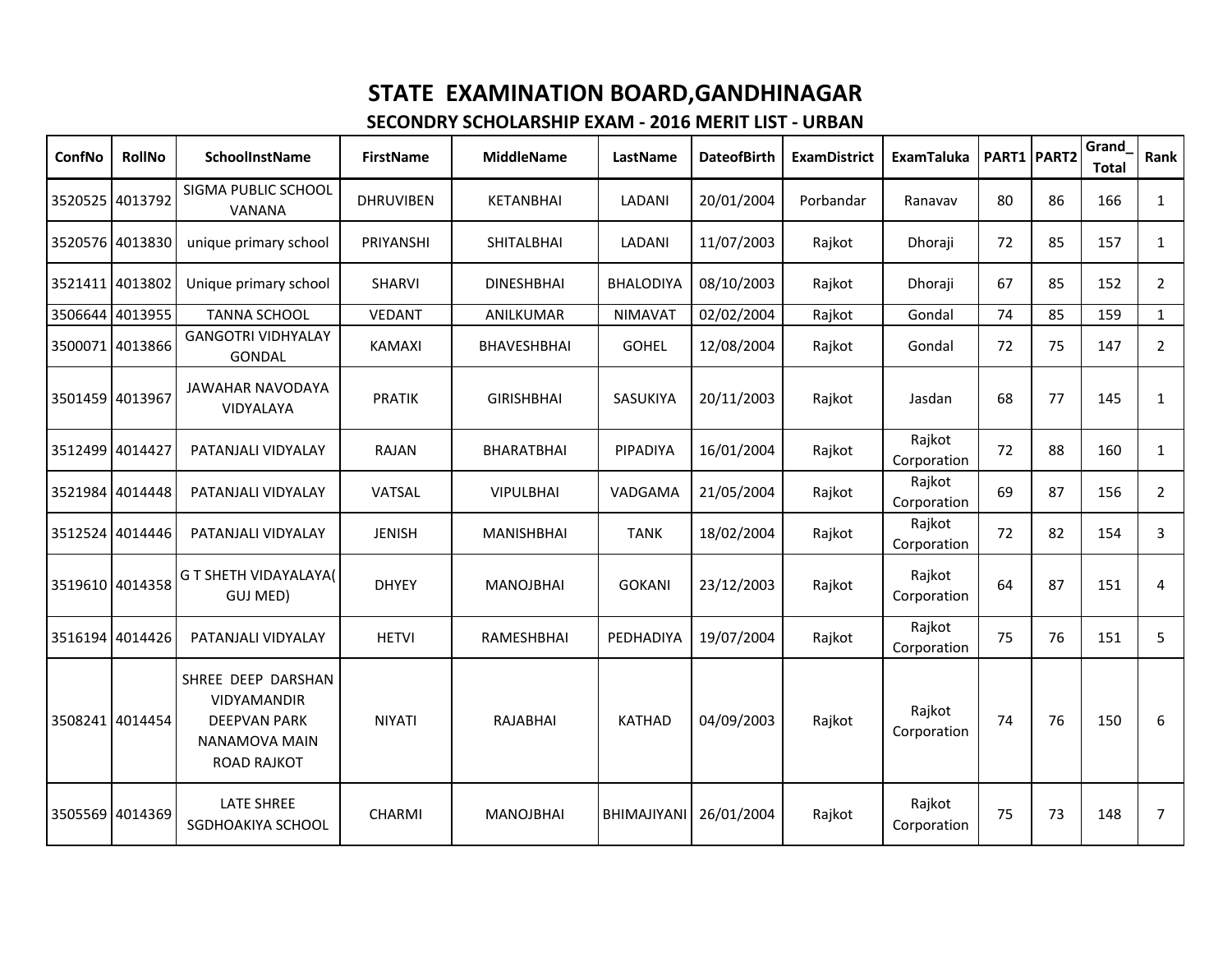| ConfNo | <b>RollNo</b>   | SchoolInstName                           | <b>FirstName</b> | <b>MiddleName</b>   | LastName        | <b>DateofBirth</b> | <b>ExamDistrict</b> | <b>ExamTaluka</b>     |    | PART1 PART2 | Grand<br><b>Total</b> | Rank |
|--------|-----------------|------------------------------------------|------------------|---------------------|-----------------|--------------------|---------------------|-----------------------|----|-------------|-----------------------|------|
|        | 3512505 4014430 | PATANJALI VIDYALAY                       | <b>RAJ</b>       | <b>DINESHBHAI</b>   | <b>RAJPURA</b>  | 19/12/2003         | Rajkot              | Rajkot<br>Corporation | 70 | 77          | 147                   | 8    |
|        | 3516113 4014393 | PATANJALI VIDYALAY                       | <b>HASTI</b>     | <b>NITINBHAI</b>    | <b>ANDANI</b>   | 15/08/2004         | Rajkot              | Rajkot<br>Corporation | 69 | 76          | 145                   | 9    |
|        | 3519591 4014361 | <b>G T SHETH VIDYALAYA</b><br>(GUJ MED)  | <b>DARSHNA</b>   | <b>PARSOTAMBHAI</b> | <b>GHEDIYA</b>  | 26/01/2004         | Rajkot              | Rajkot<br>Corporation | 65 | 79          | 144                   | 10   |
|        | 3519648 4014458 | SHREE G T SHETH<br>VIDYALAYA (GUJ MED)   | VAIBHAVI         | VASUDEV             | <b>AGRAVAT</b>  | 11/11/2003         | Rajkot              | Rajkot<br>Corporation | 64 | 79          | 143                   | 11   |
|        | 3515826 4014409 | PATANJALI VIDYALAY                       | <b>ARSHIT</b>    | <b>BHARATBHAI</b>   | <b>JOLAPARA</b> | 26/02/2004         | Rajkot              | Rajkot<br>Corporation | 64 | 78          | 142                   | 12   |
|        | 3505534 4014371 | LATE SHREE<br>SGDHOAKIYA SCHOOL          | PRAGATI          | <b>DIPESHBHAI</b>   | <b>GOHEL</b>    | 17/12/2003         | Rajkot              | Rajkot<br>Corporation | 61 | 80          | 141                   | 13   |
|        | 3521964 4014402 | PATANJALI VIDYALAY                       | VASU             | RAJESHBHAI          | <b>DOMDIYA</b>  | 25/07/2003         | Rajkot              | Rajkot<br>Corporation | 69 | 71          | 140                   | 14   |
|        | 3519618 4014357 | <b>G T SHETH VIDAYALAYA</b><br>(GUJ MED) | KHUSHALI         | <b>MANISHBHAI</b>   | <b>TANK</b>     | 11/08/2003         | Rajkot              | Rajkot<br>Corporation | 64 | 76          | 140                   | 15   |
|        | 3505530 4014376 | <b>LATE SHREE</b><br>SGDHOAKIYA SCHOOL   | SHEKHAR          | MAHESHBHAI          | LIMBADIYA       | 25/01/2004         | Rajkot              | Rajkot<br>Corporation | 68 | 70          | 138                   | 16   |
|        | 3504809 4014383 | <b>LATE SHREE</b><br>SGDHOLAKIYA SCHOOL  | YASHRAJ          | <b>JAYSHBHAI</b>    | <b>DABHI</b>    | 16/05/2003         | Rajkot              | Rajkot<br>Corporation | 67 | 70          | 137                   | 17   |
|        | 3520108 4014481 | <b>SHREE NAVYUG</b><br>PRIMARY SCHOOL    | <b>NIKITA</b>    | <b>DHARMESHBHAI</b> | <b>RATHOD</b>   | 10/07/2003         | Rajkot              | Rajkot<br>Corporation | 66 | 71          | 137                   | 18   |
|        | 3519599 4014360 | <b>GT SHETH</b><br>VIDAYALAYA(GUJ MED)   | AASHKA           | <b>MINESHBHAI</b>   | MEGHANI         | 14/09/2003         | Rajkot              | Rajkot<br>Corporation | 67 | 69          | 136                   | 19   |
|        | 3513844 4014420 | PATANJALI VIDYALAY                       | <b>HARSH</b>     | <b>NITINBHAI</b>    | <b>MOLIYA</b>   | 04/03/2004         | Rajkot              | Rajkot<br>Corporation | 60 | 76          | 136                   | 20   |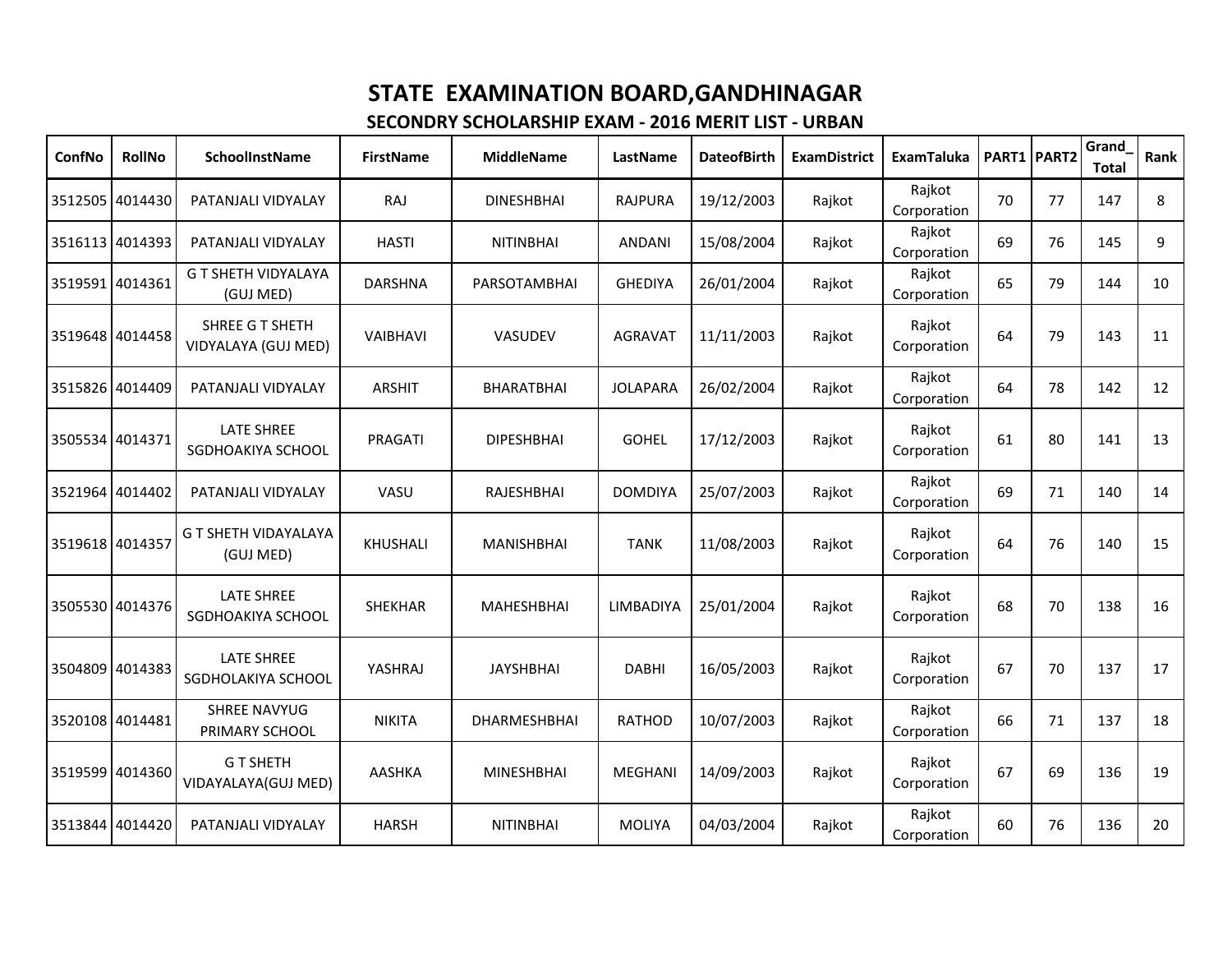| ConfNo          | <b>RollNo</b>   | SchoolInstName                                | <b>FirstName</b> | <b>MiddleName</b>     | LastName          | <b>DateofBirth</b> | <b>ExamDistrict</b> | <b>ExamTaluka</b>     |    | PART1 PART2 | Grand<br><b>Total</b> | Rank           |
|-----------------|-----------------|-----------------------------------------------|------------------|-----------------------|-------------------|--------------------|---------------------|-----------------------|----|-------------|-----------------------|----------------|
|                 | 3505538 4014380 | <b>LATE SHREE</b><br>SGDHOAKIYA SCHOOL        | <b>KAIRAVI</b>   | <b>JYOTIRDHARBHAI</b> | <b>TRIVEDI</b>    | 12/08/2004         | Rajkot              | Rajkot<br>Corporation | 72 | 64          | 136                   | 21             |
| 3512793 4014392 |                 | PATANJALI VIDYALAY                            | <b>DENISH</b>    | <b>ATULBHAI</b>       | <b>AJANI</b>      | 26/08/2003         | Rajkot              | Rajkot<br>Corporation | 61 | 74          | 135                   | 22             |
|                 | 3519655 4014459 | SHREE G T SHETH<br>VIDYALAYA (GUJ MED)        | <b>ROHAN</b>     | <b>MANISHBHAI</b>     | <b>DAVE</b>       | 27/10/2003         | Rajkot              | Rajkot<br>Corporation | 64 | 71          | 135                   | 23             |
| 3519585 4014364 |                 | G T<br>SHETHVIDYALAYA(GUJ<br>MED)             | <b>GAURAV</b>    | <b>RAJESHBHAI</b>     | <b>VADHVANA</b>   | 27/12/2003         | Rajkot              | Rajkot<br>Corporation | 62 | 73          | 135                   | 24             |
|                 | 3519593 4014463 | SHREE GT SHETH<br>VIDYALAY(ENG MED)           | ABHAY            | KAMLESHBHAI           | <b>GHEDIA</b>     | 08/06/2002         | Rajkot              | Rajkot<br>Corporation | 62 | 72          | 134                   | 25             |
|                 | 3505537 4014379 | <b>LATE SHREE</b><br>SGDHOAKIYA SCHOOL        | <b>AAYUSHI</b>   | <b>NIKHILBHAI</b>     | <b>TRIVEDI</b>    | 23/03/2004         | Rajkot              | Rajkot<br>Corporation | 61 | 73          | 134                   | 26             |
|                 | 3520077 4014479 | <b>SHREE NAVYUG</b><br>PRIMARY SCHOOL         | <b>SACHIN</b>    | <b>MAHESHBHAI</b>     | PRAJAPATI         | 03/03/2003         | Rajkot              | Rajkot<br>Corporation | 55 | 77          | 132                   | 27             |
|                 | 3519638 4014356 | <b>G T SHETH VIDAYALAYA</b><br>(GUJ MED)      | <b>KABIR</b>     | KAMLESHBHAI           | <b>MEHTA</b>      | 27/02/2004         | Rajkot              | Rajkot<br>Corporation | 64 | 68          | 132                   | 28             |
|                 | 3504867 4014366 | LATE SHRE SG<br>DHOLAKIYA SCHOOL              | <b>JENIL</b>     | <b>UMESHBHAI</b>      | VAGHASIYA         | 11/05/2004         | Rajkot              | Rajkot<br>Corporation | 63 | 69          | 132                   | 29             |
| 3502013 4014499 |                 | JAWAHAR NAVODAYA<br><b>VIDYALAYA</b>          | <b>KIRISHA</b>   | <b>DIMPLEBHAI</b>     | <b>UCHADADIYA</b> | 18/10/2003         | Rajkot              | Upleta                | 66 | 74          | 140                   | $\mathbf{1}$   |
| 3519652 4014518 |                 | <b>SHREE BHAYAVADAR</b><br>KUMAR TALUKA SHALA | <b>HARSH</b>     | <b>JAGADISHBHAI</b>   | PITHADIYA         | 04/03/2004         | Rajkot              | Upleta                | 67 | 57          | 124                   | $\overline{2}$ |
| 3506297 4014744 |                 | SHRI SKPATEL HIMMAT<br>PRIMARY SCHOOL         | <b>SHREY</b>     | VISHNUKUMAR           | <b>PATEL</b>      | 21/06/2003         | Sabarkantha         | Himmatnagar           | 90 | 96          | 186                   | $\mathbf{1}$   |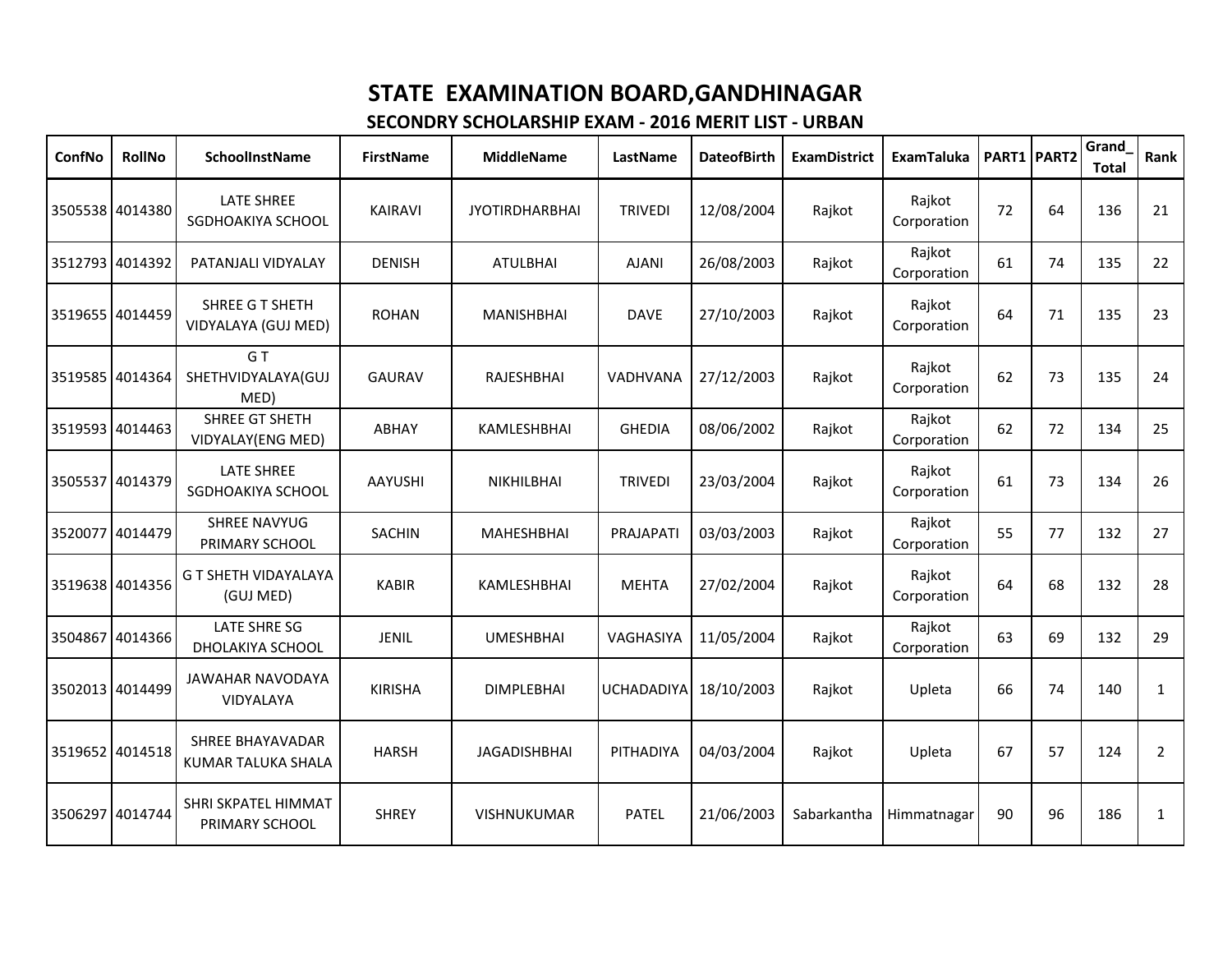| ConfNo          | <b>RollNo</b>   | <b>SchoolInstName</b>                                                | <b>FirstName</b> | <b>MiddleName</b>  | LastName        | <b>DateofBirth</b> | <b>ExamDistrict</b> | <b>ExamTaluka</b>    |    | PART1 PART2 | Grand<br><b>Total</b> | Rank           |
|-----------------|-----------------|----------------------------------------------------------------------|------------------|--------------------|-----------------|--------------------|---------------------|----------------------|----|-------------|-----------------------|----------------|
|                 | 3507554 4014661 | <b>NEW SAURABH</b><br>VIDHYALAYA                                     | <b>PRINCY</b>    | SAMIRKUMAR         | <b>PATEL</b>    | 13/01/2004         | Sabarkantha         | Himmatnagar          | 82 | 85          | 167                   | $\overline{2}$ |
|                 | 3515284 4014807 | <b>ILWADURGA VIDHYA</b><br>SANKUL                                    | <b>TIRTH</b>     | HETALKUMAR         | <b>PATEL</b>    | 20/12/2003         | Sabarkantha         | Idar                 | 69 | 87          | 156                   | $\mathbf{1}$   |
|                 | 3511064 4015109 | <b>OVERON</b><br>VIDHAVIHARSCHOOL                                    | <b>MESHVA</b>    | <b>KIRITKUMAR</b>  | <b>PATEL</b>    | 12/01/2004         | Sabarkantha         | Prantij              | 65 | 67          | 132                   | $\mathbf{1}$   |
| 3518585 4015284 |                 | SHETH P K SHAH GIRLS<br>HIGH SCHOOL VADALI                           | KUNDANBEN        | <b>JAYANTIBHAI</b> | <b>VANKAR</b>   | 12/03/2003         | Sabarkantha         | Vadali               | 41 | 48          | 89                    | $\mathbf{1}$   |
|                 | 3522209 4015522 | <b>VASISHTHA GENESIS</b><br><b>SCHOOL</b>                            | <b>HARSHIL</b>   | <b>DILIPBHAI</b>   | <b>PATEL</b>    | 22/09/2003         | Surat               | Bardoli              | 62 | 72          | 134                   | $\mathbf{1}$   |
|                 | 3512749 4015554 | <b>ARCHANA VIDHYA</b><br>SANKUL                                      | SAHIL            | <b>ASHWINBHAI</b>  | KATHIRIYA       | 09/06/2004         | Surat               | Choryasi             | 79 | 93          | 172                   | $\mathbf{1}$   |
|                 | 3520444 4015728 | <b>SHREE VASISHTHA</b><br><b>VIDHYALAYA</b>                          | <b>HARSH</b>     | SAILESHBHAI        | MALAVIYA        | 12/12/2003         | Surat               | Kamrej               | 70 | 87          | 157                   | $\mathbf{1}$   |
|                 | 3509426 4015922 | <b>LP SAVANI</b><br>VIDHYABHAVAN                                     | <b>KAKSHA</b>    | <b>JAYESHKUMAR</b> | <b>PATEL</b>    | 29/06/2003         | Surat               | Olpad                | 55 | 57          | 112                   | $\mathbf{1}$   |
|                 | 3518708 4015952 | <b>KADODARA PRIMARY</b><br><b>SCHOOL</b>                             | <b>KANCHAN</b>   | RAMLAKHAN          | SAVITA          | 13/04/2002         | Surat               | Palsana              | 60 | 69          | 129                   | $\mathbf{1}$   |
|                 | 3511423 4016232 | <b>LOURDES CONVENT</b><br><b>SCHOOL</b>                              | <b>KHUSHI</b>    | HIMANSHU           | <b>PATEL</b>    | 24/04/2003         | Surat               | Surat<br>Corporation | 81 | 96          | 177                   | $\mathbf{1}$   |
| 3513667 4016539 |                 | <b>SARLABEN</b><br>MANSUKHALAL<br>DHABUWALA PRIMARY<br><b>SCHOOL</b> | <b>AERIN</b>     | RAJESHKUMAR        | <b>PATEL</b>    | 28/05/2003         | Surat               | Surat<br>Corporation | 71 | 95          | 166                   | $\overline{2}$ |
| 3513494 4016532 |                 | SARLABEN<br>MANSUKHALAL<br>DHABUWALA PRIMARY<br><b>SCHOOL</b>        | <b>AASTHA</b>    | <b>HARISHBHAI</b>  | <b>KELAWALA</b> | 06/12/2003         | Surat               | Surat<br>Corporation | 71 | 95          | 166                   | 3              |
| 3513496 4016541 |                 | SARLABEN<br>MANSUKHALAL<br>DHABUWALA PRIMARY<br>SCHOOL               | <b>DRASHTI</b>   | <b>DIPESHBHAI</b>  | <b>PATEL</b>    | 15/05/2004         | Surat               | Surat<br>Corporation | 73 | 89          | 162                   | 4              |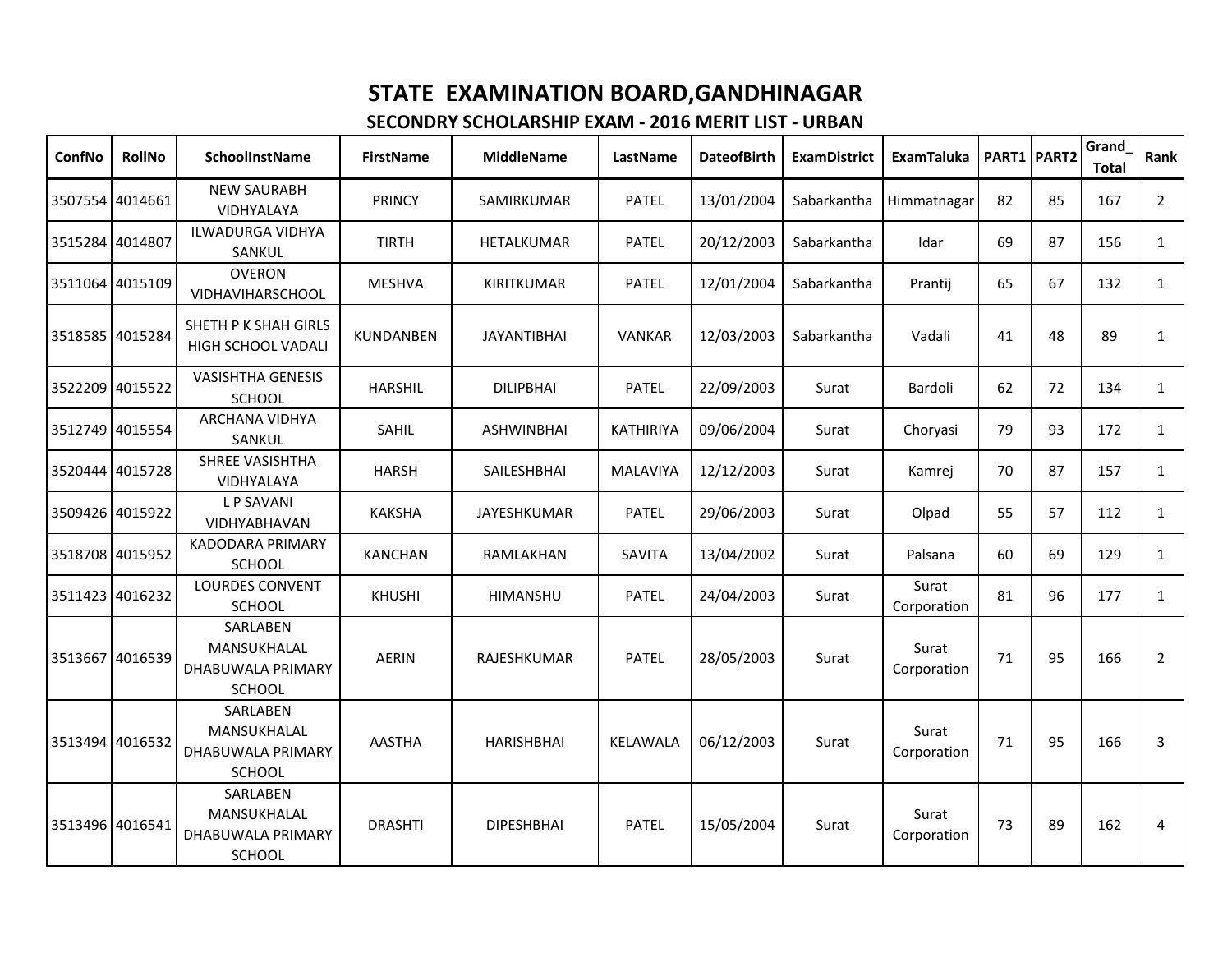| ConfNo          | <b>RollNo</b>   | <b>SchoolInstName</b>                                                 | <b>FirstName</b> | <b>MiddleName</b>   | LastName             | <b>DateofBirth</b> | <b>ExamDistrict</b> | <b>ExamTaluka</b>    | PART1 PART2 |    | Grand<br><b>Total</b> | Rank           |
|-----------------|-----------------|-----------------------------------------------------------------------|------------------|---------------------|----------------------|--------------------|---------------------|----------------------|-------------|----|-----------------------|----------------|
|                 | 3513512 4016530 | SARLABEN<br>MANSUKHALAL<br>DHABUWALA PRIMARY<br><b>SCHOOL</b>         | <b>KESHA</b>     | <b>MAYURBHAI</b>    | GHEEWALA             | 09/04/2003         | Surat               | Surat<br>Corporation | 70          | 90 | 160                   | 5              |
| 3514519 4016520 |                 | SARALABEN<br><b>MANSUKHBHAI</b><br>DHABUWALA PRIMARY<br><b>SCHOOL</b> | <b>SAHIL</b>     | <b>HIMANSHUBHAI</b> | LAKDAWALA 11/09/2003 |                    | Surat               | Surat<br>Corporation | 71          | 89 | 160                   | 6              |
| 3514038 4016023 |                 | DEEPDARSHAN VIDHYA<br>SANKUL                                          | SHAN             | <b>ANILBHAI</b>     | <b>PATEL</b>         | 24/05/2003         | Surat               | Surat<br>Corporation | 73          | 85 | 158                   | $\overline{7}$ |
|                 |                 | 3518402 4016050 GAJERA VIDHYABHAVAN                                   | <b>VISHRUT</b>   | <b>RASIKBHAI</b>    | LAKHANI              | 14/10/2003         | Surat               | Surat<br>Corporation | 71          | 86 | 157                   | 8              |
| 3514503 4016521 |                 | SARALABEN<br><b>MANSUKHBHAI</b><br>DHABUWALA PRIMARY<br><b>SCHOOL</b> | <b>NENCY</b>     | SANJAYBHAI          | <b>PAPAIYA</b>       | 09/04/2004         | Surat               | Surat<br>Corporation | 69          | 87 | 156                   | 9              |
| 3513548 4016550 |                 | SARLABEN<br>MANSUKHALAL<br>DHABUWALA PRIMARY<br><b>SCHOOL</b>         | PRATHAM          | <b>MANOJBHAI</b>    | <b>PATEL</b>         | 25/09/2003         | Surat               | Surat<br>Corporation | 75          | 79 | 154                   | 10             |
|                 |                 | 3522001 4016046 GAJERA VIDHYABHAVAN                                   | YASHVI           | BHARATBHAI          | <b>DHOLA</b>         | 01/10/2003         | Surat               | Surat<br>Corporation | 65          | 87 | 152                   | 11             |
| 3521225 4016269 |                 | LPSAVANIVIDHYANIKET<br>AN                                             | <b>KISHAN</b>    | BHARATBHAI          | SAPARIYA             | 09/12/2003         | Surat               | Surat<br>Corporation | 65          | 87 | 152                   | 12             |
| 3514523 4016525 |                 | SARALABEN<br><b>MANSUKHBHAI</b><br>DHABUWALA PRIMARY<br><b>SCHOOL</b> | <b>PALAK</b>     | PRAMOD              | <b>PATEL</b>         | 27/09/2003         | Surat               | Surat<br>Corporation | 69          | 82 | 151                   | 13             |
| 3513200 4016653 |                 | Sharada Vidhya Mandir                                                 | <b>RUTVI</b>     | <b>VINUBHAI</b>     | <b>BALADHA</b>       | 19/12/2003         | Surat               | Surat<br>Corporation | 64          | 87 | 151                   | 14             |
| 3510623 4016103 |                 | H P DESAI PRIMARY<br><b>SCHOOL AMROLI</b>                             | <b>BHAVESH</b>   | RAJESHBHAI          | <b>TANK</b>          | 16/02/2004         | Surat               | Surat<br>Corporation | 69          | 82 | 151                   | 15             |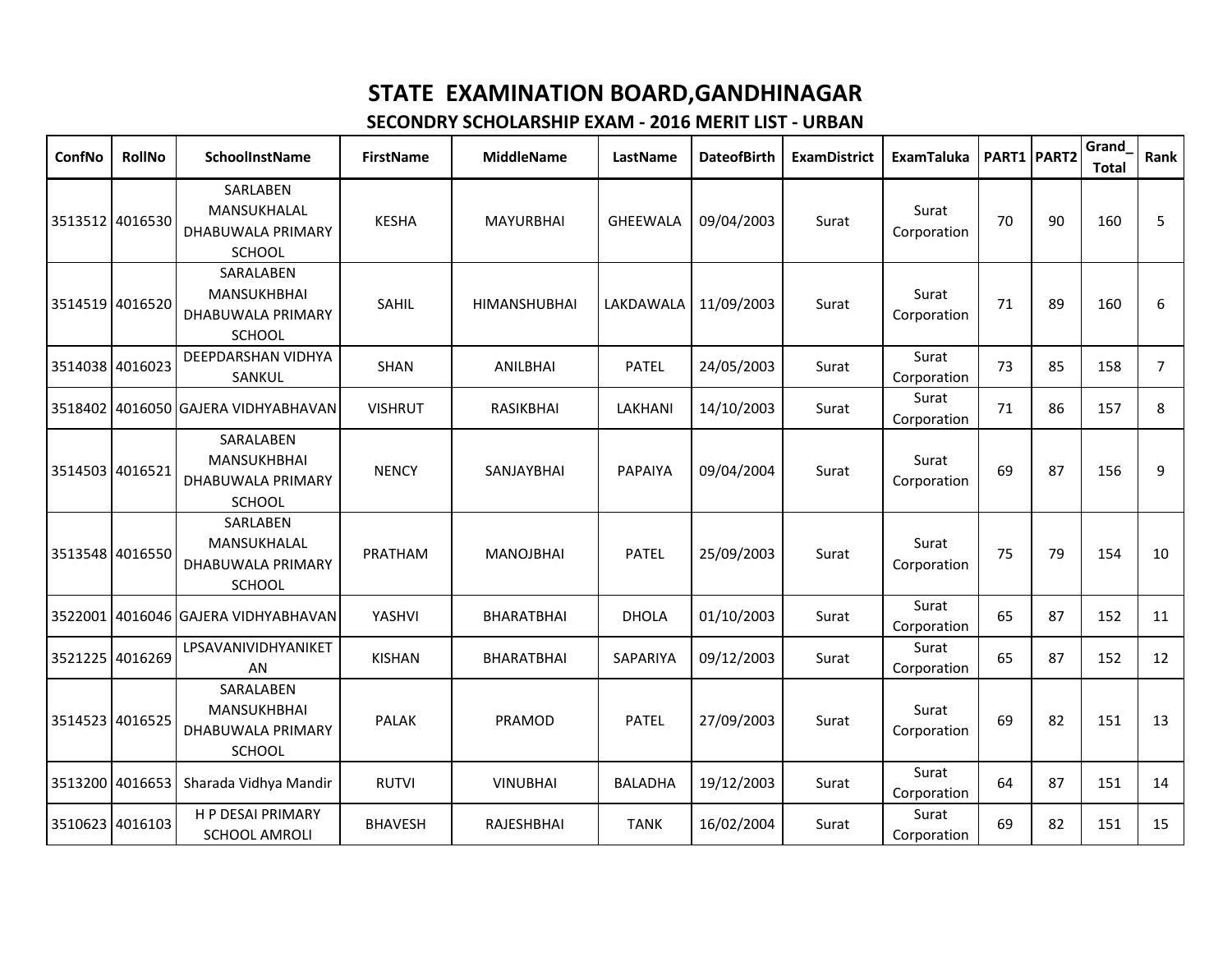| ConfNo          | <b>RollNo</b>   | <b>SchoolInstName</b>                                          | <b>FirstName</b> | <b>MiddleName</b> | LastName               | <b>DateofBirth</b> | <b>ExamDistrict</b> | <b>ExamTaluka</b>    |    | PART1 PART2 | Grand<br><b>Total</b> | Rank |
|-----------------|-----------------|----------------------------------------------------------------|------------------|-------------------|------------------------|--------------------|---------------------|----------------------|----|-------------|-----------------------|------|
| 3513199 4016654 |                 | Sharada Vidhya Mandir                                          | <b>KRUPALI</b>   | RAMESHBHAI        | KHANAPARA              | 15/07/2004         | Surat               | Surat<br>Corporation | 68 | 82          | 150                   | 16   |
| 3516177 4016514 |                 | SARALABEN<br>MANSUKHBHAI<br>DHABUWALA PRIMARY<br><b>SCHOOL</b> | <b>KRISHNA</b>   | <b>DEVENDRA</b>   | <b>GANDEVIWA</b><br>LA | 03/02/2004         | Surat               | Surat<br>Corporation | 67 | 82          | 149                   | 17   |
| 3516172 4016515 |                 | SARALABEN<br>MANSUKHBHAI<br>DHABUWALA PRIMARY<br>SCHOOL        | <b>MEET</b>      | VIJAYKUMAR        | <b>GANJAWALA</b>       | 29/08/2003         | Surat               | Surat<br>Corporation | 68 | 80          | 148                   | 18   |
|                 | 3515091 4016058 | gajera vidhyabhavan                                            | <b>DHARATI</b>   | <b>JAYESHBHAI</b> | VALANI                 | 03/10/2003         | Surat               | Surat<br>Corporation | 60 | 88          | 148                   | 19   |
| 3513488 4016542 |                 | SARLABEN<br>MANSUKHALAL<br>DHABUWALA PRIMARY<br><b>SCHOOL</b>  | <b>HASIT</b>     | PRAKASHKUMAR      | <b>PATEL</b>           | 20/10/2003         | Surat               | Surat<br>Corporation | 67 | 81          | 148                   | 20   |
| 3516134 4016513 |                 | SARALABEN<br>MANSUKHBHAI<br>DHABUWALA PRIMARY<br><b>SCHOOL</b> | AYUSH            | SANJAY            | <b>ADHIKARI</b>        | 08/03/2003         | Surat               | Surat<br>Corporation | 64 | 83          | 147                   | 21   |
| 3516186 4016522 |                 | SARALABEN<br><b>MANSUKHBHAI</b><br>DHABUWALA PRIMARY<br>SCHOOL | <b>KASHISH</b>   | MEHULKUMAR        | <b>PATEL</b>           | 29/06/2003         | Surat               | Surat<br>Corporation | 65 | 82          | 147                   | 22   |
| 3516164 4016517 |                 | SARALABEN<br>MANSUKHBHAI<br>DHABUWALA PRIMARY<br>SCHOOL        | <b>MEET</b>      | <b>BHARATBHAI</b> | <b>JADAV</b>           | 24/09/2003         | Surat               | Surat<br>Corporation | 68 | 79          | 147                   | 23   |
| 3513197 4016655 |                 | Sharada Vidhya Mandir                                          | SAGAR            | PRAVINBHAI        | RAMANI                 | 24/01/2004         | Surat               | Surat<br>Corporation | 61 | 86          | 147                   | 24   |
| 3524373 4016239 |                 | LP SAVANI<br><b>VIDHYANIKETAN</b>                              | <b>BHARGAV</b>   | <b>JAYNTIBHAI</b> | <b>MALVIYA</b>         | 06/09/2003         | Surat               | Surat<br>Corporation | 74 | 72          | 146                   | 25   |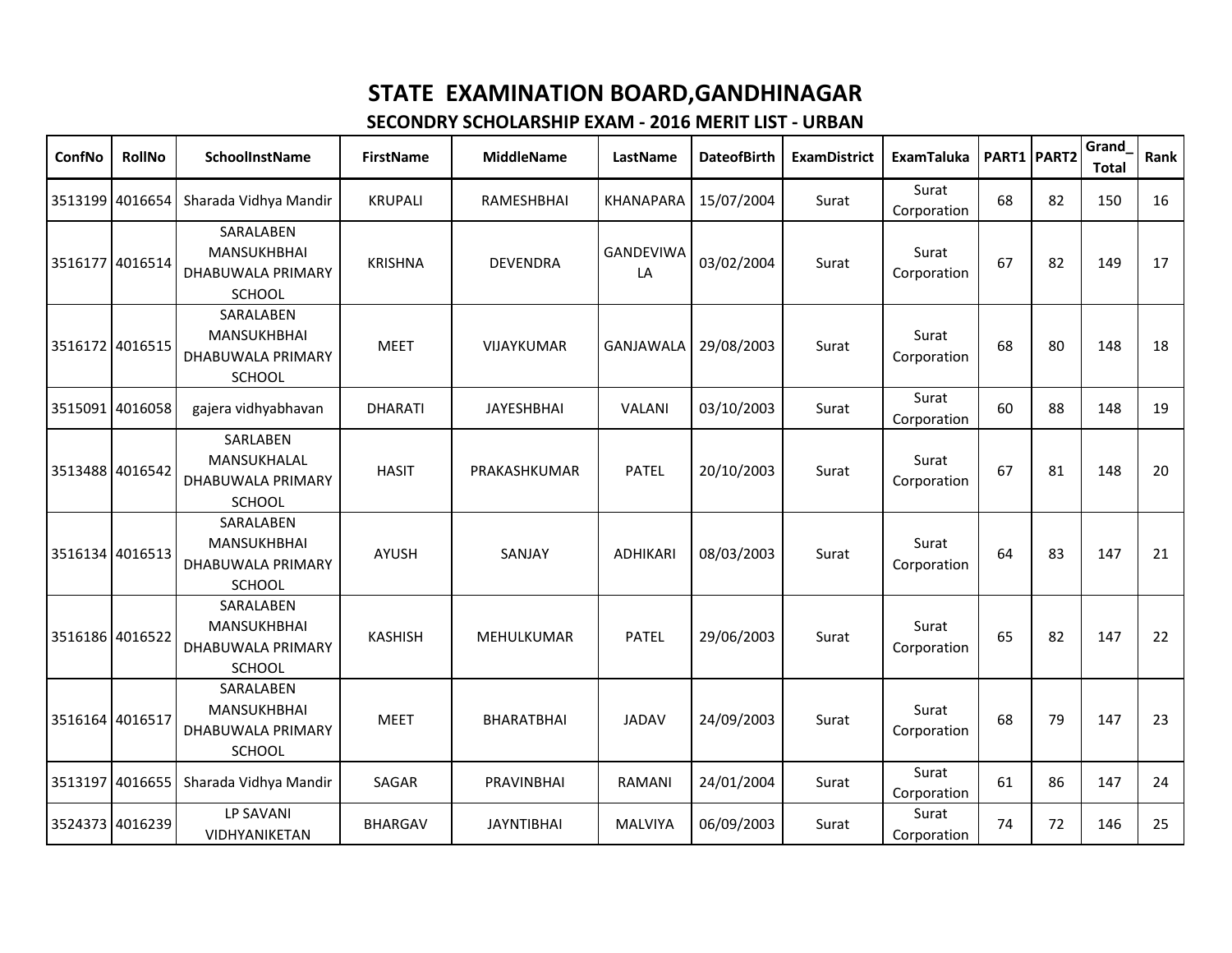| ConfNo          | <b>RollNo</b>   | <b>SchoolInstName</b>                                                 | <b>FirstName</b> | <b>MiddleName</b> | LastName         | <b>DateofBirth</b> | <b>ExamDistrict</b> | <b>ExamTaluka</b>    |    | PART1 PART2 | Grand<br><b>Total</b> | Rank |
|-----------------|-----------------|-----------------------------------------------------------------------|------------------|-------------------|------------------|--------------------|---------------------|----------------------|----|-------------|-----------------------|------|
| 3514525 4016527 |                 | SARALABEN<br><b>MANSUKHBHAI</b><br>DHABUWALA PRIMARY<br><b>SCHOOL</b> | <b>DIMPLE</b>    | <b>JAYESH</b>     | <b>RANA</b>      | 11/07/2002         | Surat               | Surat<br>Corporation | 65 | 80          | 145                   | 26   |
|                 | 3511424 4016233 | <b>LOURDES CONVENT</b><br>SCHOOL                                      | <b>PURVA</b>     | PANKAJBHAI        | <b>TOGADIYA</b>  | 03/08/2003         | Surat               | Surat<br>Corporation | 68 | 77          | 145                   | 27   |
| 3516168 4016516 |                 | SARALABEN<br>MANSUKHBHAI<br>DHABUWALA PRIMARY<br>SCHOOL               | <b>JINAY</b>     | MANISHKUMAR       | <b>GOHIL</b>     | 28/11/2003         | Surat               | Surat<br>Corporation | 67 | 78          | 145                   | 28   |
| 3500277 4015999 |                 | ANKUR VIDYABHAVAN                                                     | <b>MILAP</b>     | RAJESHBHAI        | VAGHASIA         | 12/01/2004         | Surat               | Surat<br>Corporation | 58 | 87          | 145                   | 29   |
| 3513604 4016555 |                 | SARLABEN<br>MANSUKHALAL<br>DHABUWALA PRIMARY<br><b>SCHOOL</b>         | <b>KRISHNA</b>   | NILESHBHAI        | PRAJAPATI        | 28/03/2004         | Surat               | Surat<br>Corporation | 59 | 86          | 145                   | 30   |
| 3516182 4016519 |                 | SARALABEN<br>MANSUKHBHAI<br>DHABUWALA PRIMARY<br>SCHOOL               | <b>MAHEK</b>     | <b>UDAYBHAI</b>   | <b>KALE</b>      | 02/04/2004         | Surat               | Surat<br>Corporation | 64 | 81          | 145                   | 31   |
| 3512333 4016656 |                 | Sharada Vidhya Mandir                                                 | <b>AKSHAR</b>    | NARESHBHAI        | RAMOLIYA         | 12/07/2004         | Surat               | Surat<br>Corporation | 66 | 79          | 145                   | 32   |
| 3512287 4016657 |                 | Sharada Vidhya Mandir                                                 | <b>JANSI</b>     | <b>SURESHBHAI</b> | <b>VAGHASIYA</b> | 13/04/2004         | Surat               | Surat<br>Corporation | 65 | 79          | 144                   | 33   |
|                 | 3506215 4016118 | Jeevanbharti<br>Kishorbhavan                                          | <b>ADITYA</b>    | <b>NILESHBHAI</b> | <b>JARIWALA</b>  | 18/05/2004         | Surat               | Surat<br>Corporation | 65 | 79          | 144                   | 34   |
|                 |                 | 3520297 4016051 GAJERA VIDHYABHAVAN                                   | KAUSHAL          | <b>DILIPBHAI</b>  | LAPANI           | 27/07/2003         | Surat               | Surat<br>Corporation | 61 | 82          | 143                   | 35   |
| 3514514 4016524 |                 | SARALABEN<br>MANSUKHBHAI<br>DHABUWALA PRIMARY<br><b>SCHOOL</b>        | LAHER            | <b>HARISHBHAI</b> | <b>PATEL</b>     | 10/07/2004         | Surat               | Surat<br>Corporation | 64 | 79          | 143                   | 36   |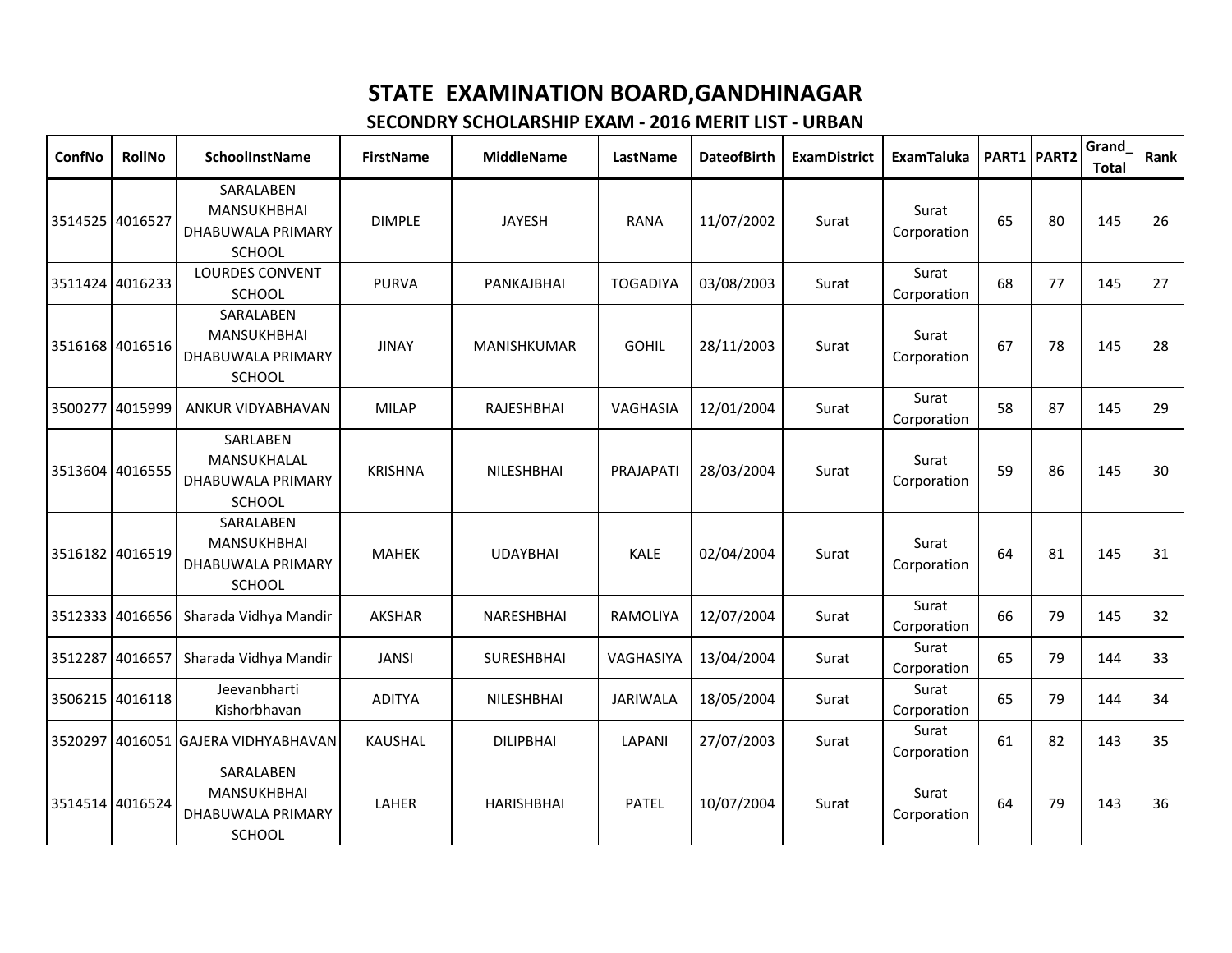| ConfNo          | <b>RollNo</b>   | <b>SchoolInstName</b>                                                                     | <b>FirstName</b> | <b>MiddleName</b>  | LastName         | <b>DateofBirth</b> | <b>ExamDistrict</b> | <b>ExamTaluka</b>    |    | PART1 PART2 | Grand<br><b>Total</b> | Rank |
|-----------------|-----------------|-------------------------------------------------------------------------------------------|------------------|--------------------|------------------|--------------------|---------------------|----------------------|----|-------------|-----------------------|------|
| 3510814 4016121 |                 | <b>JEEVANBHARTI</b><br>KISHORBHAVAN                                                       | <b>NAYAN</b>     | <b>KIRITBHAI</b>   | <b>MEHTA</b>     | 24/03/2003         | Surat               | Surat<br>Corporation | 63 | 79          | 142                   | 37   |
| 3523156 4016062 |                 | <b>GAJERA VIDYABHAVAN</b>                                                                 | PRIYANCY         | <b>DEVRAJBHAI</b>  | <b>SUTARIYA</b>  | 31/08/2003         | Surat               | Surat<br>Corporation | 63 | 79          | 142                   | 38   |
| 3522949 4016209 |                 | <b>LP SAVANI</b><br><b>VIDHYANIKETAN</b>                                                  | SANKET           | <b>MUKESHBHAI</b>  | SAVANI           | 01/12/2003         | Surat               | Surat<br>Corporation | 67 | 75          | 142                   | 39   |
| 3502008 4016881 |                 | <b>SMT K P GANDHI</b><br>PRATHMIK VIDHYALAYA<br><b>JIVANBHARTI</b><br><b>KISHORBHAVAN</b> | <b>REEYA</b>     | <b>RAJESH</b>      | <b>PAREKH</b>    | 16/01/2004         | Surat               | Surat<br>Corporation | 63 | 79          | 142                   | 40   |
|                 | 3521847 4016781 | <b>SHREE SADGURU</b><br><b>VIDYALAYA</b>                                                  | RAJ              | <b>JAMSANGBHAI</b> | <b>HADA</b>      | 16/01/2004         | Surat               | Surat<br>Corporation | 65 | 77          | 142                   | 41   |
| 3523289         | 4016335         | <b>MATRUBHUMI</b><br>VIDHYABHAVAN                                                         | <b>SHRUSTI</b>   | <b>DHIRUBHAI</b>   | <b>MIYANI</b>    | 23/01/2004         | Surat               | Surat<br>Corporation | 66 | 76          | 142                   | 42   |
|                 | 3514119 4016880 | <b>SMT S H GAJERA</b><br><b>GUJARATI MEDIUM</b><br><b>SCHOOL</b>                          | <b>NIDHI</b>     | <b>MAHESHBHAI</b>  | PARMAR           | 13/02/2004         | Surat               | Surat<br>Corporation | 59 | 82          | 141                   | 43   |
| 3508978         | 4016128         | <b>JIVAN BHARTI KISHOR</b><br><b>BHAVAN</b>                                               | <b>HARSH</b>     | <b>MUKESHBHAI</b>  | <b>DHIMMAR</b>   | 28/04/2004         | Surat               | Surat<br>Corporation | 62 | 79          | 141                   | 44   |
| 3522726 4016265 |                 | LP<br>SAVANIVIDHYANIKETAN                                                                 | YESHA            | SANJAYBHAI         | SAVALIYA         | 09/04/2004         | Surat               | Surat<br>Corporation | 68 | 72          | 140                   | 45   |
|                 | 3523543 4016336 | <b>MATRUBHUMI</b><br>VIDHYABHAVAN                                                         | YASVI            | DASHRATHBHAI       | <b>MOGHARIYA</b> | 04/09/2003         | Surat               | Surat<br>Corporation | 67 | 72          | 139                   | 46   |
| 3516968 4016116 |                 | <b>JEEVANBHARTI</b><br>KISHORBHAVAN                                                       | <b>KHUSHI</b>    | HEMANTKUMAR        | <b>BHUTWALA</b>  | 06/10/2003         | Surat               | Surat<br>Corporation | 65 | 74          | 139                   | 47   |
|                 |                 | 3521493 4016049 GAJERA VIDHYABHAVAN                                                       | <b>ARPIT</b>     | SANJAYBHAI         | <b>KAKADIYA</b>  | 01/01/2004         | Surat               | Surat<br>Corporation | 62 | 77          | 139                   | 48   |
|                 | 3521848 4016720 | SHREE KANAIYALAL<br>MUNASHI SCHOOL NO<br>225                                              | <b>GAUTAM</b>    | <b>VINODBHAI</b>   | <b>NIMJE</b>     | 08/02/2004         | Surat               | Surat<br>Corporation | 70 | 69          | 139                   | 49   |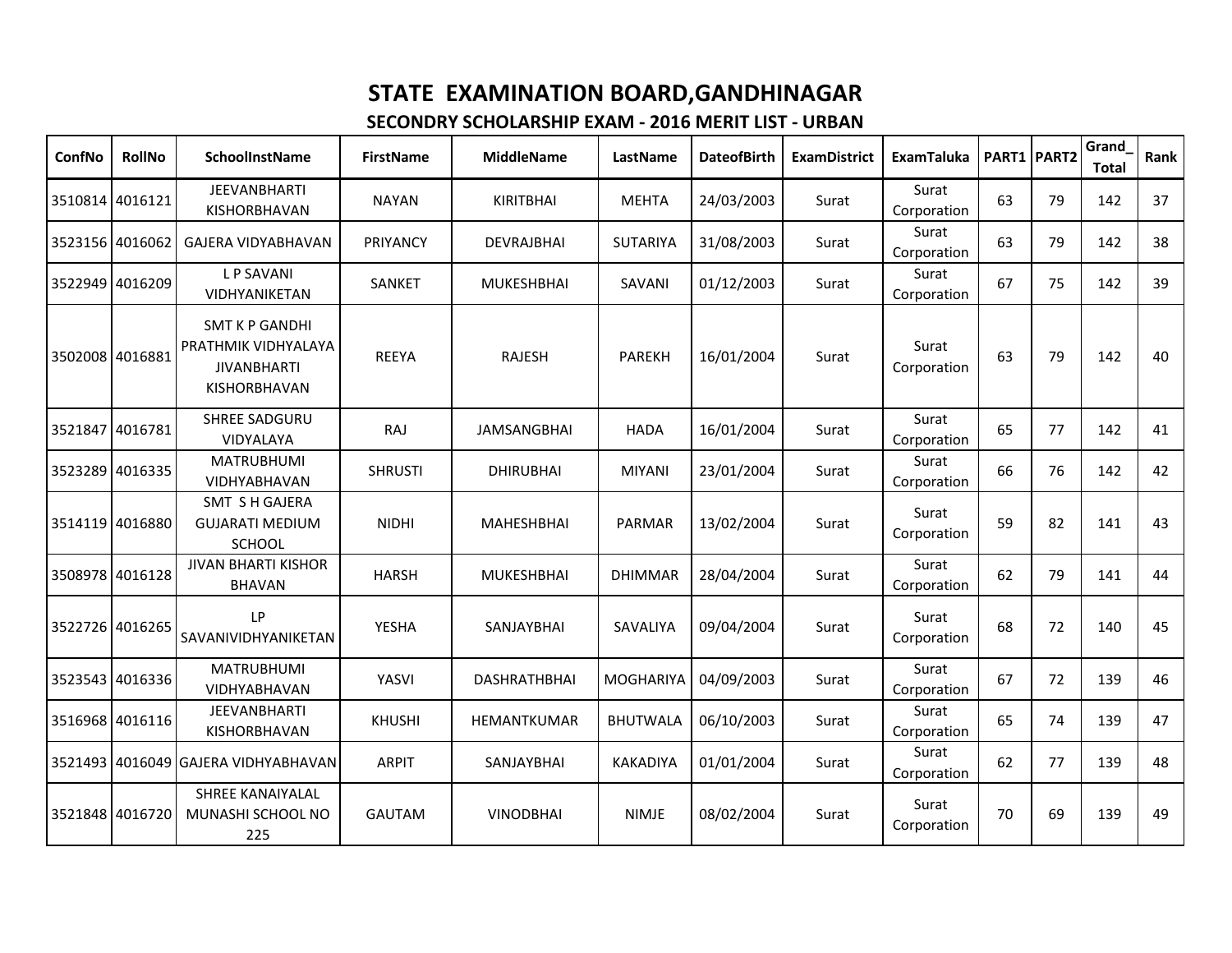| ConfNo          | <b>RollNo</b>   | SchoolInstName                                                | <b>FirstName</b>   | <b>MiddleName</b>  | LastName        | <b>DateofBirth</b> | <b>ExamDistrict</b> | <b>ExamTaluka</b>    |    | PART1 PART2 | Grand<br><b>Total</b> | Rank |
|-----------------|-----------------|---------------------------------------------------------------|--------------------|--------------------|-----------------|--------------------|---------------------|----------------------|----|-------------|-----------------------|------|
|                 |                 | 3516406 4016064 GAJERAVIDHYA BHAVAN                           | YASH               | <b>ANANDBHAI</b>   | SAVANI          | 14/02/2004         | Surat               | Surat<br>Corporation | 55 | 84          | 139                   | 50   |
|                 |                 | 3514395 4016057 GAJERA VIDHYABHAVAN                           | <b>RENSI</b>       | HARESHBHAI         | <b>SUTARIYA</b> | 11/03/2004         | Surat               | Surat<br>Corporation | 55 | 84          | 139                   | 51   |
| 3504345 4016715 |                 | shree k v maheta<br>praschool 246 navagam                     | <b>VARUN</b>       | NARENDRABHAI       | <b>PANDE</b>    | 05/03/2004         | Surat               | Surat<br>Corporation | 57 | 81          | 138                   | 52   |
| 3504352 4016714 |                 | shree k v maheta<br>praschool 246 navagam                     | <b>VIKASHKUMAR</b> | PRADIPBHAI         | <b>MAHETA</b>   | 24/02/2002         | Surat               | Surat<br>Corporation | 58 | 79          | 137                   | 53   |
| 3510635 4016100 |                 | <b>H P DESAI PRIMARY</b><br><b>SCHOOL AMROLI</b>              | SAHIL              | VIJAYBHAI          | <b>SOLANKI</b>  | 11/05/2003         | Surat               | Surat<br>Corporation | 57 | 80          | 137                   | 54   |
|                 | 3510819 4016124 | <b>JEEVANBHARTI</b><br>KISHORBHAVAN                           | <b>KRISH</b>       | <b>RAJESHKUMAR</b> | <b>RANA</b>     | 21/09/2003         | Surat               | Surat<br>Corporation | 59 | 78          | 137                   | 55   |
| 3522251 4016063 |                 | <b>GAJERA VIDYABHAVAN</b>                                     | <b>MANTHAN</b>     | <b>VIPULBHAI</b>   | VASOYA          | 17/11/2003         | Surat               | Surat<br>Corporation | 57 | 80          | 137                   | 56   |
| 3522853 4016317 |                 | <b>MATRUBHUMI</b><br>VIDHYABHAVAN                             | <b>HITESHREE</b>   | VIJAYBHAI          | <b>DOBARIYA</b> | 13/12/2003         | Surat               | Surat<br>Corporation | 69 | 68          | 137                   | 57   |
| 3521668 4016060 |                 | <b>GAJERA VIDYABHAVAN</b>                                     | <b>NISHA</b>       | <b>SURESHBHAI</b>  | <b>MANIYA</b>   | 19/01/2004         | Surat               | Surat<br>Corporation | 68 | 69          | 137                   | 58   |
| 3520556 4016479 |                 | <b>SH GAJERA</b><br><b>VIDHYABHAVAN</b><br><b>SCHOOL</b>      | ZEEL               | <b>DILIPBHAI</b>   | <b>PATEL</b>    | 23/02/2004         | Surat               | Surat<br>Corporation | 57 | 80          | 137                   | 59   |
| 3523035 4016202 |                 | <b>LP SAVANI</b><br>VIDHYANIKETAN                             | <b>VINIT</b>       | <b>GOPALBHAI</b>   | <b>PATOLIYA</b> | 10/08/2004         | Surat               | Surat<br>Corporation | 67 | 70          | 137                   | 60   |
| 3513574 4016538 |                 | SARLABEN<br>MANSUKHALAL<br>DHABUWALA PRIMARY<br><b>SCHOOL</b> | ABHI               | <b>HARSHADBHAI</b> | <b>PATEL</b>    | 17/08/2003         | Surat               | Surat<br>Corporation | 66 | 69          | 135                   | 61   |
| 3504402 4016487 |                 | <b>SAINT XAVIERS</b><br>SCHOOLSURAT                           | <b>VISHWAS</b>     | DHRUVKUMAR         | <b>PATEL</b>    | 20/08/2003         | Surat               | Surat<br>Corporation | 60 | 75          | 135                   | 62   |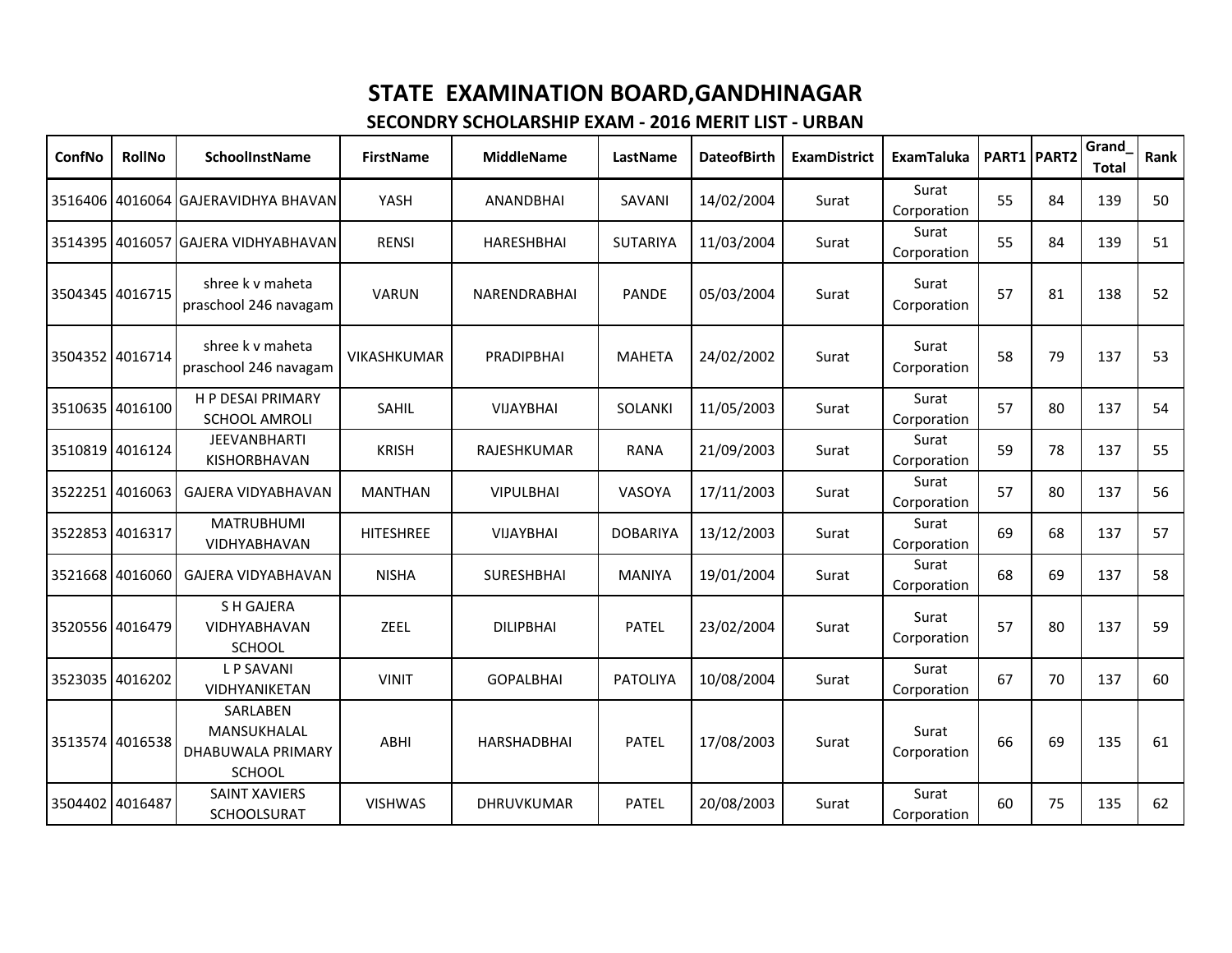| ConfNo          | RollNo          | SchoolInstName                                                                | <b>FirstName</b>   | <b>MiddleName</b>  | LastName       | <b>DateofBirth</b> | <b>ExamDistrict</b> | <b>ExamTaluka</b>    |    | PART1 PART2 | Grand<br><b>Total</b> | Rank |
|-----------------|-----------------|-------------------------------------------------------------------------------|--------------------|--------------------|----------------|--------------------|---------------------|----------------------|----|-------------|-----------------------|------|
|                 | 3506619 4016896 | <b>SMTSAVITABEN</b><br><b>HIMMATLAL</b><br>LOKHANDWALA<br>PRATHMIK SALA       | <b>VINAS</b>       | KALPESHKUMAR       | <b>GOHIL</b>   | 18/09/2003         | Surat               | Surat<br>Corporation | 59 | 76          | 135                   | 63   |
|                 | 3522272 4016901 | Suncity Vidhyalay                                                             | <b>SMIT</b>        | <b>JAGDISHBHAI</b> | <b>NAKRANI</b> | 02/11/2003         | Surat               | Surat<br>Corporation | 58 | 77          | 135                   | 64   |
|                 | 3520307 4016749 | SHREE MATI LILABA<br>DAHYABHAI VAJERAM<br>KANYA VIDHAYALAY<br>PRATHMIK VIBHAG | <b>MAHEKKUMARI</b> | <b>BHARATBHAI</b>  | <b>RAVAL</b>   | 16/12/2003         | Surat               | Surat<br>Corporation | 63 | 72          | 135                   | 65   |
|                 | 3508734 4016484 | S H LOKHANDWALA<br><b>SCHOOL</b>                                              | <b>VAIBHAV</b>     | SHAILESHBHAI       | <b>VYAS</b>    | 04/01/2004         | Surat               | Surat<br>Corporation | 59 | 76          | 135                   | 66   |
| 3510823 4016127 |                 | <b>JEEVANBHARTI</b><br>KISHORBHAVAN                                           | <b>DEV</b>         | <b>HITESHKUMAR</b> | ZARKHANDI      | 15/05/2004         | Surat               | Surat<br>Corporation | 59 | 76          | 135                   | 67   |
|                 | 3523036 4016225 | <b>ILP SAVANI</b><br>VIDHYANIKETAN                                            | <b>KRUSHI</b>      | <b>ARVINDBHAI</b>  | <b>MAHERA</b>  | 08/08/2004         | Surat               | Surat<br>Corporation | 57 | 78          | 135                   | 68   |
| 3504366 4016713 |                 | shree k v maheta<br>praschool 246 navagam                                     | <b>NIKHILBHIA</b>  | RAKESHBHAI         | <b>BORASE</b>  | 30/09/2003         | Surat               | Surat<br>Corporation | 55 | 79          | 134                   | 69   |
|                 | 3510852 4016117 | <b>JEEVANBHARTI</b><br><b>KISHORBHAVAN</b>                                    | PARVA              | RAJESKHUMAR        | <b>GANDHI</b>  | 20/11/2003         | Surat               | Surat<br>Corporation | 64 | 70          | 134                   | 70   |
|                 | 3522971 4016258 | <b>LP SAVANI</b><br>VIDHYANIKETAN                                             | VRUNDA             | RAKESHBHAI         | SADARIYA       | 07/12/2003         | Surat               | Surat<br>Corporation | 55 | 79          | 134                   | 71   |
| 3523917 4016113 |                 | <b>HAKIM CHICHI PRIMARY</b><br>SCHOOL NO 58                                   | <b>UMMEHAANI</b>   | MOHAMMEDSHAKIL     | <b>SHAIKH</b>  | 18/01/2004         | Surat               | Surat<br>Corporation | 59 | 75          | 134                   | 72   |
|                 | 3521410 4016268 | LPSAVANIVIDHYANIKET<br>AN.                                                    | SUJAL              | <b>VIPULBHAI</b>   | PATEL          | 23/01/2004         | Surat               | Surat<br>Corporation | 58 | 76          | 134                   | 73   |
|                 |                 | 3514968 4016056 GAJERA VIDHYABHAVAN                                           | <b>UTSAV</b>       | <b>ASHOKBHAI</b>   | SHIROYA        | 23/04/2004         | Surat               | Surat<br>Corporation | 62 | 72          | 134                   | 74   |
|                 |                 | 3519097 4016053 GAJERA VIDHYABHAVAN                                           | VASUKUMAR          | <b>VIJAYBHAI</b>   | LATHIYA        | 03/05/2003         | Surat               | Surat<br>Corporation | 53 | 79          | 132                   | 75   |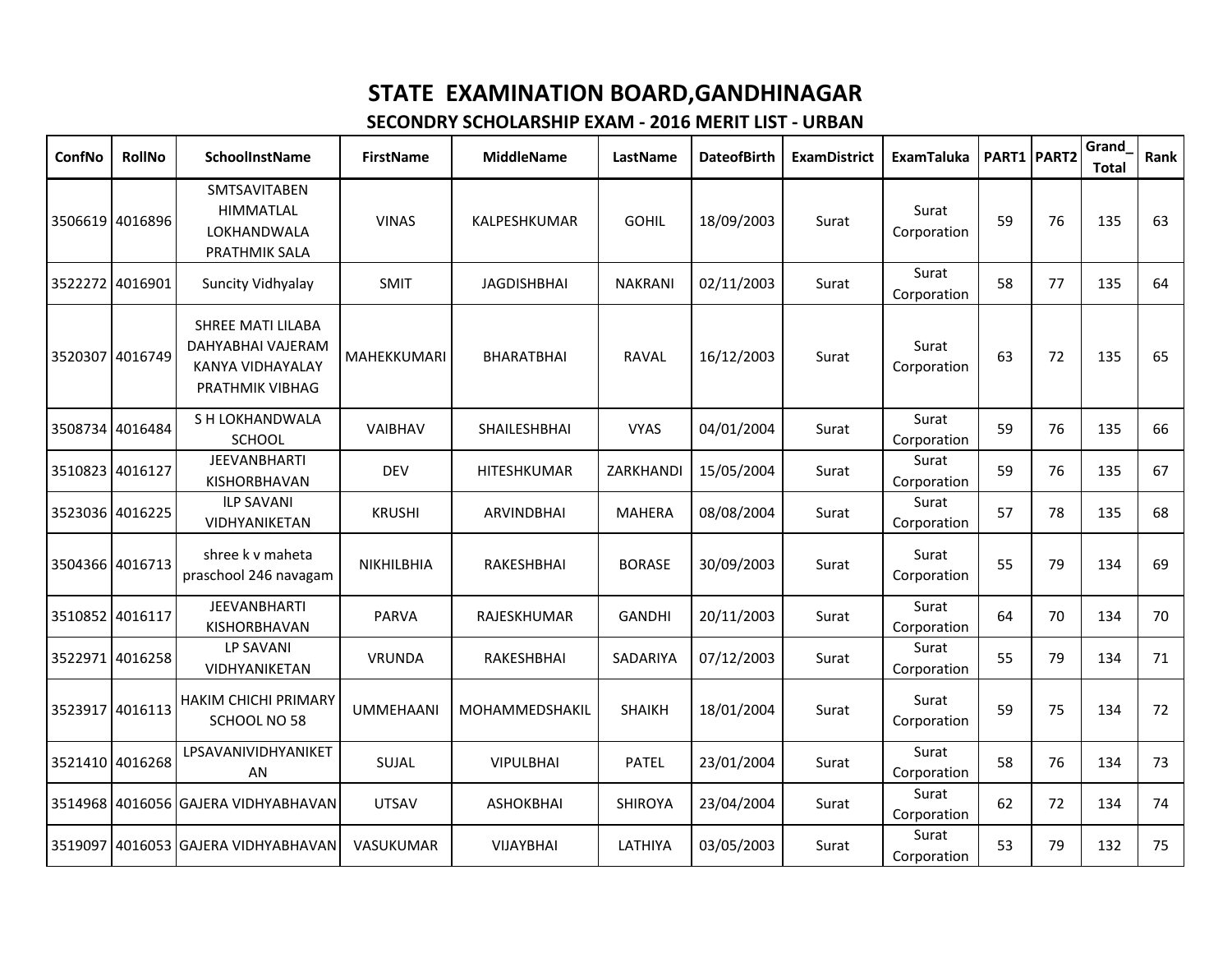| ConfNo          | RollNo          | SchoolInstName                                                                  | <b>FirstName</b>  | <b>MiddleName</b>  | LastName          | <b>DateofBirth</b> | <b>ExamDistrict</b> | <b>ExamTaluka</b>    |    | PART1 PART2 | Grand<br><b>Total</b> | Rank |
|-----------------|-----------------|---------------------------------------------------------------------------------|-------------------|--------------------|-------------------|--------------------|---------------------|----------------------|----|-------------|-----------------------|------|
|                 | 3523171 4016327 | <b>MATRUBHUMI</b><br><b>VIDHYABHAVAN</b>                                        | <b>RUTVA</b>      | <b>DINESHBHAI</b>  | <b>KEVADIYA</b>   | 11/02/2004         | Surat               | Surat<br>Corporation | 59 | 73          | 132                   | 76   |
|                 | 3510782 4016119 | <b>JEEVANBHARTI</b><br>KISHORBHAVAN                                             | YASH              | KISHORKUMAR        | JARIWALA          | 22/12/2003         | Surat               | Surat<br>Corporation | 64 | 67          | 131                   | 77   |
|                 | 3510849 4016126 | <b>JEEVANBHARTI</b><br>KISHORBHAVAN                                             | <b>VIVEKKUMAR</b> | <b>DHARMENDRA</b>  | VARLEKAR          | 05/01/2004         | Surat               | Surat<br>Corporation | 58 | 73          | 131                   | 78   |
|                 | 3522593 4016179 | <b>LP SAVANI</b><br>VIDHYANIKETAN                                               | <b>AMISHA</b>     | <b>DINESHBHAI</b>  | <b>KAPADIYA</b>   | 26/02/2004         | Surat               | Surat<br>Corporation | 55 | 76          | 131                   | 79   |
|                 | 3506819 4016690 | <b>SHREE ISHAVARCHANDR</b><br><b>VIDYASAGAR BOYS</b><br>PRIMARY SCHOOL NO<br>94 | <b>GAUTAM</b>     | <b>DINESHBHAI</b>  | <b>RANPARIYA</b>  | 10/12/2002         | Surat               | Surat<br>Corporation | 64 | 65          | 129                   | 80   |
|                 | 3518439 4016658 | <b>SHARDA NIKETAN</b><br>MADHYAMIK SHALA                                        | <b>HARSH</b>      | <b>DURGESHBHAI</b> | BARVALIYA         | 23/09/2003         | Surat               | Surat<br>Corporation | 59 | 70          | 129                   | 81   |
|                 | 3523574 4016337 | <b>MATRUBHUMI</b><br>VIDHYABHAVAN                                               | <b>AVNI</b>       | KAMLESHBHAI        | <b>MORADIYA</b>   | 13/10/2003         | Surat               | Surat<br>Corporation | 65 | 64          | 129                   | 82   |
| 3511802 4016647 |                 | <b>SHAHID VINOD</b><br>KINARIWALA SCHOOL<br>NO209                               | NILIMABEN         | RAMESHBHAI         | <b>KHATRI</b>     | 27/10/2003         | Surat               | Surat<br>Corporation | 63 | 66          | 129                   | 83   |
|                 | 3523510 4016326 | <b>MATRUBHUMI</b><br>VIDHYABHAVAN                                               | <b>ROHAN</b>      | ZAVERBHAI          | <b>KASARIYA</b>   | 16/01/2004         | Surat               | Surat<br>Corporation | 59 | 70          | 129                   | 84   |
| 3513580 4016534 |                 | SARLABEN<br>MANSUKHALAL<br>DHABUWALA PRIMARY<br>SCHOOL                          | SALONI            | <b>AJAYKUMAR</b>   | LOKHANDWA<br>LA   | 14/04/2004         | Surat               | Surat<br>Corporation | 66 | 63          | 129                   | 85   |
| 3516509 4016894 |                 | SMT S H Gajera Guj Med<br>School                                                | <b>DEEP</b>       | <b>ASHOKBHAI</b>   | <b>VIRANI</b>     | 14/05/2004         | Surat               | Surat<br>Corporation | 65 | 64          | 129                   | 86   |
|                 | 3523568 4016318 | matrubhumi<br>vidhyabhavan                                                      | <b>DHRUVI</b>     | <b>MUKESHBHAI</b>  | <b>GOLAKIYA</b>   | 02/10/2003         | Surat               | Surat<br>Corporation | 62 | 66          | 128                   | 87   |
|                 | 3516376 4016045 | gajera vidhyabhavan                                                             | <b>FRENY</b>      | <b>MAHESHBHAI</b>  | <b>BHADIYADRA</b> | 20/01/2004         | Surat               | Surat<br>Corporation | 56 | 72          | 128                   | 88   |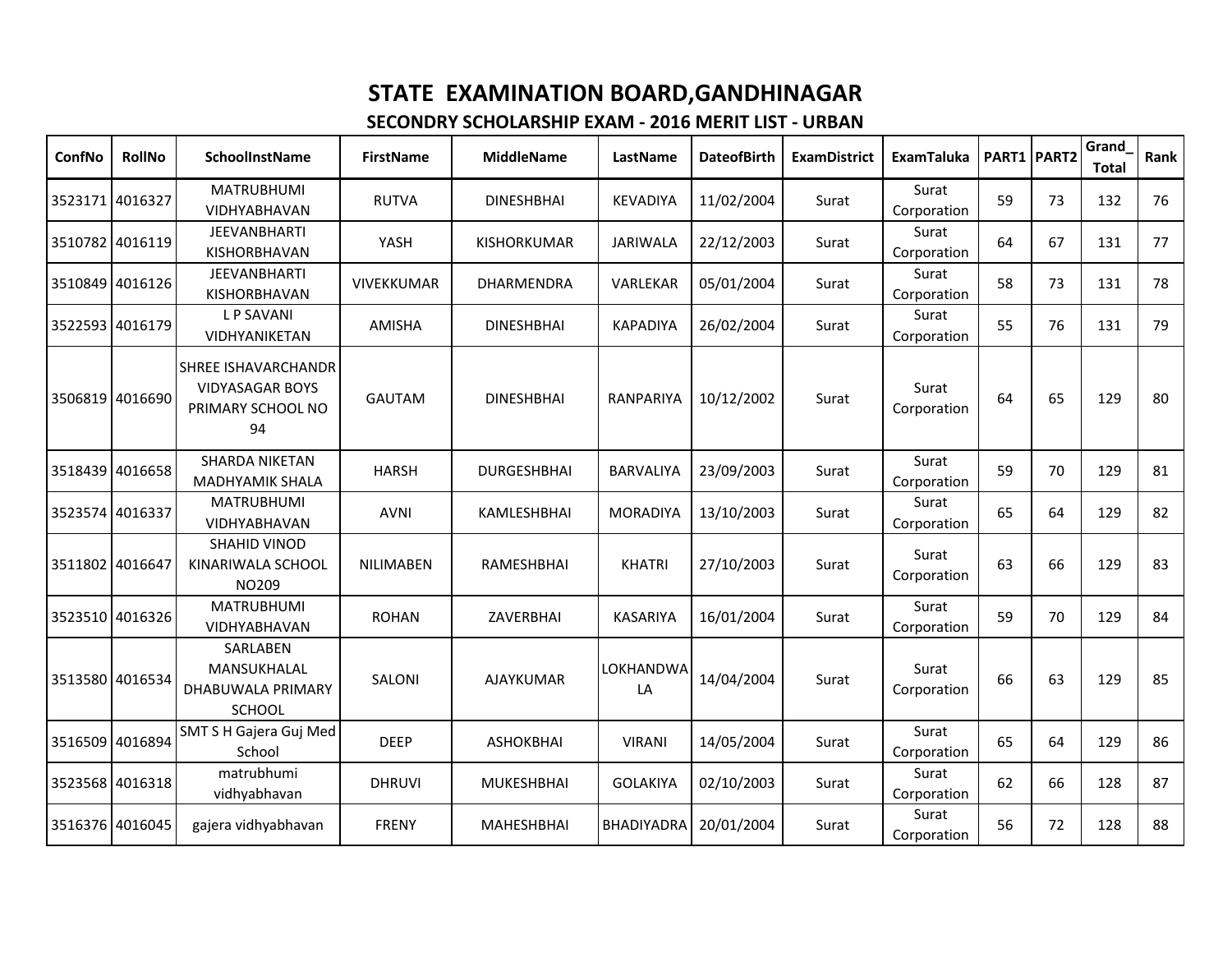| ConfNo          | <b>RollNo</b>   | SchoolInstName                                      | <b>FirstName</b>               | <b>MiddleName</b>     | LastName         | <b>DateofBirth</b> | <b>ExamDistrict</b>                  | <b>ExamTaluka</b>    |    | PART1 PART2 | Grand<br><b>Total</b> | Rank           |
|-----------------|-----------------|-----------------------------------------------------|--------------------------------|-----------------------|------------------|--------------------|--------------------------------------|----------------------|----|-------------|-----------------------|----------------|
|                 | 3524409 4016210 | <b>LP SAVANI</b><br><b>VIDHYANIKETAN</b>            | <b>RISHI</b>                   | RAJNIBHAI             | SHELADIYA        | 11/03/2004         | Surat                                | Surat<br>Corporation | 63 | 65          | 128                   | 89             |
| 3510272 4016098 |                 | <b>H P DESAI PRIMARY</b><br><b>SCHOOL AMROLI</b>    | <b>OM</b>                      | YOGESHKUMAR           | SHELADIYA        | 21/04/2004         | Surat                                | Surat<br>Corporation | 52 | 76          | 128                   | 90             |
| 3522261 4016905 |                 | Suncity Vidhyalay                                   | RAVI                           | <b>GIRDHARBHAI</b>    | VAGHELA          | 24/04/2004         | Surat                                | Surat<br>Corporation | 67 | 61          | 128                   | 91             |
| 3523860 4016112 |                 | HAKIM CHICHI PRIMARY<br>SCHOOL NO 58                | ARSHEENBANU                    | <b>ABDULSATTAR</b>    | <b>SHAIKH</b>    | 12/06/2004         | Surat                                | Surat<br>Corporation | 59 | 69          | 128                   | 92             |
|                 | 3513116 4016999 | Primary school no 8<br>chotila                      | <b>NISHA</b>                   | <b>JAGDISHBHAI</b>    | <b>SOLANKI</b>   | 04/09/2003         | Surendranagar                        | Chotila              | 58 | 87          | 145                   | $\mathbf{1}$   |
| 3507833 4017082 |                 | <b>ULTRA VISION PRIMARY</b><br><b>SCHOOL</b>        | <b>MAHMMADSA</b><br><b>MIN</b> | <b>SHAHBUDDINBHAI</b> | <b>KHAVADIYA</b> |                    | 18/03/2004 Surendranagar             | Dashada-<br>patadi   | 70 | 71          | 141                   | $\mathbf{1}$   |
| 3512971 4017188 |                 | <b>SHREE SHARADDHA</b><br><b>VIDHAYALAYA LIMBDI</b> | RAVI                           | <b>AMRUTBHAI</b>      | <b>VANIYA</b>    |                    | 01/09/2003 Surendranagar             | Limbadi              | 56 | 69          | 125                   | $\mathbf{1}$   |
|                 | 3515927 4017293 | <b>SHREE SARDAR PATEL</b><br>PRIMARY SCHOOL         | NAYANKUMAR                     | <b>ATULKUMAR</b>      | <b>KANZARIYA</b> |                    | 08/08/2003 Surendranagar             | Vadhvan              | 74 | 89          | 163                   | $\mathbf{1}$   |
| 3516583 4017297 |                 | <b>SHREE SARDAR PATEL</b><br>PRIMARY SCHOOL         | YASHRAJ                        | <b>MAHENDRASINH</b>   | LIMBAD           |                    | 11/07/2003 Surendranagar             | Vadhvan              | 74 | 83          | 157                   | $\overline{2}$ |
| 3524411 4017341 |                 | SHREE SWAMINARAYAN<br>PRIMARY SCHOOL                | <b>PARTHKUMAR</b>              | <b>DILIPBHAI</b>      | <b>AGOLA</b>     |                    | 17/12/2003 Surendranagar             | Vadhvan              | 69 | 85          | 154                   | 3              |
|                 | 3515924 4017296 | <b>SHREE SARDAR PATEL</b><br>PRIMARY SCHOOL         | <b>DHRUVKUMAR</b>              | <b>BABUBHAI</b>       | <b>KOLIPATEL</b> | 16/02/2004         | Surendranagar                        | Vadhvan              | 70 | 83          | 153                   | 4              |
|                 | 3513315 4017260 | <b>SHREE MAHATMA</b><br><b>GANDHI VIDHYALAY</b>     | <b>HARDIP</b>                  | <b>AMRUTBHAI</b>      |                  |                    | ZINZUVADIYA 04/02/2004 Surendranagar | Vadhvan              | 61 | 87          | 148                   | 5              |
| 3515905 4017332 |                 | <b>SHREE SARDAR PATEL</b><br>PRIMARY SCHOOL         | SAKSHI                         | DIVYESHKUMAR          | SHAH             |                    | 05/07/2004 Surendranagar             | Vadhvan              | 68 | 79          | 147                   | 6              |
| 3509599 4017441 |                 | PRIMARY SCHOOL<br><b>NARANPUR</b>                   | KINALBEN                       | <b>JITESHBHAI</b>     | <b>GAMIT</b>     | 20/01/2004         | Tapi                                 | Songadh              | 40 | 40          | 80                    | $\mathbf{1}$   |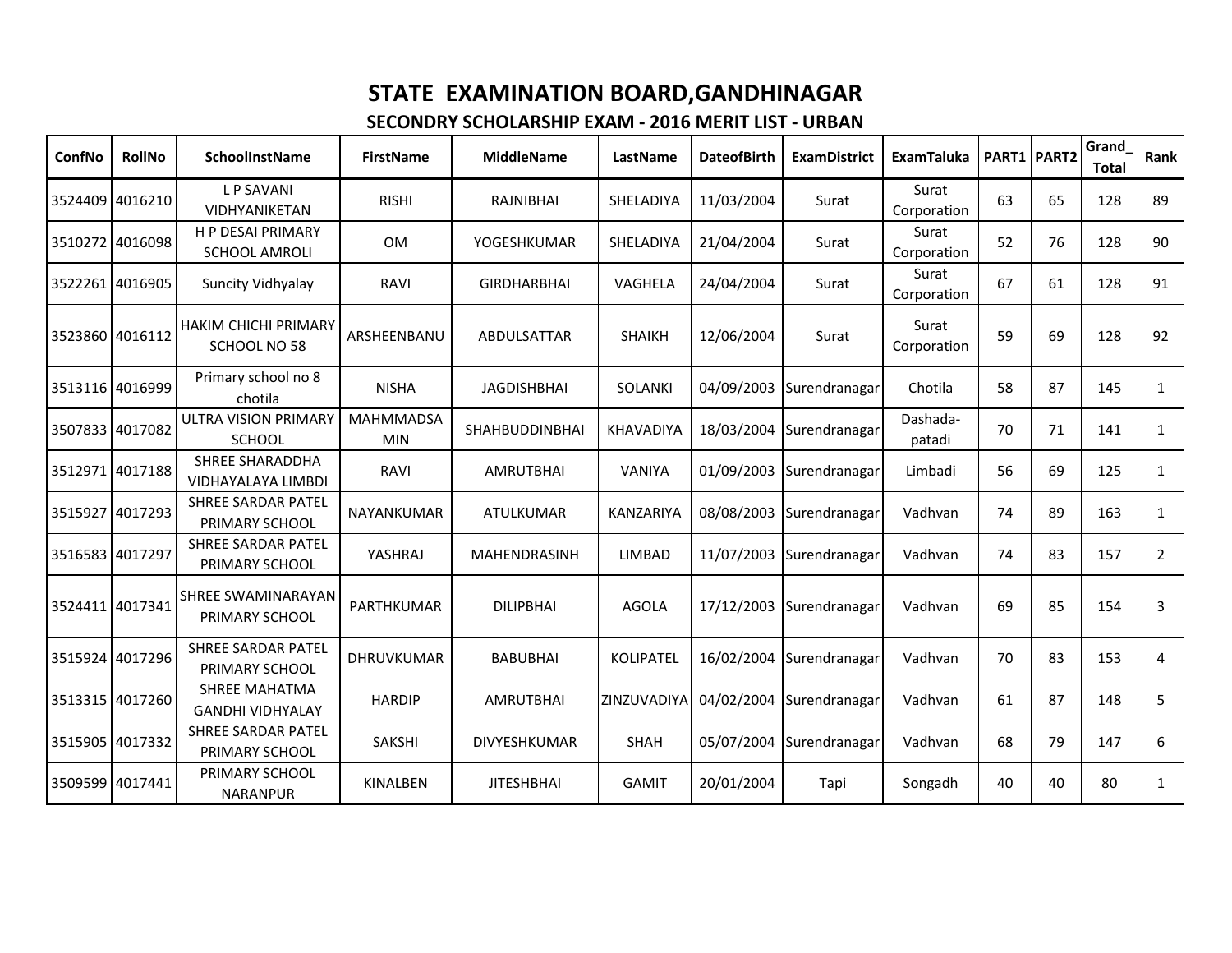| ConfNo  | <b>RollNo</b>   | SchoolInstName                                                               | <b>FirstName</b>  | <b>MiddleName</b>  | LastName              | <b>DateofBirth</b> | <b>ExamDistrict</b> | <b>ExamTaluka</b>       |    | <b>PART1 PART2</b> | Grand<br><b>Total</b> | Rank           |
|---------|-----------------|------------------------------------------------------------------------------|-------------------|--------------------|-----------------------|--------------------|---------------------|-------------------------|----|--------------------|-----------------------|----------------|
|         |                 | SHRIMATI ANILA<br>3503835 4017532 SURESH SHAH PRIMARY<br><b>SCHOOL VYARA</b> | <b>SURBHI</b>     | SAURABHBHAI        | <b>PATEL</b>          | 01/12/2003         | Tapi                | Vyara                   | 51 | 76                 | 127                   | $\mathbf{1}$   |
| 3519863 | 4017536         | SHRI MH DAYARAM<br><b>HIGH SCHOOL</b>                                        | <b>DHRUVKUMAR</b> | <b>KANCHANBHAI</b> | <b>RANA</b>           | 06/09/2003         | Vadodara            | Dabhoi                  | 76 | 79                 | 155                   | $\mathbf{1}$   |
|         | 3512150 4017576 | SHAH N B SARVJANIK<br><b>HIGH SCHOOL</b>                                     | <b>VEDANT</b>     | <b>VIPULBHAI</b>   | <b>RATHOD</b>         | 12/07/2004         | Vadodara            | Karjan                  | 35 | 43                 | 78                    | $\mathbf{1}$   |
|         | 3502259 4017625 | <b>JAVAHAR NAVODAYA</b><br>VIDYALAYA                                         | <b>CHANDAN</b>    | PRAKASHBHAI        | <b>RAKHOLIA</b>       | 12/12/2002         | Vadodara            | Padra                   | 63 | 78                 | 141                   | $\mathbf{1}$   |
| 3524191 | 4017661         | ALEMBIC VIDYALAYA                                                            | <b>JANKI</b>      | SHANKABHAI         | PRAJAPATI             | 25/04/2003         | Vadodara            | Vadodara                | 78 | 74                 | 152                   | $\mathbf{1}$   |
|         | 3523670 4018151 | <b>VIDYA VIHAR</b>                                                           | <b>MANTHAN</b>    | NILESHKUMAR        | <b>KAPADIA</b>        | 19/11/2003         | Vadodara            | Vadodara<br>Corporation | 72 | 84                 | 156                   | $\mathbf{1}$   |
| 3520547 | 4018170         | ZENITH SCHOOL                                                                | VATSAL            | <b>KALPESH</b>     | <b>VADHER</b>         | 13/10/2003         | Vadodara            | Vadodara<br>Corporation | 69 | 86                 | 155                   | $\overline{2}$ |
|         | 3523736 4018149 | <b>VIDYA VIHAR</b>                                                           | <b>TRUPALGIRI</b> | <b>NILAMGIRI</b>   | GOSWAMI               | 23/11/2003         | Vadodara            | Vadodara<br>Corporation | 71 | 81                 | 152                   | $\overline{3}$ |
|         | 3524493 4018164 | ZENITH HIGH SCHOOL                                                           | <b>KEYUR</b>      | <b>CHETANBHAI</b>  | <b>PATIL</b>          | 13/03/2003         | Vadodara            | Vadodara<br>Corporation | 61 | 85                 | 146                   | 4              |
|         | 3521770 4017857 | AMBE SCHOOL                                                                  | <b>KEDAR</b>      | <b>JATIN</b>       | <b>KALE</b>           | 27/07/2003         | Vadodara            | Vadodara<br>Corporation | 65 | 79                 | 144                   | 5              |
|         | 3523661 4018154 | <b>VIDYA VIHAR</b>                                                           | <b>KEVAL</b>      | RAKESHKUMAR        | <b>PATEL</b>          | 24/04/2004         | Vadodara            | Vadodara<br>Corporation | 65 | 79                 | 144                   | 6              |
|         | 3522386 4018145 | utkarsh vidyalaya                                                            | <b>HARSHIL</b>    | KUSHIKBHAI         | <b>CHAVDA</b>         | 23/12/2002         | Vadodara            | Vadodara<br>Corporation | 65 | 78                 | 143                   | $7^{\circ}$    |
|         | 3518812 4017855 | Ambe School                                                                  | <b>AVANI</b>      | <b>CHINTAN</b>     | <b>BRAHMBHAT</b><br>т | 08/11/2003         | Vadodara            | Vadodara<br>Corporation | 65 | 77                 | 142                   | 8              |
|         | 3522151 4017885 | <b>BRIGHT SCHOOL</b>                                                         | <b>DIVYA</b>      | D                  | <b>KHATWA</b>         | 06/11/2003         | Vadodara            | Vadodara<br>Corporation | 54 | 86                 | 140                   | 9              |
|         | 3523145 4018136 | <b>URMI SCHOOL &amp;</b><br><b>HOSTEL</b>                                    | <b>FORAM</b>      | HITESHKUMAR        | <b>PATEL</b>          | 06/12/2002         | Vadodara            | Vadodara<br>Corporation | 66 | 73                 | 139                   | 10             |
|         | 3523635 4018152 | <b>VIDYA VIHAR</b>                                                           | <b>DHVANI</b>     | RAJESJHKUMAR       | <b>PARMAR</b>         | 15/06/2003         | Vadodara            | Vadodara<br>Corporation | 63 | 76                 | 139                   | 11             |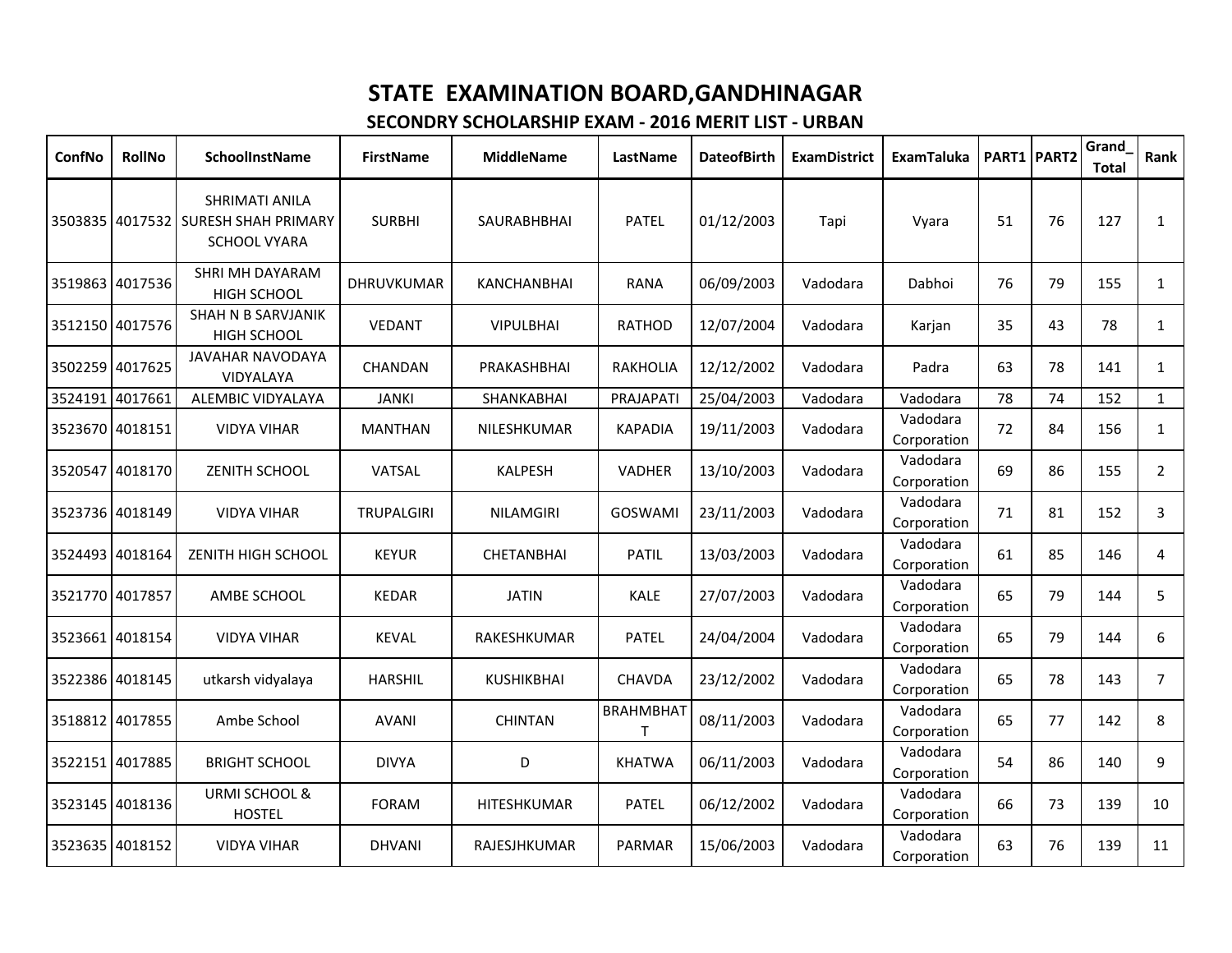| ConfNo          | <b>RollNo</b>   | <b>SchoolInstName</b>                                      | <b>FirstName</b> | <b>MiddleName</b>   | LastName             | <b>DateofBirth</b> | <b>ExamDistrict</b> | <b>ExamTaluka</b>       |    | PART1 PART2 | Grand<br><b>Total</b> | Rank |
|-----------------|-----------------|------------------------------------------------------------|------------------|---------------------|----------------------|--------------------|---------------------|-------------------------|----|-------------|-----------------------|------|
|                 | 3518772 4017871 | <b>AUXLIAM CONVENT</b><br>HIGH SCHOOL                      | <b>KHUSHI</b>    | <b>KUNTALBHAI</b>   | <b>SHAH</b>          | 18/06/2003         | Vadodara            | Vadodara<br>Corporation | 69 | 69          | 138                   | 12   |
| 3521699 4017894 |                 | <b>BRIGHT SCHOOL</b>                                       | <b>VEDANT</b>    | <b>ATUL</b>         | PANCHAL              | 03/05/2003         | Vadodara            | Vadodara<br>Corporation | 51 | 86          | 137                   | 13   |
|                 | 3500783 4018110 | ST PAULS SCHOOL                                            | SARTH            | KANTILAL            | CHAUHAN              | 25/09/2003         | Vadodara            | Vadodara<br>Corporation | 62 | 74          | 136                   | 14   |
|                 | 3523625 4018148 | <b>VIDYA VIHAR</b>                                         | <b>KRISHNA</b>   | HITESHKUMAR         | <b>DESAI</b>         | 16/01/2003         | Vadodara            | Vadodara<br>Corporation | 63 | 72          | 135                   | 15   |
|                 | 3523323 4017998 | <b>LITTLE FLOWERS</b><br><b>SCHOOL BAORDA</b>              | <b>MOKSHA</b>    | PRAKASH             | KACHHIYA             | 16/03/2003         | Vadodara            | Vadodara<br>Corporation | 60 | 74          | 134                   | 16   |
| 3521971 4017905 |                 | <b>BRIGHT SCHOOL</b>                                       | <b>DEVARSH</b>   | SANJEEV             | <b>PATEL</b>         | 19/07/2003         | Vadodara            | Vadodara<br>Corporation | 63 | 71          | 134                   | 17   |
|                 | 3523232 4017868 | Ambe Vidyalaya                                             | <b>NIDHI</b>     | <b>HARESHBHAI</b>   | <b>GOLANIYA</b>      | 07/08/2003         | Vadodara            | Vadodara<br>Corporation | 63 | 71          | 134                   | 18   |
|                 | 3521795 4017859 | AMBE SCHOOL                                                | <b>SHIV</b>      | <b>KAUSHIKKUMAR</b> | <b>PATEL</b>         | 07/10/2003         | Vadodara            | Vadodara<br>Corporation | 57 | 77          | 134                   | 19   |
|                 | 3521684 4017889 | <b>BRIGHT SCHOOL</b>                                       | <b>PARTH</b>     | <b>MANISH</b>       | <b>MAJMUNDA</b><br>R | 09/06/2003         | Vadodara            | Vadodara<br>Corporation | 58 | 75          | 133                   | 20   |
| 3521935 4017880 |                 | <b>BRIGHT SCHOOL</b>                                       | <b>UCHIT</b>     | <b>UJJAVAL</b>      | <b>DESAI</b>         | 15/10/2003         | Vadodara            | Vadodara<br>Corporation | 53 | 78          | 131                   | 21   |
|                 | 3521946 4017879 | <b>BRIGHT SCHOOL</b>                                       | <b>VINIT</b>     | <b>SHRIPAD</b>      | <b>CHAVAN</b>        | 20/08/2003         | Vadodara            | Vadodara<br>Corporation | 51 | 79          | 130                   | 22   |
|                 | 3517780 4018169 | zenith school                                              | <b>SAHIL</b>     | ANILKUMAR           | PRAJAPATI            | 02/11/2003         | Vadodara            | Vadodara<br>Corporation | 62 | 67          | 129                   | 23   |
|                 | 3522667 4018134 | URMI SCHOOL                                                | <b>MAITRY</b>    | <b>AJAYBHAI</b>     | <b>VYAS</b>          | 11/05/2003         | Vadodara            | Vadodara<br>Corporation | 55 | 73          | 128                   | 24   |
| 3521747 4017934 |                 | <b>BRIGHT SCHOOL</b>                                       | SHIVANSHI        | P                   | <b>VYAS</b>          | 26/07/2002         | Vadodara            | Vadodara<br>Corporation | 63 | 64          | 127                   | 25   |
| 3522635 4017875 |                 | <b>BRIGHT ENG MED</b><br><b>SCHOOL (AMBALAL</b><br>BHAVAN) | SAHIL            | <b>FAKRUDIN</b>     | <b>KAPASI</b>        | 21/03/2004         | Vadodara            | Vadodara<br>Corporation | 58 | 69          | 127                   | 26   |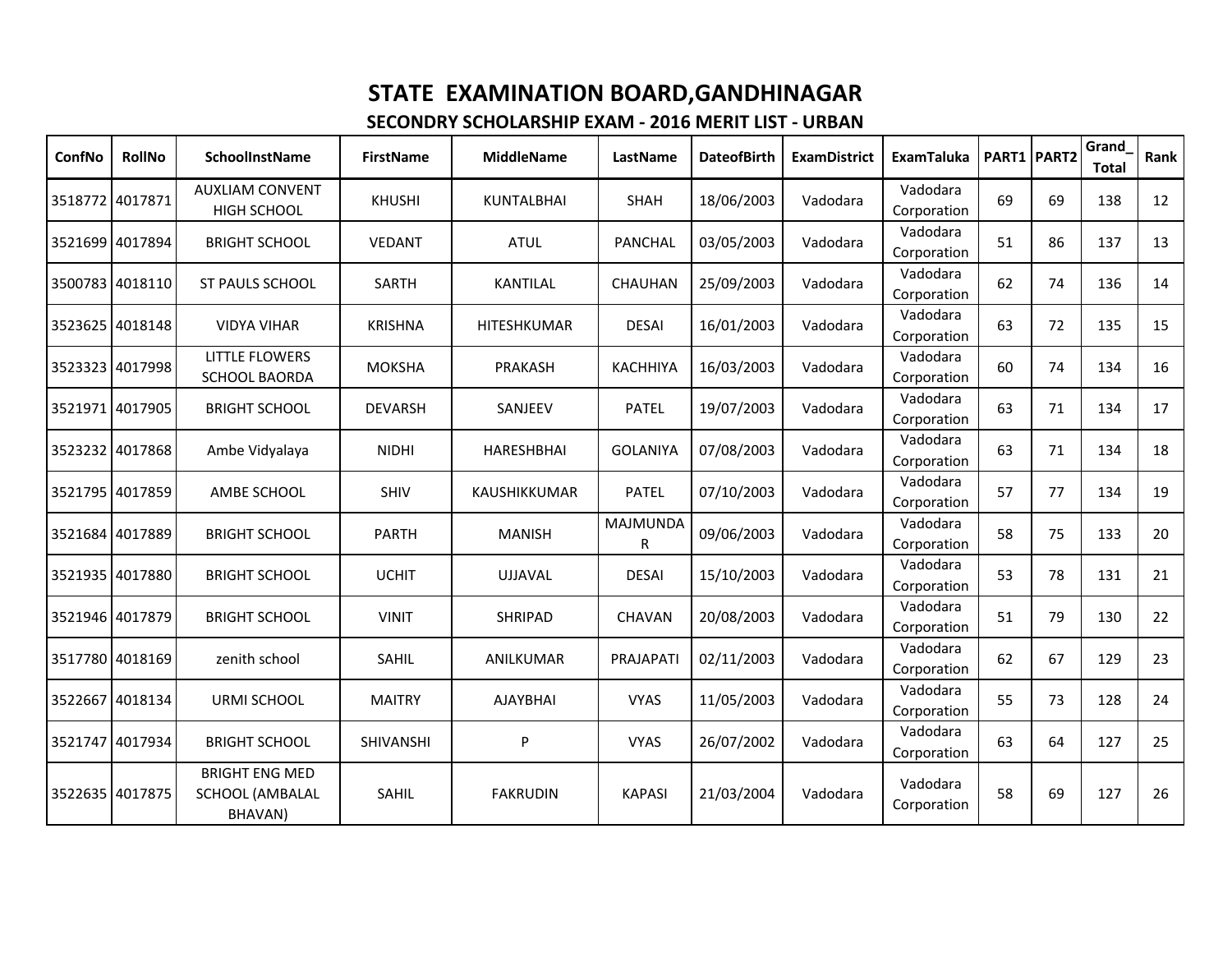| ConfNo  | <b>RollNo</b>   | SchoolInstName                                                                                            | <b>FirstName</b>  | <b>MiddleName</b>   | LastName         | <b>DateofBirth</b> | <b>ExamDistrict</b> | <b>ExamTaluka</b>       |    | PART1 PART2 | Grand<br><b>Total</b> | Rank            |
|---------|-----------------|-----------------------------------------------------------------------------------------------------------|-------------------|---------------------|------------------|--------------------|---------------------|-------------------------|----|-------------|-----------------------|-----------------|
|         | 3521749 4017955 | <b>DRHOMIBHABHA</b><br>PRISCHOOL MORNING                                                                  | <b>ISHAVAR</b>    | <b>RAJUBHAI</b>     | <b>VITHALANI</b> | 04/06/2001         | Vadodara            | Vadodara<br>Corporation | 62 | 63          | 125                   | 27              |
|         | 3507099 4017992 | KENDRIYA VIDYALAYA<br><b>AFS MAKARPURA</b><br>VADODARA                                                    | <b>KUSHAGRA</b>   | <b>KASHINATH</b>    | PANDEY           | 01/01/2004         | Vadodara            | Vadodara<br>Corporation | 46 | 78          | 124                   | 28              |
|         | 3505979 4018047 | PANCHSHEEL<br>VIDHYALAYA                                                                                  | HARSHKUMAR        | <b>MAHENDRABHAI</b> | <b>PANCHAL</b>   | 05/03/2004         | Vadodara            | Vadodara<br>Corporation | 58 | 65          | 123                   | 29              |
|         | 3519170 4017866 | AMBE SCHOOL<br><b>MANJALPUR</b>                                                                           | <b>HARSHIL</b>    | <b>MUKUNDBHAI</b>   | <b>BHATT</b>     | 09/05/2003         | Vadodara            | Vadodara<br>Corporation | 61 | 61          | 122                   | 30              |
|         | 3521599 4017909 | <b>BRIGHT SCHOOL</b>                                                                                      | <b>HEM</b>        | SANDEEP             | <b>PATEL</b>     | 01/07/2003         | Vadodara            | Vadodara<br>Corporation | 48 | 74          | 122                   | 31              |
|         | 3522877 4018135 | URMI SCHOOL                                                                                               | <b>MANSHI</b>     | <b>AJAYBHAI</b>     | <b>VYAS</b>      | 11/05/2003         | Vadodara            | Vadodara<br>Corporation | 50 | 71          | 121                   | 32 <sup>2</sup> |
|         | 3521761 4017890 | <b>BRIGHT SCHOOL</b>                                                                                      | <b>TITHI</b>      | $\mathsf{T}$        | <b>MEHTA</b>     | 28/09/2003         | Vadodara            | Vadodara<br>Corporation | 54 | 67          | 121                   | 33              |
|         | 3509023 4017993 | KHUSHALCHAND KANYA<br><b>VIDYALAYA</b>                                                                    | <b>DHRUVI</b>     | <b>KALPESH</b>      | KHARVA           | 03/10/2003         | Vadodara            | Vadodara<br>Corporation | 55 | 65          | 120                   | 34              |
|         | 3521751 4018128 | <b>URMI SCHOOL</b>                                                                                        | PIYUSH            | <b>BHARATBHAI</b>   | <b>MARWADI</b>   | 03/04/2004         | Vadodara            | Vadodara<br>Corporation | 56 | 64          | 120                   | 35              |
|         | 3520648 4017858 | AMBE SCHOOL                                                                                               | <b>FENILKUMAR</b> | <b>MAHENDRABHAI</b> | <b>PATEL</b>     | 26/02/2003         | Vadodara            | Vadodara<br>Corporation | 49 | 70          | 119                   | 36              |
|         | 3521495 4017901 | <b>BRIGHT SCHOOL</b>                                                                                      | <b>VED</b>        | <b>DHAVAL</b>       | <b>PARIKH</b>    | 26/07/2003         | Vadodara            | Vadodara<br>Corporation | 44 | 75          | 119                   | 37              |
|         | 3504729 4018288 | <b>TUMBI PRATHMIK</b><br><b>SHALA ATTUMBI POST</b><br><b>KURGAM TA</b><br><b>DHARAMPUR DIST</b><br>VALSAD | <b>HINAXIBEN</b>  | MAHESHBHAI          | <b>PATEL</b>     | 10/01/2004         | Valsad              | Dharampur               | 71 | 60          | 131                   | $\mathbf{1}$    |
| 3516893 | 4018441         | PARDI KANYA SHALA 1                                                                                       | <b>NANDANI</b>    | RAMDHANI            | CHAUHAN          | 07/06/2003         | Valsad              | Pardi                   | 66 | 61          | 127                   | $\mathbf{1}$    |